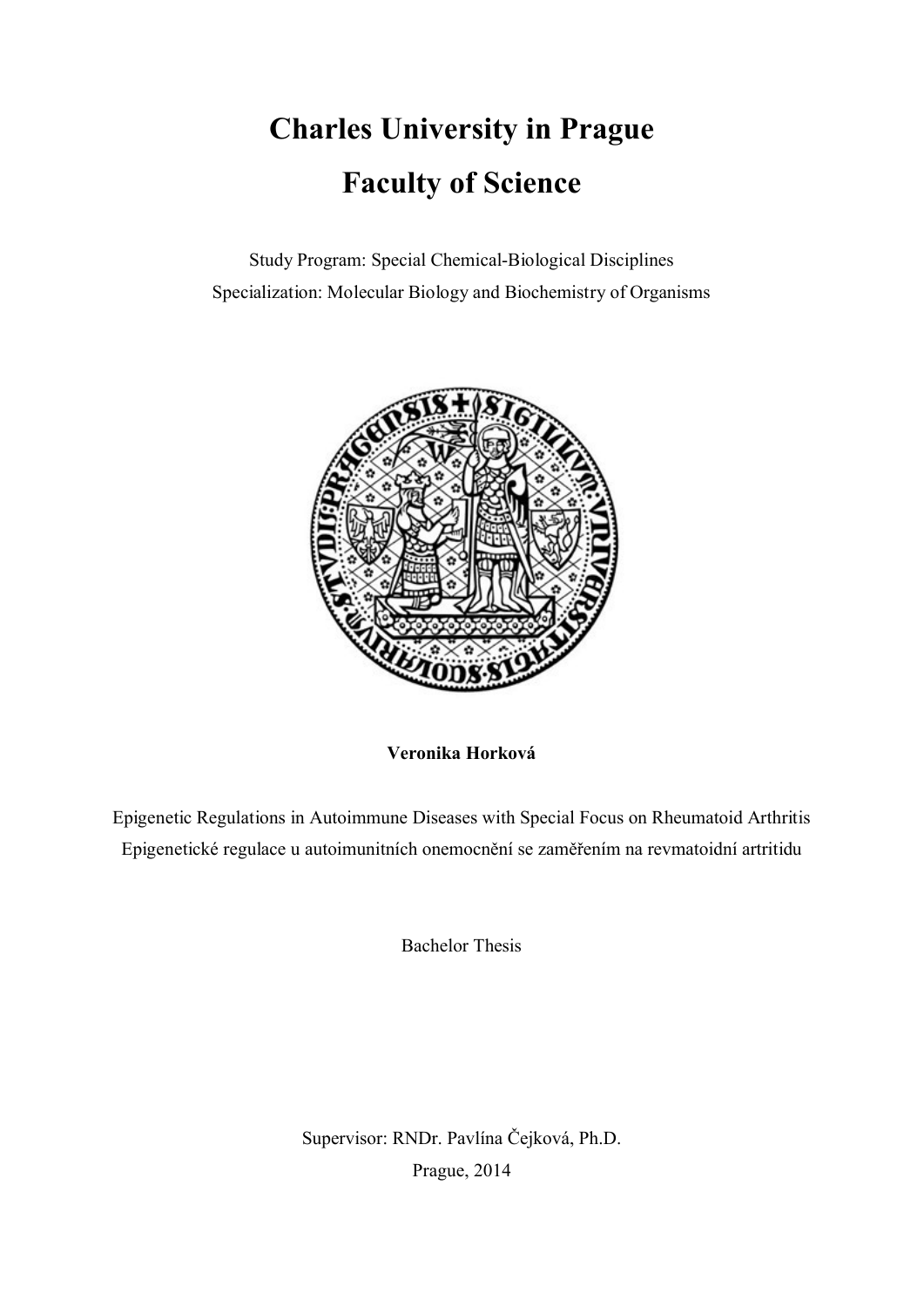## **Acknowledgements:**

I would like to thank my supervisor RNDr. Pavlína Čejková, Ph.D. for her guidance, support and endless patience and Mgr. Ľubomír Lanátor for grammar revision.

# **Declaration:**

I declare that I compiled the Bachelor Thesis by myself and I presented all the cited sources of information and literature. This thesis neither its significant parts have been submitted to gain another or the same academic title.

In Prague, 16.5.2014

Veronika Horková

 $\frac{1}{2}$  ,  $\frac{1}{2}$  ,  $\frac{1}{2}$  ,  $\frac{1}{2}$  ,  $\frac{1}{2}$  ,  $\frac{1}{2}$  ,  $\frac{1}{2}$  ,  $\frac{1}{2}$  ,  $\frac{1}{2}$  ,  $\frac{1}{2}$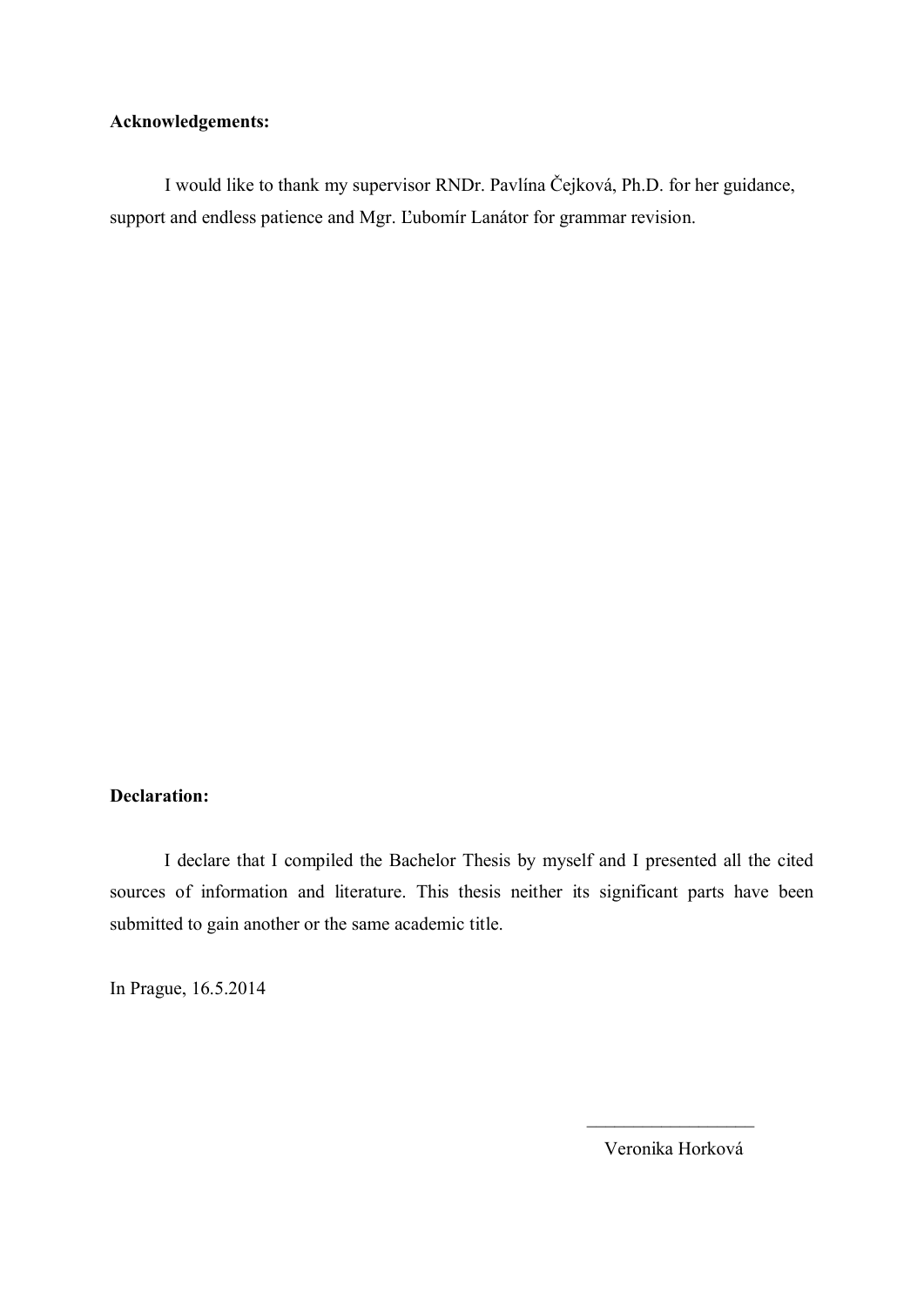#### **Abstract**

Exact cause of rheumatoid arthritis, as well as other autoimmune diseases has not been identified yet. In last twenty years, epigenetics showed a new face of immune system. DNA methylation, modification of histones – proteins around which DNA is wrapped, or interference of small RNA sequences – microRNAs, these all are heritable changes outside the DNA sequence that provide another component involved in autoimmunity. Presented epigenetic mechanisms alter gene expression and thus facilitate production of proinflammatory factors leading to autoimmune reactions. Moreover, genes regulating apoptosis are also frequently targeted by epigenetic modifications. Not only these mechanisms provide another level of immune defense, they also explain higher female susceptibility to autoimmune diseases and the influence of environment on pathogenesis of these diseases.

Keywords: epigenetics, rheumatoid arthritis, systemic lupus erythematosus, autoimmune disease, DNA methylation, histone modification, microRNA

## **Abstrakt**

Přesná příčina revmatoidní artritidy, jako i dalších autoimunitních onemocnění ještě stále není identifikována. V posledních dvaceti letech epigenetika ukázala novou tvář immunitního systému. Dědičné změny mimo sekvence DNA poskytují další komponentu hrající roli v autoimunitě. Metylace DNA, modifikace histonů – proteinů, kolem kterých je DNA obmotána, či interference malých sekvencí RNA – microRNA, všechny tyto mechanismy ovlivňují genovou expresi a tím umožňují zvýšenou produkci prozánětlivých faktorů vedoucích k autoimunitním reakcím. Kromě toho, geny regulující apoptózu jsou často cílem epigenetickách modifikací. Tyto mechanismy nejenže poskytují další úroveň imunitní obrany, ale poskytují také vysvětlení pro vyšší náchylnost žen k autoimunitním nemocím i vliv prostředí na patogenezi těchto nemocí.

Klíčová slova: epigenetika, revmatoidní artritida, systémový lupus erythematodes, autoimunitní onemocnění, metylace DNA, modifikace histonů, microRNA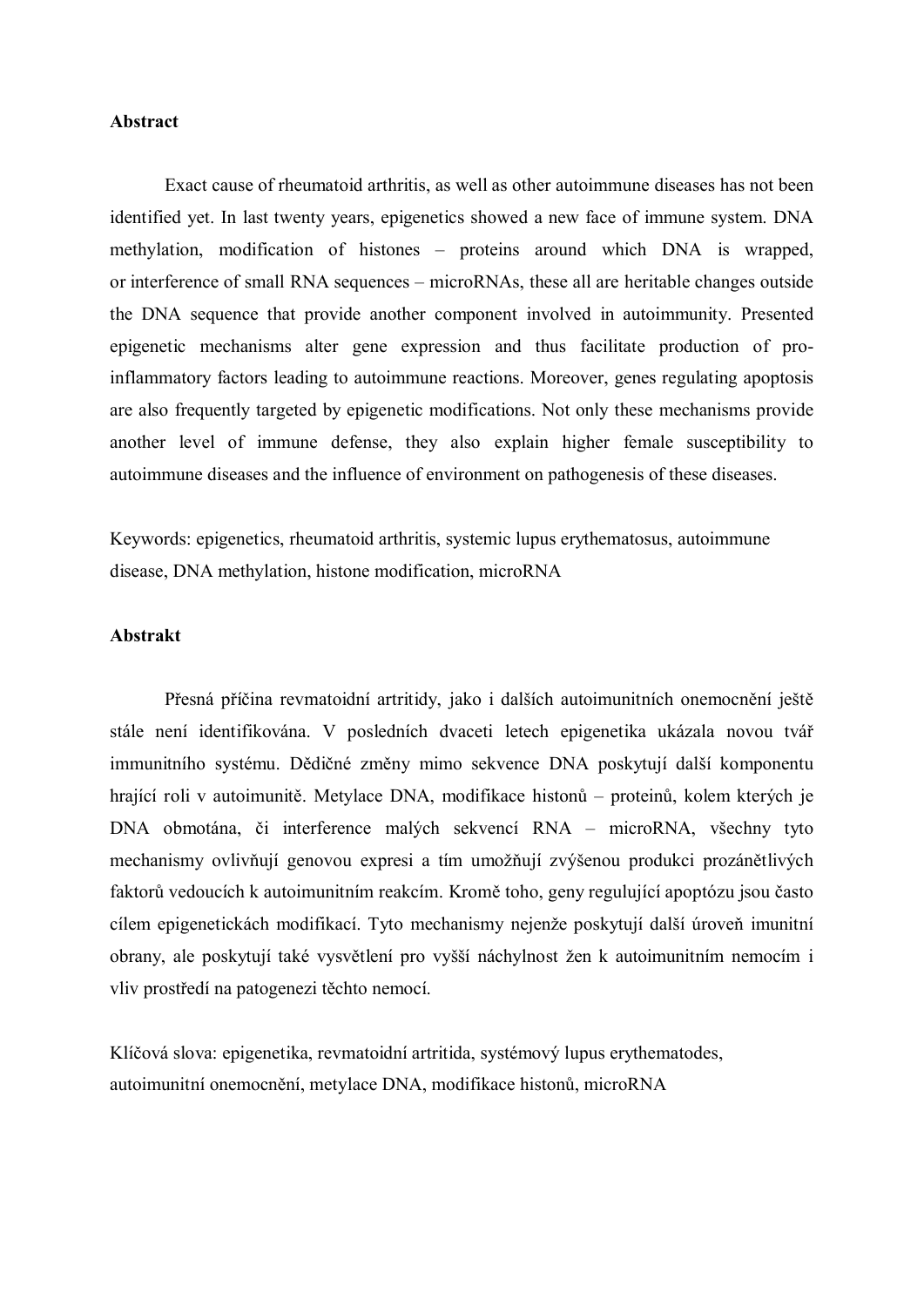## **Contents**

| $\mathbf{1}$   |     |  |  |
|----------------|-----|--|--|
| 2.             |     |  |  |
|                |     |  |  |
|                |     |  |  |
|                |     |  |  |
| 3.             |     |  |  |
| $\overline{4}$ |     |  |  |
|                |     |  |  |
|                | 4.3 |  |  |
|                |     |  |  |
|                |     |  |  |
| 5              |     |  |  |
| 6              |     |  |  |
| 7              |     |  |  |
| 8.             |     |  |  |
| 9              |     |  |  |
|                |     |  |  |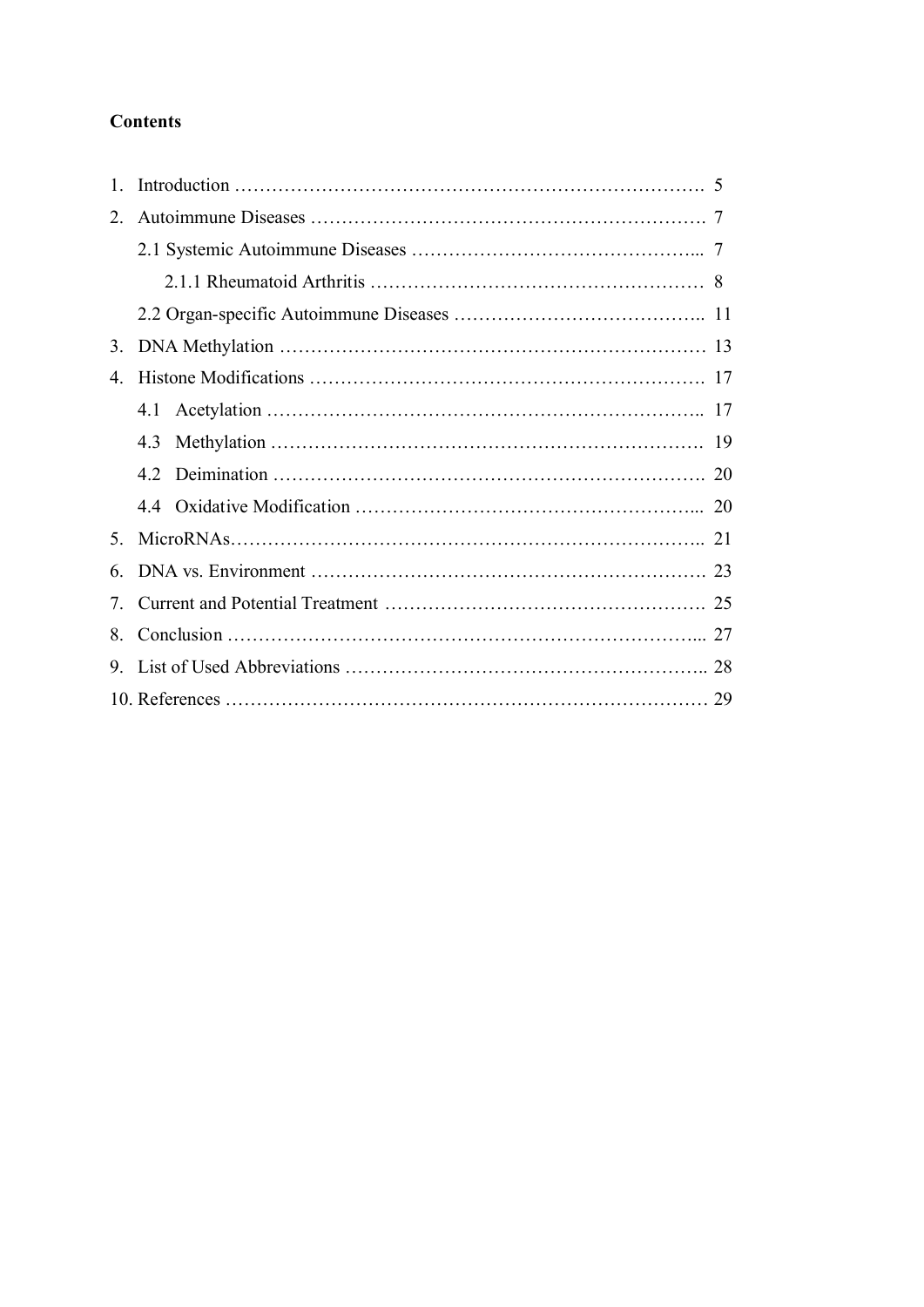## **1. Introduction**

Since times of Waddington, the definition of epigenetics has changed to a great extent. Epigenetics was firstly considered only in terms of developmental biology, when it was perceived as sum of changes in gene expression, where epigenotype was defined as "set of organizers and organizing relations to which a certain piece of tissue will be subject during development make up" ([Waddington](#page-37-0) [1939\)](#page-37-1). The definition of epigenetics has varied since then, until 1996, when Russo *et al.* defined epigenetics as "the study of mitotically and/or meiotically heritable changes in gene function that cannot be explained by changes in DNA sequence" [\(Russo](#page-36-0) *et al.* 1996). Although the definition may still evolve nowadays, there is a general understanding of epigenetics as mechanism of regulation of gene expression by enabling access to transcription mechanism.

Autoimmune disease (AD) is such condition, when body tissues are attacked by its own immune system. ADs are divided into two classes – systemic and organ-specific. The most abundant systemic ADs includes rheumatoid arthritis (RA), affecting mainly joints and surrounding tissues, systemic lupus erythematosus (SLE) affecting skin, joints, kidneys, heart, brain and many other important tissues. The class of organ-specific ADs includes multiple sclerosis (MS), affecting myelination of nerve cells in brain and spine, and type 1 diabetes mellitus (T1DM) affecting pancreatic islets.

In last decades there have been a lot of attempts of finding out the mechanisms causing autoimmune diseases. Researchers carried out genome-wide studies discovering common genetic variants, mostly single-nucleotide polymorphisms (SNPs), predisposing humans to autoimmune diseases. Many of these studies identified human leukocyte antigens (HLA) gene regions playing key role in autoimmune diseases, but they have not yet provided tractable therapeutic targets [\(Danska and Poussier 2009](#page-29-0)). Anaya *et al.* tried to investigate whether common genetic basis of ADs exist [\(Anaya](#page-28-0) *et al.* 2006). However, as the mechanisms are still not understood precisely, such conclusion cannot be drawn, even when the co-occurrence of multiple ADs is not uncommon. Recently, there have also been mentions of epistasis, masking of disease-causing mutation by genetic interactions, playing role in autoimmune dise[ases. This matter has been reviewed with emphasizes on SLE](#page-36-1) and MS (Rose and Bell 2012).

There have been also some successful approaches to treating ADs, for example in cytokine-driven pathway – [tumor necrosis factor \(TNF\) inhibitors in psoriasis \(](#page-29-1)Cauza *et al.* 2002) or by knocking out the gene for Death Receptor 3 (DR3), the TNF receptor superfamily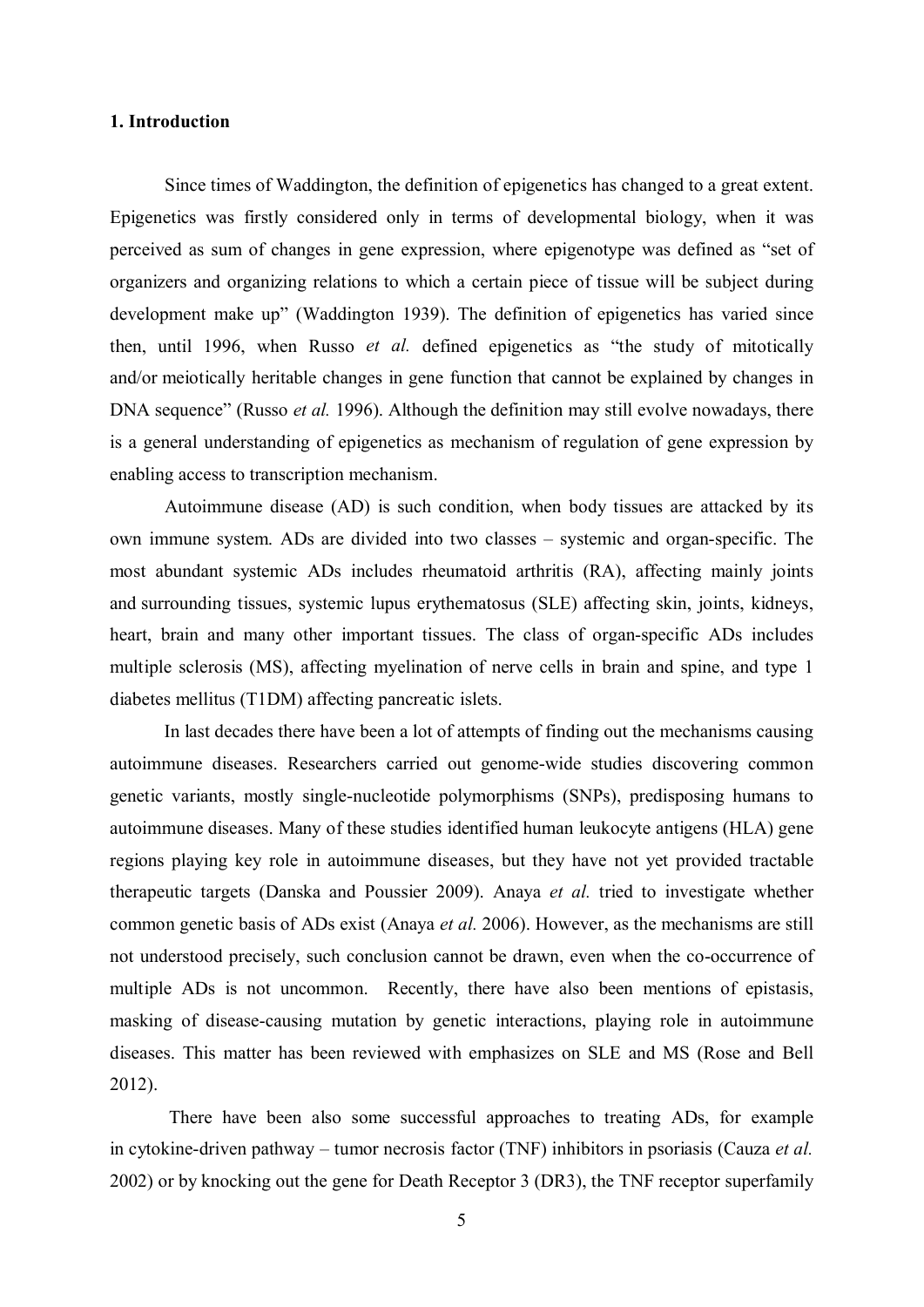member. Making the *DR3* gene inoperative causes reduction in number of osteoclasts within areas susceptible to bone erosion (Bull *[et al.](#page-28-1)* 2008).

Still, the exact cause of ADs remains unknown. Therefore, new approaches have been sought, epigenetics being one of them. In fact, epigenetic modifications bringing new insight in origin of ADs have triggered many studies in various research facilities. The aim of the presented thesis is to explore the existent findings in the role of epigenetics in autoimmune diseases, with emphasis on rheumatoid arthritis.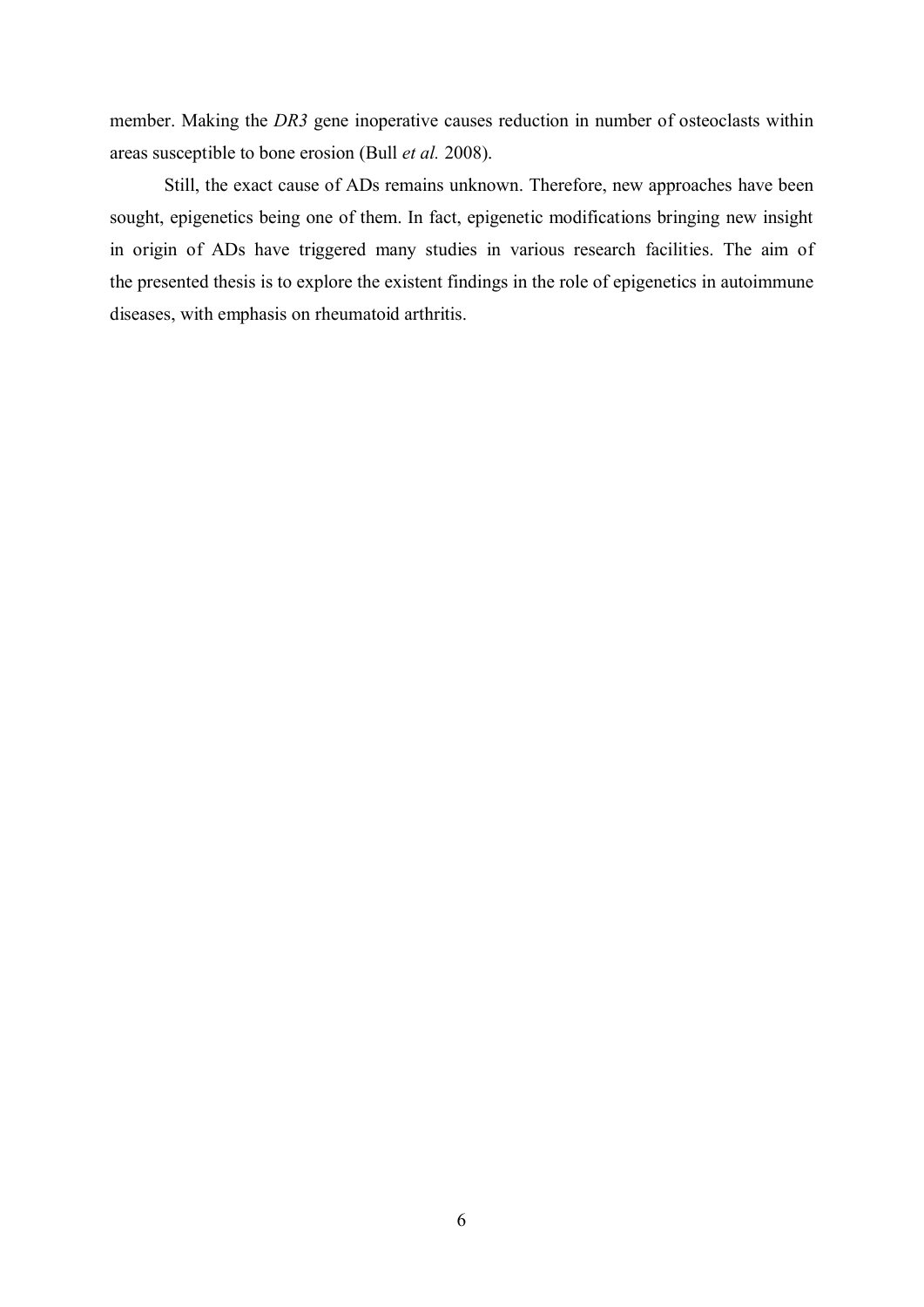## **2. Autoimmune Diseases**

#### **2.1 Systemic Autoimmune Diseases**

Systemic AD is a condition, where multiple organs/tissues are attacked by body's own immune system. This phenomenon is caused not only by disruption in mechanism protecting body from the autoimmune reactions, but also abnormalities in immune response to pathogens. The systemic ADs are characterized mainly by presence of autoantibodies involved in immunopathological activity in connective tissues.

As mentioned above, RA and SLE belong to group of systemic diseases. However, the variety of systemic ADs is broad and it also includes conditions as scleroderma, polymyositis and mixed connective tissue disease. It appears that genes related to these diseases overlap, thus suggesting similar machinery in their pathogenesis. Researchers still find new overlaps of genes responsible for susceptibility to SLE and RA, e.g. in gene coding for B lymphoid tyrosine kinase [\(Orozco](#page-35-0) *et al.* 2011), enzyme playing role in B cell receptor signaling. However, the clinical manifestations and their severity differ in patients, indicating existence of multiple pathways in autoimmune pathogenesis. The clinical manifestations and severity may also change in one patient in time.

SLE is an autoimmune inflammatory disease affecting connective tissues all over the body. The cause of this condition is still unknown, however, some factors playing key role have been already discovered. Genetic background of SLE has been highly studied and the research has already indicated that the within HLA genes class II, HLA-DRB1 allelic variations are increasing susceptibility to the disease [\(Fernando](#page-30-0) *et al.* 2007). HLA genes code for major histocompatibility complex (MHC) class II, typically expressed on antigenpresenting cells. MHC molecules, binding peptides from outside of the cell, serve as ligands for receptors on T helper cells, which are then activated and able to assist in maturation of B cells and activation of cytotoxic T cells and macrophages.

However, genetic aspect of SLE is more complex. Genes like *IRF5* (interferon regulatory factor 5) (Feng *[et al.](#page-30-1)* 2010; [Graham](#page-30-2) *et al.* 2006), *STAT4* (signal transducer and activator of transcription 4) [\(Zheng](#page-38-0) *et al.* 2013), *PTPN22* (protein tyrosine phosphatase non-receptor 22) (Shi *[et al.](#page-36-2)* 2013) and *CDKN1A* (p21, cyclin-dependent kinase inhibitor 1) (Kim *et al.* [2009](#page-32-0)) are associated with increased risk of SLE. Furthermore, *IRAK-1* (IL-1 receptor-associated kinase) gene encoded on X-chromosome has been identified as element in SLE pathogenesis [\(Jacob](#page-31-0) *et al.* 2009). The epistatic interaction between *IRF5* SNP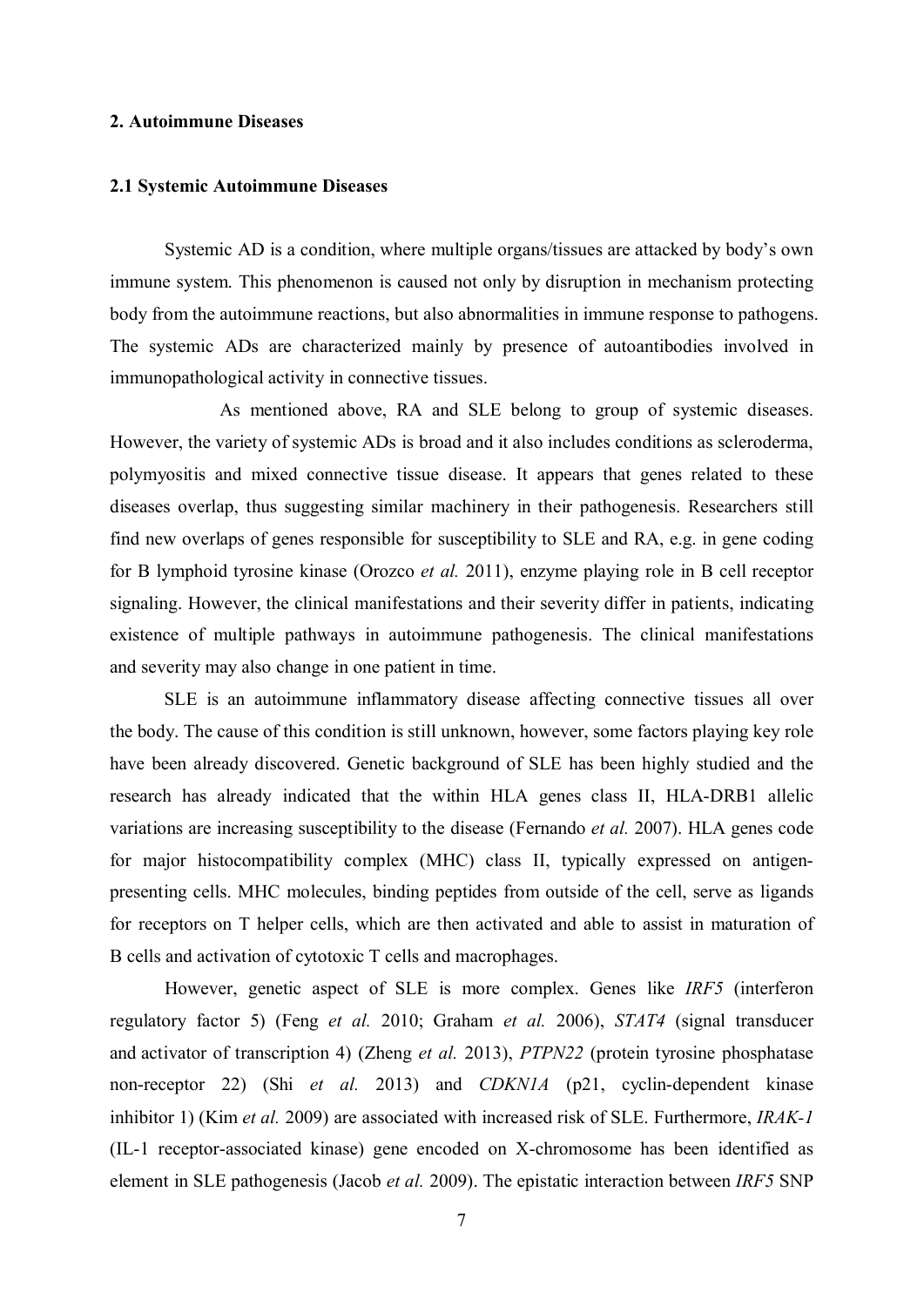rs77571059 and *STAT4* SNP rs16833215 has been indicated (Kim *[et al.](#page-32-1)* 2013). As if the genetics of SLE was not complicated enough, SNPs in *PTPN22* gene region appear to differ across ethnicities in SLE patients [\(Namjou](#page-34-0) *et al.* 2013).

Scleroderma, or systemic sclerosis is another example of systemic autoimmune disease. It primarily affects skin, recruiting fibroblast and immune cells, resulting in thickening of skin by deposits of collagen, created by fibroblasts. Role of HLA genes is also significant in scleroderma. The HLA-DPB1 and DPB2 have been marked as main risk loci in Korean population, confirmed in US patients [\(Zhou](#page-38-1) *et al.* 2009). Th17 cells play interesting role in scleroderma. They produce pro-inflammatory cytokine IL-17A, which increases production of matrix metalloproteinase 1 (MMP-1), pro-inflammatory cytokine IL-8 and monocyte chemoattractant protein 1 but, on the other hand, Th17 cells also inhibit collagen type I production [\(Brembilla](#page-28-2) *et al.* 2013).

## **2.1.1 Rheumatoid Arthritis**

Rheumatoid arthritis is a chronic inflammatory autoimmune disease resulting in irreversible joint destruction. In patients with RA, hyperplasia of the synovial lining occurs (see Figure 1). The synovial tissue transforms due to activity of immune cells and synovial fibroblasts. Macrophages and synovial fibroblasts of synovial lining in junction of bone and [cartilage proliferate from normal 1-3](#page-35-1) cell layers up to 13 cell layers (Perlman and Pope 2010). Current prevalence of RA is approximately 0.24 %, what corresponds to 4.8 million patients [\(Cross](#page-29-2) *et al.* 2014).



Figure 1: Hyperplasia of synovial lining and joint destruction in RA. Adopted from: [\(Schurigt](#page-36-3) 2013)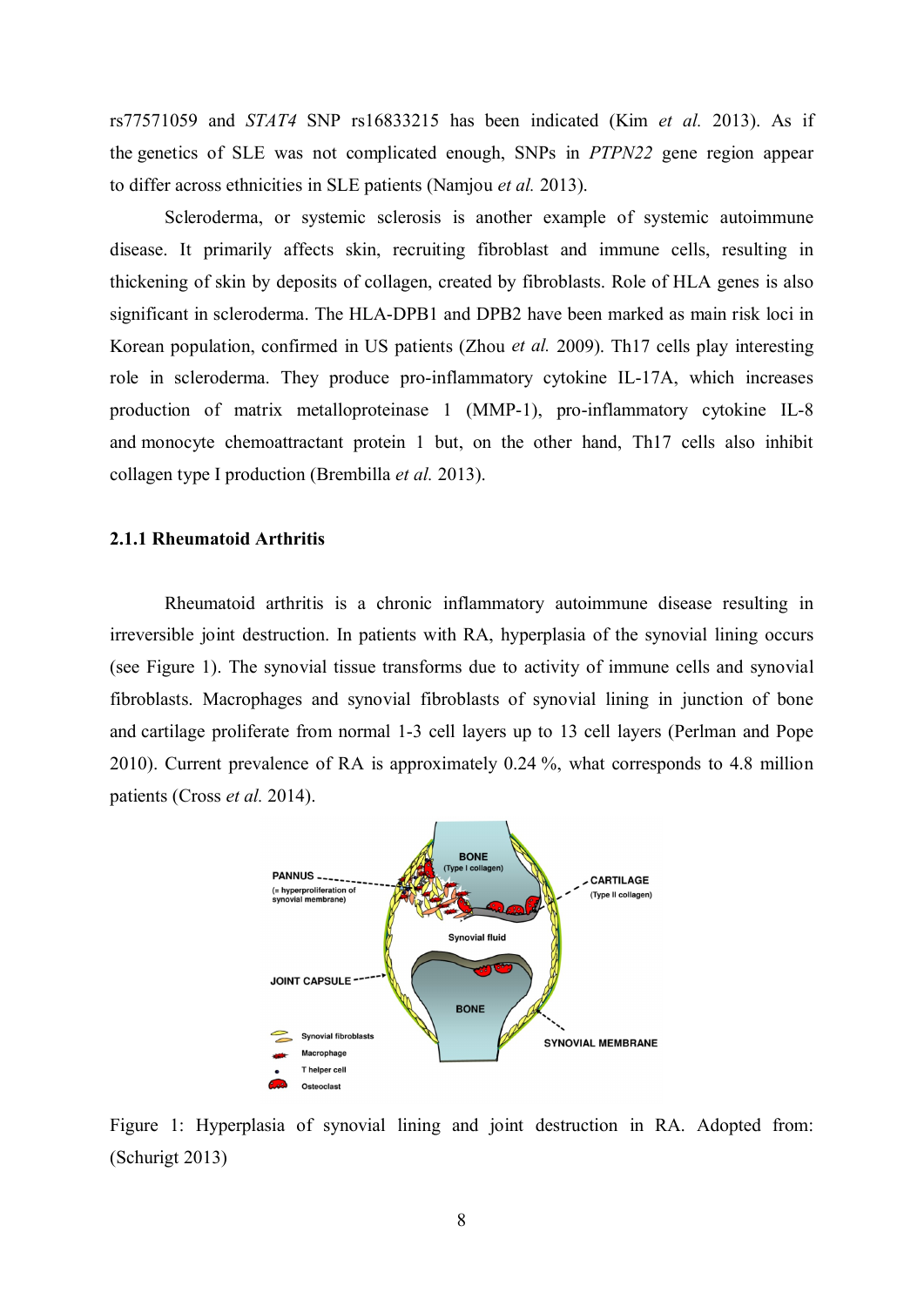There have been many histological studies carried out in order to find out the exact mechanism of cartilage destruction. Although a common or regular pattern for the cellular erosion of cartilage has not been found, it has been established that in the contact of the abnormal layer of synovial lining and intraarticular cartilage, there are also cell types other than macrophages and fibroblasts: mast cells, polymorphonuclear leukocytes and displaced chondrocytes. All of the mentioned cell types produce cartilage-degrading enzymes such as metallopro[teinases and serine proteinases, regulated by various local mediators \(](#page-38-2)Woolley and Tetlow 1997). In a recent study, two inflammatory axes (four synovial phenotypes) have been indicated: one dominated by B cells, second by macrophages and nuclear factor κBactivating cytokines (e.g. TNF- $\alpha$ ). Clinical responses to anti-TNF- $\alpha$  and anti-interleukin-6 (IL-6) receptor treatments differed within these two inflammatory axes [\(Dennis](#page-29-3) *et al.* 2014). These results suggest an explanation of drug response heterogeneity observed in RA patients, although further research is necessary.

Treatment using anti-TNF-α drugs has already reported some successful outcomes, though, without any long-term effect. The higher level of  $TNF-\alpha$  in synovial tissues was detected already in 1991 (Chu *[et al.](#page-31-1)* 1991). Besides other functions, the TNF-α-dependent pathways play role in inflammation and inhibition of apoptosis in synovial tissue. It has also been shown that pro-destructive function of TNF- $\alpha$  in synovial fibroblasts may be enhanced by o[ther molecules, for example another pro-inflammatory cytokine, IL-33. \(](#page-33-0)Kunisch *et al.* 2012). The serum concentrations of pro-inflammatory IL-6 family cytokines were also elevated in RA patients [\(Chung](#page-31-2) *et al.* 2011). However, recent study showed that IL-6 also induces production of anti-inflammatory IL-10 by type 1 regulatory T-cells, which are responsible for maintenance of tolerance [\(Krämer](#page-33-1) *et al.* 2013). Similarly to scleroderma, Th17 cells appear to play significant role in RA pathogenesis, inducing activity of IL-6, IL-8, MMP-1 and MMP-3 [\(van Hamburg](#page-37-2) *et al.* 2011).

Next to the aforementioned, another aspect of RA pathogenesis has been proposed. The human endogenous retroviruses (HERVs), forming approximately 5-8 % of human genome, are elements and fragments inserted into our genome during evolution from exogenous viruses. Vast scale of processes has led to inactivation of almost every HERV element [\(Belshaw](#page-28-3) *et al.* 2004). Inactivation of these elements, however, is not irreversible. It was shown that infection by Epstein-Barr virus transcriptionally activated gene encoding envelope protein of an endogenous retrovirus [\(Sutkowski](#page-37-3) *et al.* 2001). The interference of some HERV elements within autoimmune diseases has been indicated in RA (Reynier *et al.*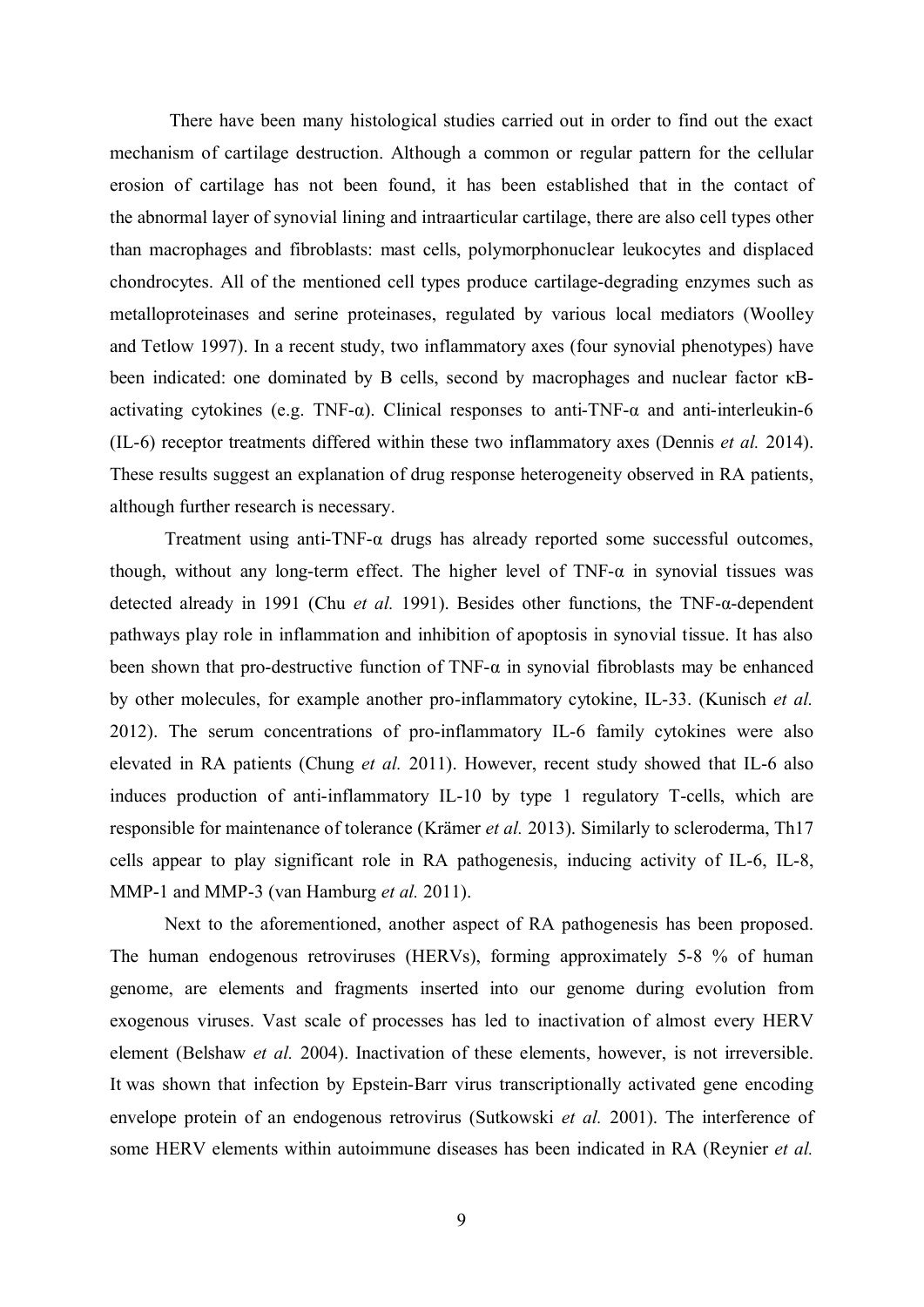2009), SLE ([Magistrelli](#page-34-1) *et al.* 1999; [Pullmann](#page-35-2) *et al.* 2008), T1DM [\(Marguerat](#page-34-2) *et al.* 2004), MS [\(Brudek](#page-28-4) *et al.* 2009) and Sjogren's syndrome [\(Moyes](#page-34-3) *et al.* 2005).

In clinical practice, there are several methods of diagnosis of RA in patients. One of the methods is use of autoantibodies, e.g. rheumatoid factor [\(Bruns](#page-28-5) *et al.* 2000) or anticitrullinated protein antibodies (ACPAs). Autoantibodies are antibodies, which identify body's own tissues as foreign ones. These are tested with second generation anti-cyclic citrullinated peptide (anti-CCP-2) [\(Peoples](#page-35-3) *et al.* 2013). The antibody production in peripheral blood mononuclear cells (PBMCs) has been also connected with increase of TNF-like ligand 1A levels in patients with RA. Yet, its function as disease activity marker has not been determined (Sun *[et al.](#page-37-4)* 2013).

Genetic background of RA has been recently evaluated in a genome-wide association study (GWAS) with more than 100,000 subjects [\(Okada](#page-35-4) *et al.* 2014). Forty-two non-HLA novel RA risk loci have been discovered. In total, 101 risk loci have been associated with RA susceptibility ([Okada](#page-35-5) *et al.* 2014). These risk loci were cross-referenced with target drugs for RA. Twenty-seven of these drugs were associated with RA risk loci. Okada *et al.* also noted that non-HLA RA risk loci explained 5-6% of heritability in RA [\(Okada](#page-35-6) *et al.* 2014). Conducting molecular pathway enrichment analysis, enrichment in T-cell related pathways, B-cell and cytokine signaling pathways have been observed [\(Okada](#page-35-7) *et al.* 2014).

Significant association of HLA class II genes with RA has been confirmed. Distinctive HLA class II types have been associated with susceptibility to variety of autoimmune diseases. Mainly increased expression of HLA-DRB1, the most prevalent beta component of MHC class II heterodimer, has appeared to have functional consequences on T cell immune response in RA patients [\(Kerlan-Candon](#page-32-2) *et al.* 2001). The *HLA-DRB1* locus has many allelic variants. The hypothesis of "shared epitope" has been proposed in 1987, suggesting that allelic variants have similar amino acid sequence in third hypervariable region, critical for T cell recognition. This hypothesis indicated some allelic variants of HLA-DRB1 sharing similar epitope, which is responsible for RA susceptibility [\(Gregersen](#page-30-3) *et al.* 1987). The shared epitope hypothesis, however, has been questioned. Considering different allelic variants with shared epitope having distinct level of risk [\(Wordsworth](#page-38-3) *et al.* 1992), the question whether the shared epitope hypothesis is sufficient for explanation of RA susceptibility arose. In a recent study, it was discovered that five amino acid (AA) positions could explain RA susceptibility in seropositive RA. These AAs are situated in HLA-DRB1 in positions 11, 71 and 74, in HL[A-B in position 9 and in HLA-DPB1 also in position 9. All these AAs a](#page-36-4)re situated in peptide-binding groove [\(Raychaudhuri](#page-36-5) *et al.* 2012).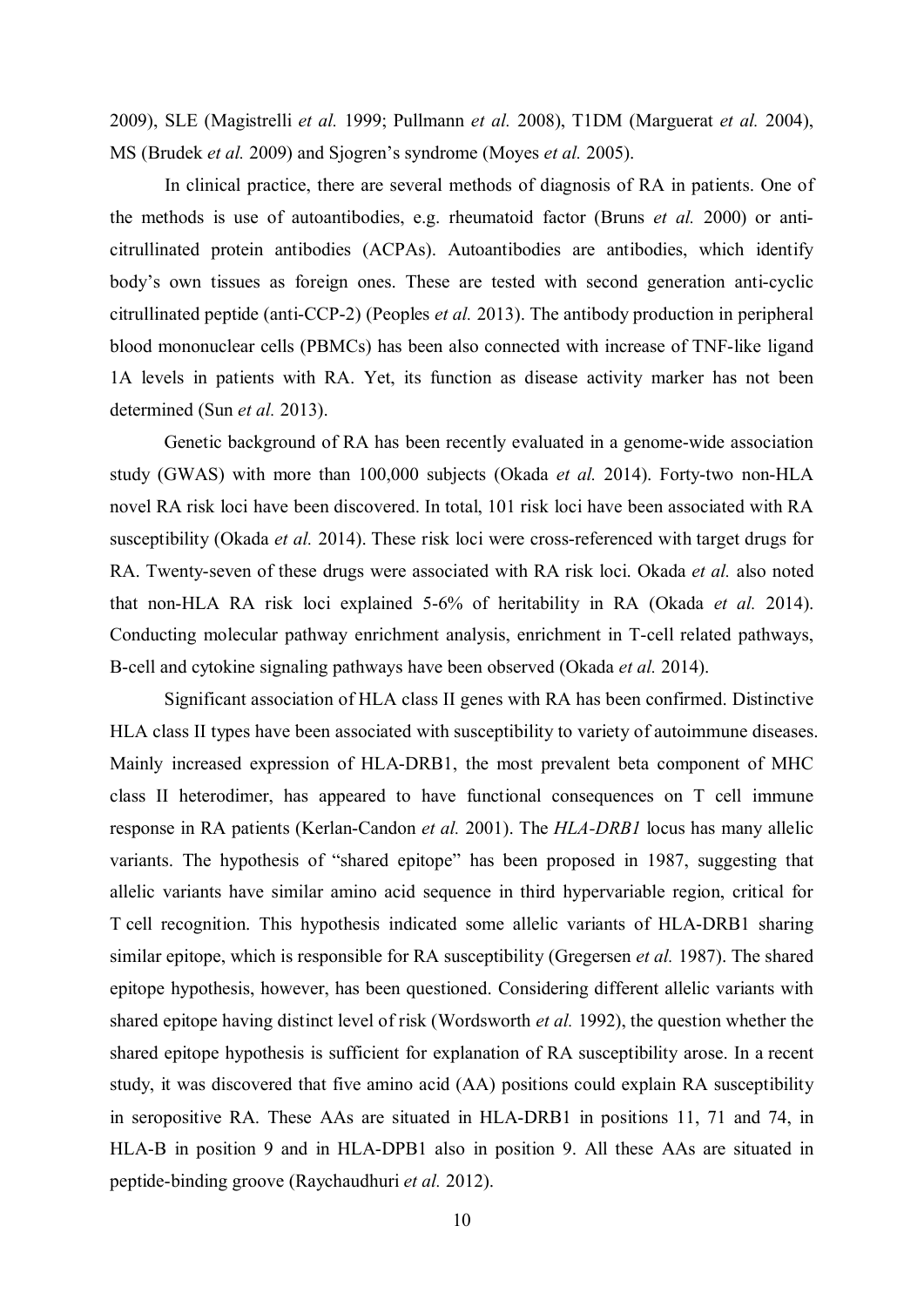Numerous studies concerning SNPs have been conducted. For example, it was demonstrated that SNP C1858T in *PTPN22* gene is associated with RA ([Song](#page-36-6) *et al.* 2013), SLE [\(Lea and Lee 2011](#page-33-2)), coeliac disease [\(Santin](#page-36-7) *et al.* 2008) [and T1DM susceptibility \(](#page-35-8)Qu *et al.* 2005). The *PTPN22* gene codes for protein tyrosine phosphatase involved in signaling pathways within immune response. The protein tyrosine phosphatase suppresses signalization of Toll-like receptors in development of T cells in thymus and therefore the autoimmune T cells can survive. It was also indicated that combination of *PTPN22*, *HLA-DRB1* and smoking increased risk of developing RA, however, no multiplication has been recognized [\(Morgan](#page-34-4) *et al.* 2009).

### **2.2 Organ-specific Autoimmune Diseases**

Mechanisms of autoimmunity in systemic and organ-specific diseases appear not to differ much, however, the autoreactive immune cells, autoantibodies and pro-inflammatory cytokines are directed against single organ. Such diseases include T1DM, MS, coeliac disease, Crohn's disease, Grave's disease and myasthenia gravis.

Type 1 diabetes mellitus is an autoimmune type of diabetes, when autoimmune processes are aimed towards pancreatic β-cells producing insulin. The lack of insulin results in impairment of carbohydrate metabolism, which may end with several complications. Untreated T1DM may lead to ketoacidosis and organ damage. The tissue specific autoantibodies may be found in T1DM patients: islet cell antibodies [\(Castro](#page-29-4) *et al.* 2014) or glutamic acid decarboxylase autoantibodies (GADA). Genetic background of T1DM also includes HLA-related genes. The HLA-DQ8 alleles appear to be responsible for higher risk of T1DM [\(van Lummel](#page-37-5) *et al.* 2012), whereas HLA-DQ6 alleles may play role in protection from the disease [\(Pugliese](#page-35-9) *et al.* 1995). Other research indicated that combination of HLA-DRB1, HLA-DQA1 and HLA-DQB1 alleles may result in increased susceptibility as well as protection against T1DM [\(Erlich](#page-29-5) *et al.* 2008). The non-HLA genes also play significant role in T1DM. SNPs related to T1DM susceptibility were found for example in *INS* gene, coding insulin and *IFIH1* (interferon induced with helicase C domain 1) gene, whose product serves for detecting viral mRNA and long dsRNA, activating type I interferon immune response. T1DM association with *HLA-DRB1* gene, *PTPN22* gene, *INS* gene and the variable numbers of tandem repeats surrounding the *INS* gene was recently confirmed [\(Portuesi](#page-35-10) *et al.* 2013). Genes responsible for cytokine signalization in immune system have also been identified as risk loci for T1DM [\(Barrett](#page-28-6) *et al.* 2009).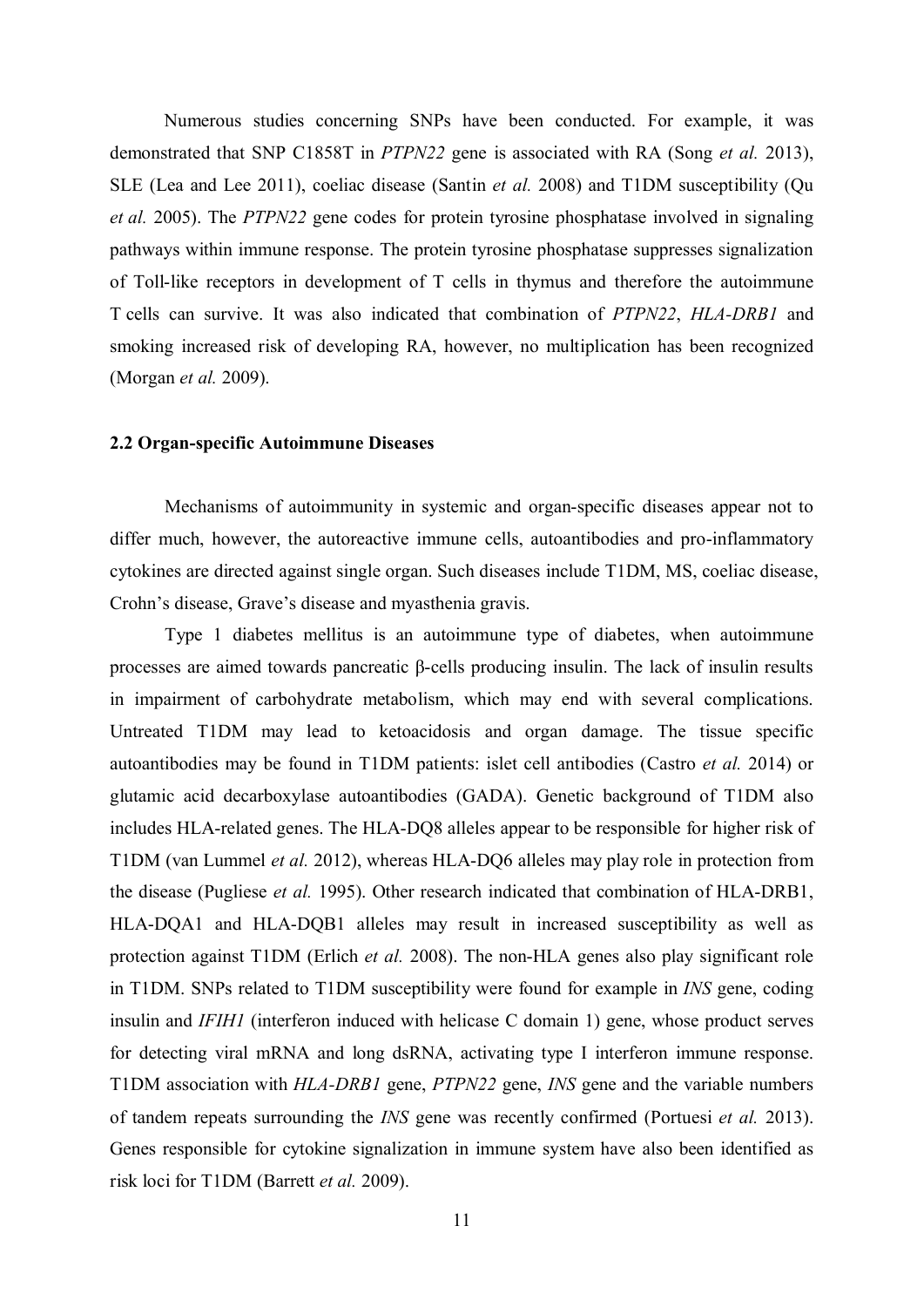Coeliac disease is another organ-specific AD. The organ affected by this disease is small intestine and patients with this disease cannot process gluten protein. Genetic predisposition to coeliac disease is represented by HLA-DQ2 ([Karell](#page-32-3) *et al.* 2003) and DQ8 [\(Mazzarella](#page-34-5) *et al.* 2003) alleles and several non-HLA candidate gene risk loci are suspected. Products of these HLA alleles present the gluten protein to T cells, activating them and causing autoimmune response. Increased expression of MMP-1 and 3 in coeliac disease patients may be responsible for villous atrophy [\(Daum](#page-29-6) *et al.* 1999), which is highly associated with this illness. Similar to other autoimmune diseases, the co-occurrence of multiple ADs is not uncommon. The co-occurrence with T1DM (Kota *[et al.](#page-33-3)* 2012) and autoimmune thyroid disorders [\(Cuoco](#page-29-7) *et al.* 1999) has been noticed in coeliac disease.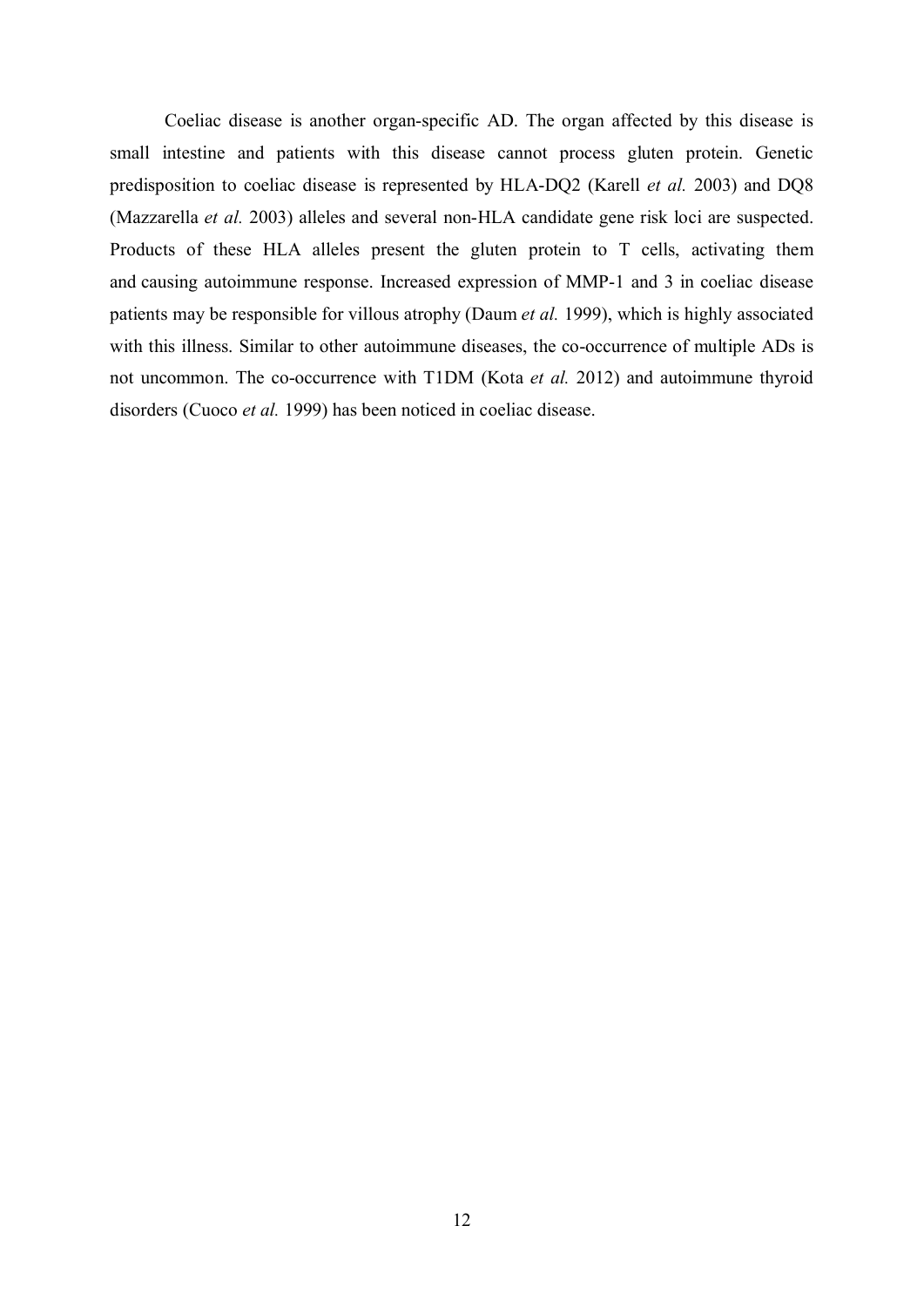## **3. DNA Methylation**

DNA methylation is one of the most studied mechanisms of epigenetics. Researchers have already conducted wide variety of studies concerning DNA methylation in cancerous growth [\(No](#page-35-12)[vak 2004\)](#page-35-11), imprinting [\(Horsthemke 2014](#page-31-3)) and aging [\(Florath](#page-30-4) *et al.* 2014).

In eukaryotes, the DNA methylation occurs mainly on cytosine and guanine-rich regions of DNA. CpG islands are regions of very high CpG dinucleotide density, which mark mainly promoter regions and therefore their primary state is unmethylated, to allow transcription. CpG island [hypomethylation is executed by DNA demethylation \(F](#page-30-5)rank *et al*. 1991). Methylation of regions with lower CpG density, which are within 2 kb distance from CpG islands, called CpG island shores appears to play a considerable role in gene expression [\(Irizarry](#page-31-4) *et al.* 2009). Methylation of CpG islands is responsible for long-term silencing, including X-chromosome inactivation. The highest occurrence of methylation is on heterochromatin regions of chromosomes, regions with silenced gene expression. The hypothesis that DNA methylation affects the active chromatin formation has already been examined [\(Keshet](#page-32-4) *et al.* 1986). In contrast to promoter regions of genes, the gene body has to be methylated for proper transcription. The reason for methylation is to avoid spontaneous initiation of transcription (Ball *[et al.](#page-28-7)* 2009). DNA methylation pattern is not only specific to various regions of DNA, it is also tissue specific [\(Liang](#page-33-4) *et al.* 2011). This phenomenon is highly studied in embryogenesis and cellular differentiation.

The enzymes responsible for DNA methylation are called DNA methyltransferases (DNMTs), using S-adenosyl methionine [\(](#page-34-7)[Magistrelli](#page-34-6) *et al.* 1999) as donor of methyl group, usually methylating fifth carbon atom of cytosine pyrimidine cycle. Several types of DNMTs have been identified in mammals. The DNMT3a and 3b are responsible for *de novo* methylations of DNA (Xie *[et al.](#page-38-4)* 1999) and DNMT1 is key enzyme responsible for maintenance pattern [\(Takeshita](#page-37-6) *et al.* 2011).

The overly enhanced methylation on certain loci – the hypermethylation is responsible for silencing of certain genes. The hypermethylation decreases the affinity for binding of transcription factors and increases recruiting of methyl-CpG binding proteins (MeCPs) to promoter regions, resulting in impaired transcription. Furthermore, the MeCPs show also a link between methylation and histone deacetylation, another epigenetic modification. It was shown that MeCP2 recognizing methylated DNA in nucleosome, recruits Sin3, a transcriptional regulatory protein, which associates with histone deacetylase, resulting in transcriptional silencing [\(Jones](#page-32-5) *et al.* 1998). MeCP2 has also been shown to be of importance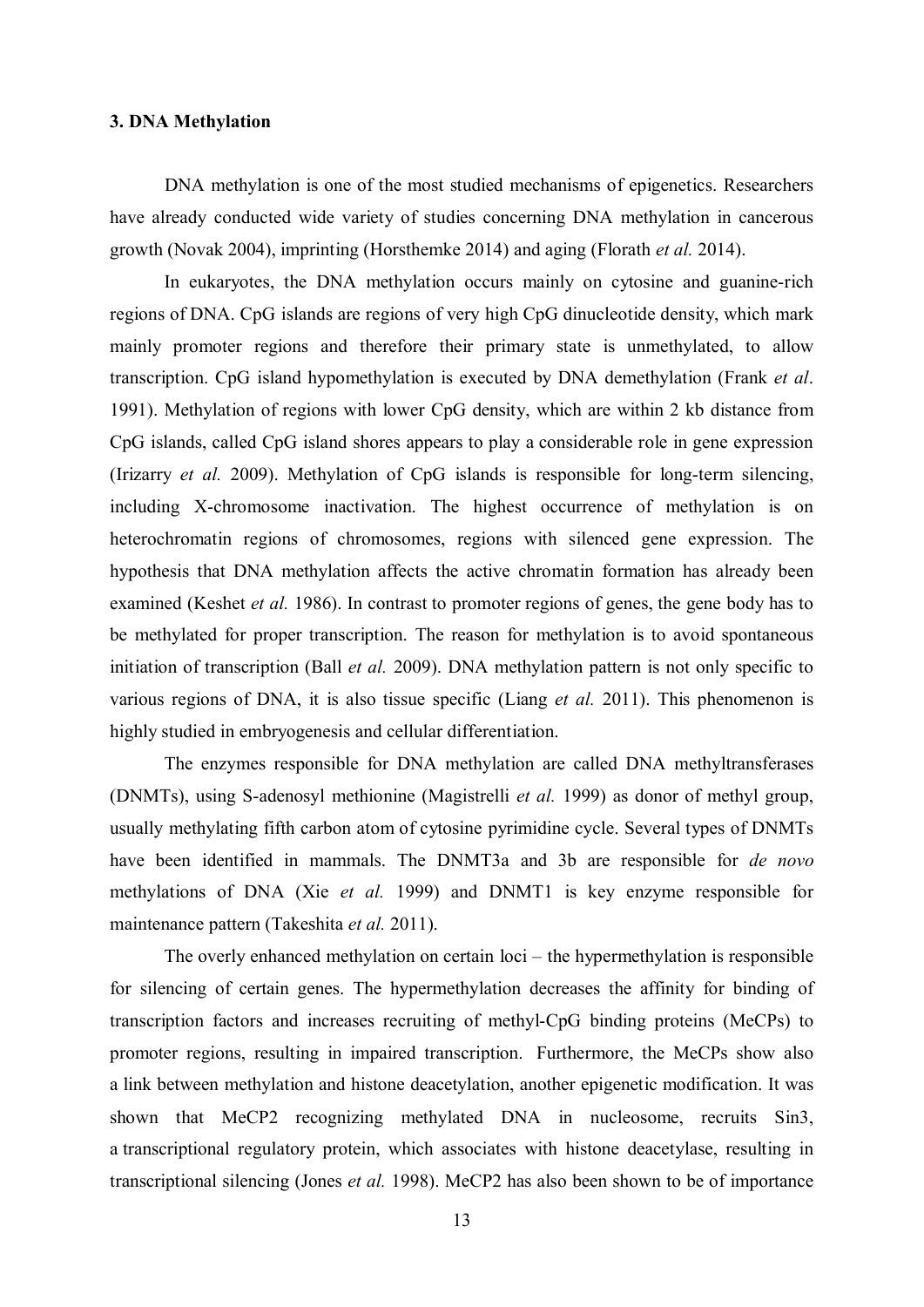in maintaining DNA methylation pattern during cell division, forming complex with DNMT1 and binding to hemimethylated DNA (Kimura [and Shiota 2003](#page-32-6)).

Another important mechanism used in AD that is based on gene regulation, is increase of resistance to apoptosis. The promoter of gene for death receptor 3 (DR3), the member of apoptosis-inducing Fas gene family, has a specific methylation pattern, causing lower expression of DR3 protein in RA synovial cells [\(Takami](#page-37-7) *et al.* 2006). This pattern may attributed to apoptosis resistance in synovial cells.

Hypermethylation pattern was discovered also in T1D, but the cause of increased level of methylation appears to be in homocystein metabolism. Homocystein is an intermediate in methionine catabolism and its lower serum levels were detected in T1D patients. The decrease of homocystein serum levels occurs due to increased activation of enzymes by transsulfuration [\(Wijekoon](#page-38-5) *et al.* 2007).

On the other hand, not only increase in methylation can be found. The mechanism of removing methylation from DNA appears to be a bit complicated than the reverse one. Some research indicates that activation-induced cytidine deaminase may play some role in demethylation and therefore induce gene expression. However, the actual role is not yet known [\(Isobe](#page-31-5) *et al.* 2013). Hypomethylation, especially low methylation of promoter causes higher expression of TNF-α. In study conducted by Nakano *et al.*, methylomes, the patterns of DNA methylation, in fibroblast-like synoviocytes (FLS) differed in RA patients compared to control FLSs. Hypo- and hypermethylation was observed in 1859 loci in key genes relevant to RA, such as *STAT3* (Signal transducer and activator of transcription 3)*, WISP3* (WNT1 inducible signaling pathway protein)*, CHI3L1* (Chitinase 3-like protein 1)*, CASP1* (Caspase 1)*, MAP3K5* (Mitogen-activated protein kinase 5) and *MEFV* (Mediterranean fever). Hypomethylation was associated with increased gene expression of factors contributing to RA pathogenesis. Increased hypomethylation occurred in several pathways related to cell migration and adhesion [\(Nakano](#page-34-8) *et al.* 2013). In RA patients, there has also been observed increased [expression of DNMT1 and methyl-CpG-binding domain protein 2 mRNAs](#page-34-9) (Liu *et al.* 2011). This last finding indicates that regulation of methylation is not that simple and even when hypomethylation occurs in RA patients, the methylation enzyme and MeCPs levels are increased, what implies other level of regulation must be present in DNA methylation.

Though in RA the imbalance between hypo- and hypermethylation occurs, in SLE, hypomethylation appears to be the only abnormal methylation regulation mechanism. For example, the hypomethylation of *ITGAL* gene was detected in T cells (Luo *[et al.](#page-34-10)* 2008).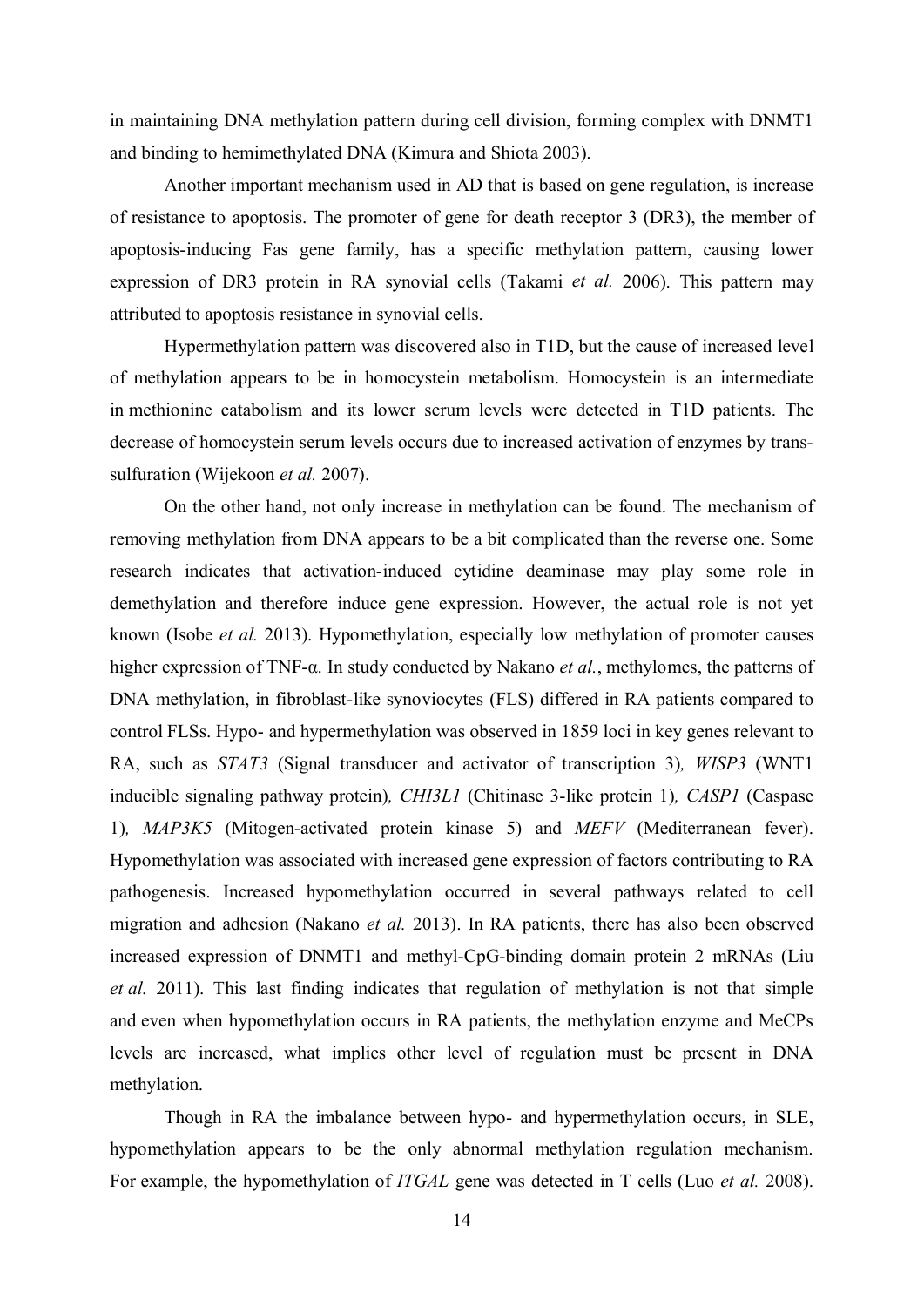Product of this gene, integrin α L chain together with β chain, forms leukocyte functionassociated antigen (LFA-1). The LFA-1 functions as adhesion molecule in immune cells and plays role in transport to the infection site. In genome-wide SLE study, the hypomethylation was also marked in interferon type I genes [\(Absher](#page-28-8) *et al.* 2013). Interferons are glycoproteins produced by various cell types (lymphocytes, fibroblasts, macrophages, etc.) in response to variety of stimuli  $-$  e.g. viral infection. Using second messenger signal pathways, expression of anti-viral and immune modulatory genes occurs.

Methylation patterns of genes coding cytokines, important molecules playing role in pathogenesis of inflammatory diseases, were also examined. Promoter region of *IL6* gene, coding IL-6 involved in RA pathogenesis as pro-inflammatory cytokine, displayed hypomethylation of single region, leading to increased serum IL-6 levels [\(Ishida](#page-31-6) *et al.* 2012). Furthermore, there has been shown that hypomethylation of proximal CpG motif of promoter of gene encoding IL-10, anti-inflammatory cytokine, may also have a regulatory function in RA (Fu *[et al.](#page-30-6)* 2011). This finding was further examined in study of SLE, where hypomethylation of *IL10* gene together with IL-1 receptor type 2 (*IL1R2*) gene accompanied greater disease activity. Moreover, the detected hypomethylation of *IL1R2* gene was more significant in RA patients than in SLE patients and healthy controls (Lin *et al.* [2012](#page-33-5)). Further research indicated increased hypomethylation in yet another cytokine pathway, interferon signaling type I in SLE patients [\(Absher](#page-28-9) *et al.* 2013).

Not only cytokine activity, but also chemokine activity is increased in RA synovial cells. For example cytokine CXCL12, also known as stromal-derived factor 1, occurs in higher level in patients with RA [\(Lisignoli](#page-34-11) *et al.* 2004). This chemokine appears to have multiple functions: attraction and activation of leukocytes, recruiting of macrophages and increase of metalloproteinase expression. Similarly to cytokine genes, the promoter of *CXCL12* gene is regulated by methylation, when the expression of CXCL12 can be increased by demethylation [\(Karouzakis](#page-32-7) *et al.* 2011).

Another aspect has been shown to contribute to lowered methylation of DNA in RA patients. The metabolism of polyamines, enhanced in RA synovial fibroblasts, in which SAM molecules are consumed, offers an explanation of hypomethylation [\(Karouzakis](#page-32-8) *et al.* 2012). By consumption of SAM molecules, the access to methyl group donor for DNMTs is reduced, therefore hypomethylation occurs.

Most of the research is conducted in patients with already diagnosed autoimmune disease. Therefore, the primary impulse leading to autoimmunity remains unclear. In T1DM,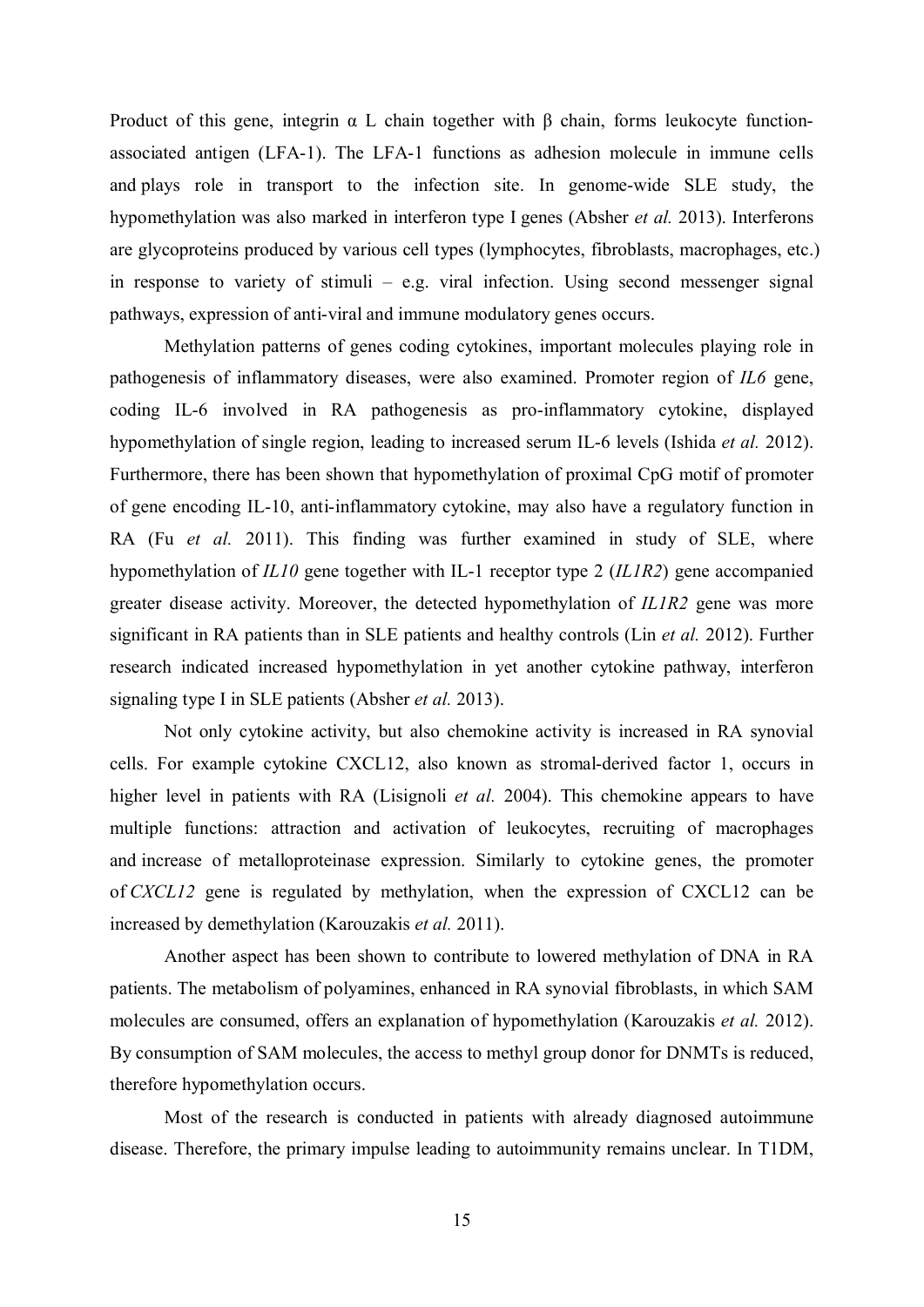it was detected that variable positions of DNA methylation are enriched even before disease diagnosis [\(Rakyan](#page-35-13) *et al.* 2011).

The effect of methylation has also been demonstrated in promoters of *CD40L* gene, located on X chromosome. The gene product, ligand of CD40 receptor (CD40L), causes multiple immune cell activation. The hypomethylation in CD40L promoter has been shown in female scleroderma patients (Lian *[et al.](#page-33-6)* 2012) , as well as in RA female patients. The hypomethylation led to increased expression of CD40L in CD4(+) T cells of female RA patients (Liao *[et al.](#page-33-7)* 2012). In SLE, hypomethylation in *CD40L* gene doubled the CD40L expression in women (Lu *[et al.](#page-34-12)* 2007). Authors of this study explained that main reason for such findings is that female genome includes two X chromosomes and therefore hypomethylation of this gene activates gene expression on both of these chromosomes. The effect of increased CD40L expression is therefore responsible for increased immune cell activation, which may lead to autoimmunity. Findings in these studies indicate that CD40L may give a possible explanation for higher level of female susceptibility in some autoimmune diseases. The overexpression of CD40L in women, compared to men was recently confirmed in lupus patients [\(Hewagama](#page-30-7) *et al.* 2013).

There is still no exact explanation of gender-specific susceptibility. ADs appear to have multiple levels of regulation; thus, existence of a single explanation is improbable. Still, X-chromosome inactivation is perceived as the main reason for this phenomenon. The example of CD40 ligand indicates that this viewpoint could be worth further research. The inactivation of most genes on one chromosome in females is believed to occur due to dosage compensation of products of X-linked genes. The dosage compensation theory proposes that the X-chromosome inactivation occurs due to need of equal gene expression in both sexes, as the X-chromosome has approximately 2.6 times more base pairs. Thus, Xchromosome inactivation equals the expression between sexes. The increased methylation, causing inactivation of chromatin, was observed in genome study of DNA methylation profiles on X-chromosomes [\(Sharp](#page-36-8) *et al.* 2011).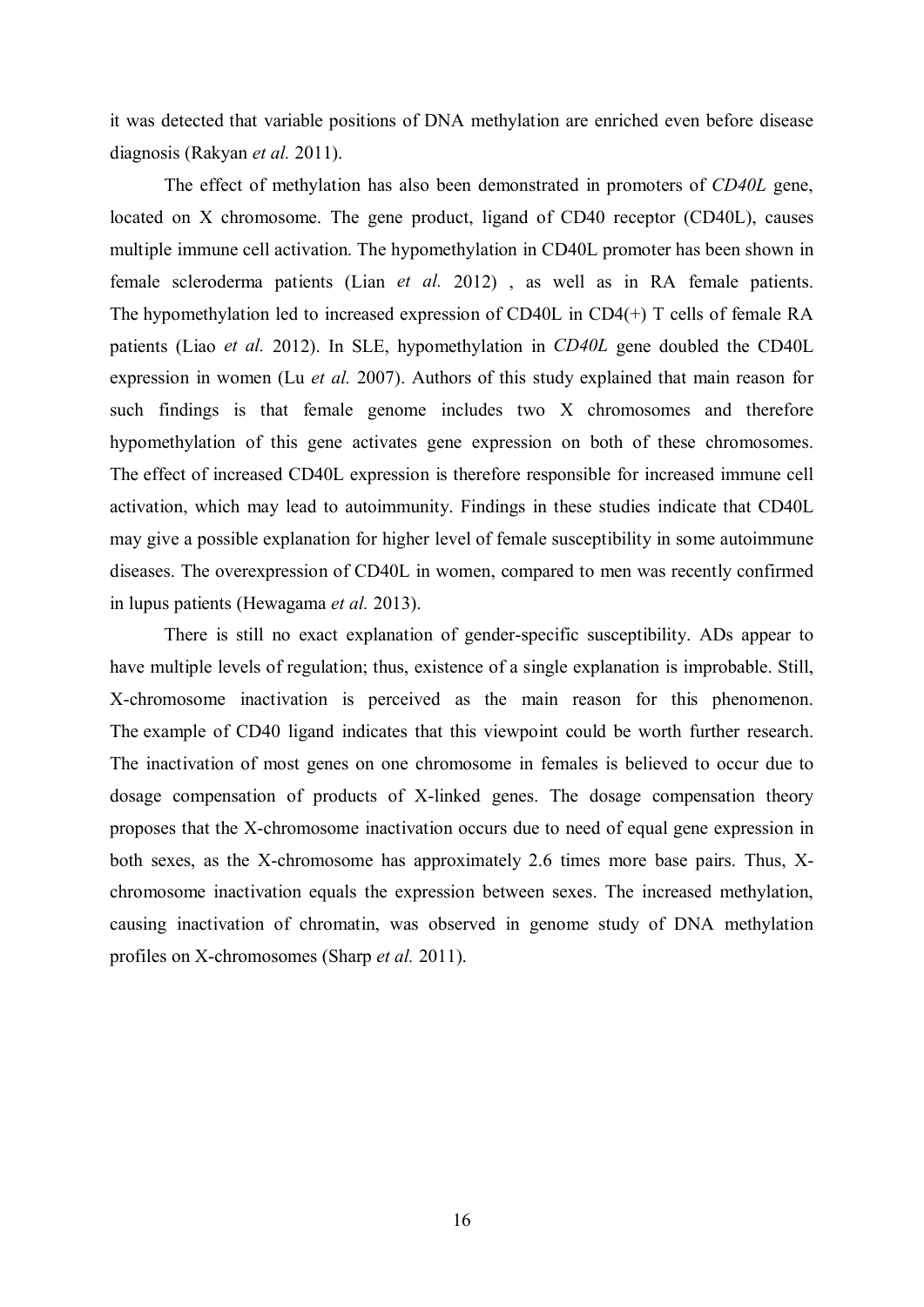## **4. Histone Modifications**

Histones, package proteins around which DNA is wound, were discovered in 1884 by Albrecht Kossel. There are several types of histones forming chromatin structural units – nucleosomes. The basic classification of histone proteins separates them into two groups: core proteins, forming octameric nucleosome core, around which DNA is wound, and linker histones sustaining the structure of nucleosomes. Among the former, there are four families of proteins: H2A, H2B, H3 and H4. The latter group of histones is formed only by H1 family of histone proteins. There are many types of modifications, which can occur at histones. Several m[odifications can occur at one promoter or enhancer region](#page-38-6) at the same time (Wang *et al.* 2008). These modifications thus create some kind of 'code' read by binding proteins, which include transcription machinery. Because of various combinations of modification, there are plenty possible variations in transcription.

## **4.1 Acetylation**

Histone acetyltransferases (HATs), enzymes responsible for histone acetylation, neutralize the positive charge on amino acid lysine in sequence of histone protein, by transferring acetyl group from acetyl coenzyme A. This causes loosening of DNA-histone interaction, allowing access to transcription machinery. Besides RNA polymerase, the transcription machinery includes various transcription factors, what results in enhancement of transcription. The histone acetylation mechanism, however, appears to be connected with methylation status of DNA. Heterochromatin regions of DNA are not only methylated, but histone deacetylation occurs. The euchromatin regions are demethylated and histone tails are acetylated (see Figure 2).



Figure 2: Epigenetic modifications in euchromatin and heterochromatin. Adopted from: [\(Schroeder](#page-36-9) *et al.* 2012)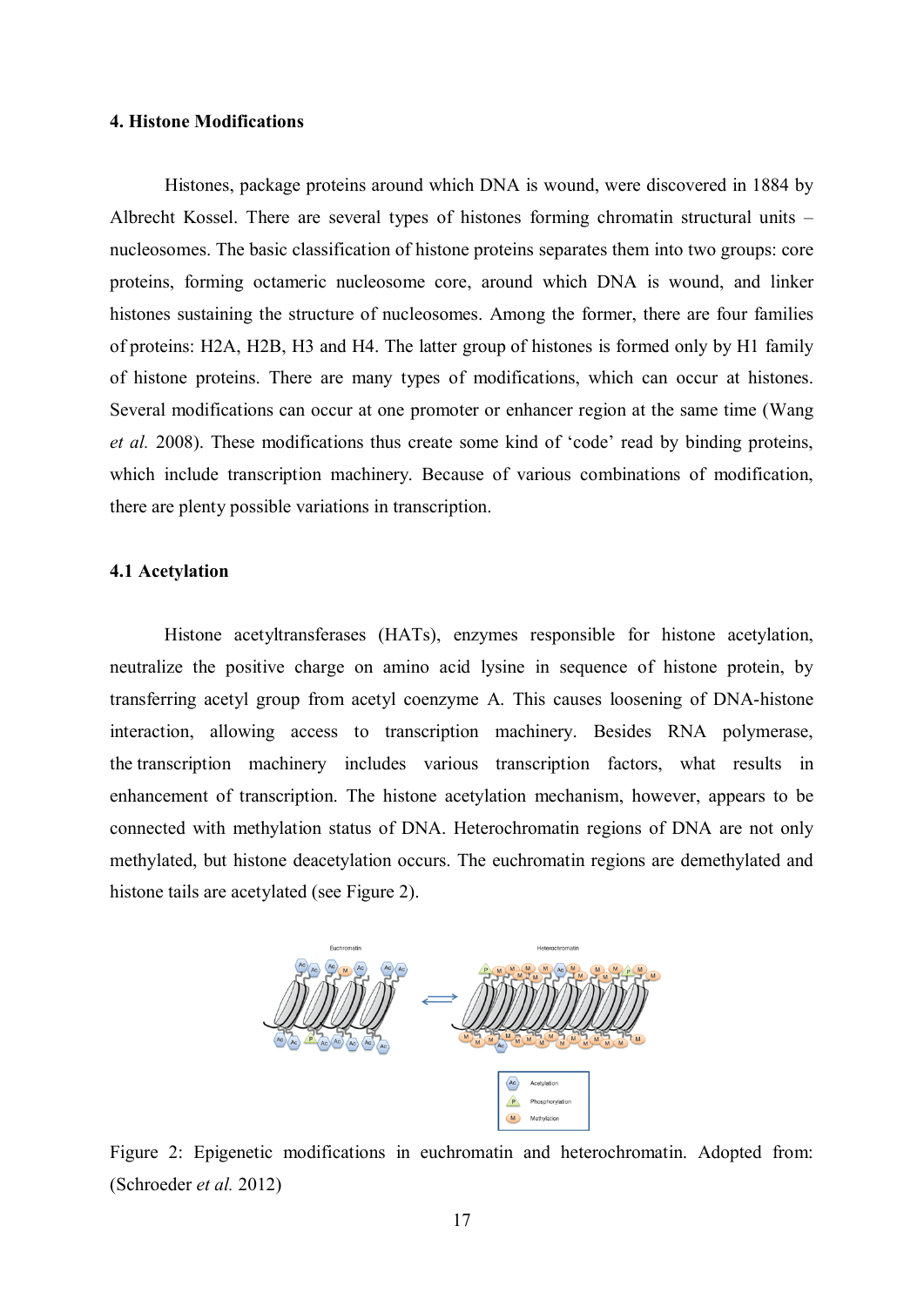The acetylation of histones appears to regulate activity of transcription factor FOXP3 (scurfin), which plays key role in regulation of development and function of regulatory T cells [\(van Loosdregt](#page-37-8) *et al.* 2010). The regulatory T cells expressing FOXP3 are involved in immune self-tolerance mechanisms, thus abnormal function of FOXP3 may lead to autoimmune reactions. Hyperacetylation of histones in *FOXP3* locus turned out to prevent polyubiquitination, therefore inhibiting protein degradation and disrupting stability in FOXP3 level [\(van Loosdregt](#page-37-9) *et al.* 2010).

Abnormal cytokine regulation is also examined in histone modifications. The higher level of H3 histone acetylation in promoter region of *IL6* gene has been detected in RA synovial fibroblasts compared to non-autoimmune osteoarthritis. This hyperacetylation indicates loosened state of promoter, accessible for transcription ([Wada](#page-37-10) *et al.* 2014). Expression of this pro-inflammatory cytokine is increased by combination of epigenetic mechanisms and therefore IL-6 is a possible target in developing new treatment of autoimmune inflammatory diseases.

Hy[peracetylation of histones also occurs](#page-38-7) in *INFG* gene, coding for interferon γ (Zhou *et al.* 2004). Interferon γ (type II interferon) plays substantial role in immunoregulation and is secreted by variety of immune cells – macrophages, type 1 helper T cells, cytotoxic T cells, natural killer cells and others.

Acetylation of histones may not only serve as regulator of access for transcription machinery. In SLE, nucleosomes have been identified as autoantigens [\(Bruns](#page-28-10) *et al.* 2000). Usin[g monoclonal antibodies, apoptosis-induced acetylation of H2BK12](#page-37-11) (van Bavel *et al.* 2009) and acetylation of three lysine residues (from  $1<sup>st</sup>$  to  $22<sup>nd</sup>$  residue position) on H4 [\(Dieker](#page-29-8) *et al.* 2007) was presented as target epitope for autoantibodies in SLE patients.

Histone acetylation seems to be a component in autoimmune processes involved in multiple sclerosis. It is a condition, where myelin sheath of nerve cells is damaged by autoimmunization. The acetylation of promoter region of H3 has been detected in Nogo $A(+)$ oligodendrocyte in white matter. This acetylation was associated with increased level of oligodendrocyte differentiation transcriptional inhibitors and high expression of HAT mRNAs. However, the acetylation decreased in cells with active demyelination and remyelination [\(Pedre](#page-35-14) *et al.* 2011). Acetylation of H3 histone may provide an epitope responsible immunoreactivity in MS. Interestingly, hypoacetylation pattern of H3 and H4 was found in SLE patients (Hu *[et al.](#page-31-7)* 2008).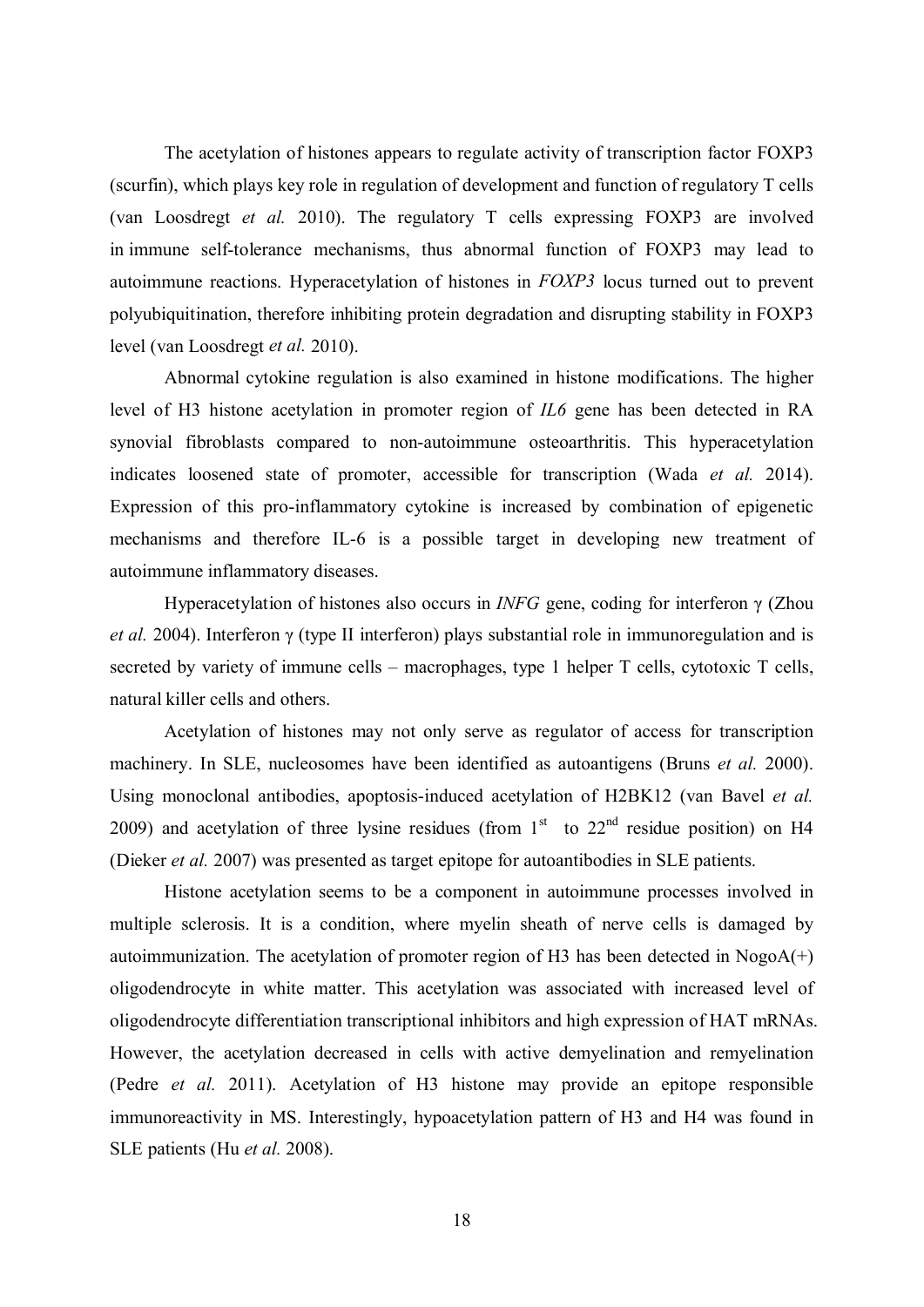Much more studied mechanism in histone acetylation is inhibition of enzyme with antagonistic function compared to the HATs - histone deacetylases (HDACs). Mechanism of their functioning is removing acetyl group from acetyl-lysine, leading to stabilization of chromatin and silencing respective genes.

As the mechanism of HDACs is inhibition of transcription, according to previous findings, low expression is expected in autoimmune patients. In RA patients, reduction in the HDAC activity compared to non-autoimmune osteoarthritis patients and healthy controls occurred in synovial tissue specimen (Huber *et al*[. 2007a](#page-31-8)). However, higher expression of HDAC1 and the induction of HDAC1 activity by TNF-α stimulation in synovial fibroblasts have been detected in RA patients [\(Kawabata](#page-32-9) *et al.* 2010). Cell proliferation and survival of activated synovial fibroblasts in RA was impaired by HDAC1 knockout and suppression of MMP production was also detected [\(Horiuchi](#page-30-8) *et al.* 2009). Decreased recruitment of HDAC1, probably causing H3K18 hyperacetylation together with low recruitment of DNMT3a, possibly resulting in H3K27 hypomethylation, was observed in *IL17A* gene promoter. These modifications allow binding of (CREM)α transcription factor, which induces proinflammatory IL-17A expression [\(Rauen](#page-36-10) *et al.* 2011). All these findings indicate that HDAC1 activity may play role in far more complicated pathway than understood nowadays.

The main support for acetylation of histones playing role in autoimmune diseases has been shown in treatment using inhibitors of HDACs. This matter will be discussed in chapter on current and potential treatment.

## **4.2 Methylation**

Unlike acetylation and deacetylation, histone methylation does not change the charge of any amino acid. It occurs usually at lysine, arginine on H3 and H4 types of histones. The knowledge of histone methylation effects in autoimmune diseases is very limited. Most of the research on topic of histone methylation occurs in cancer studies. The enzymes responsible for histone methylation are divided into two groups. First group unites histone lysine methyltransferases, the second group contains histone arginine methyltransferases. As well as DNA methyltransferases, they use SAM as methyl group donor. Antagonist function is provided by histone demethylase.

Genome-wide study of SLE H3K4 trimethylation in PBMCs indicates that there were significant alterations in H3K4me3 in SLE-related genes *PTPN22* and *LRP1B* (LDL receptorrelated protein B1), compared to healthy controls and RA patients (Dai *[et al.](#page-29-9)* 2010). Increase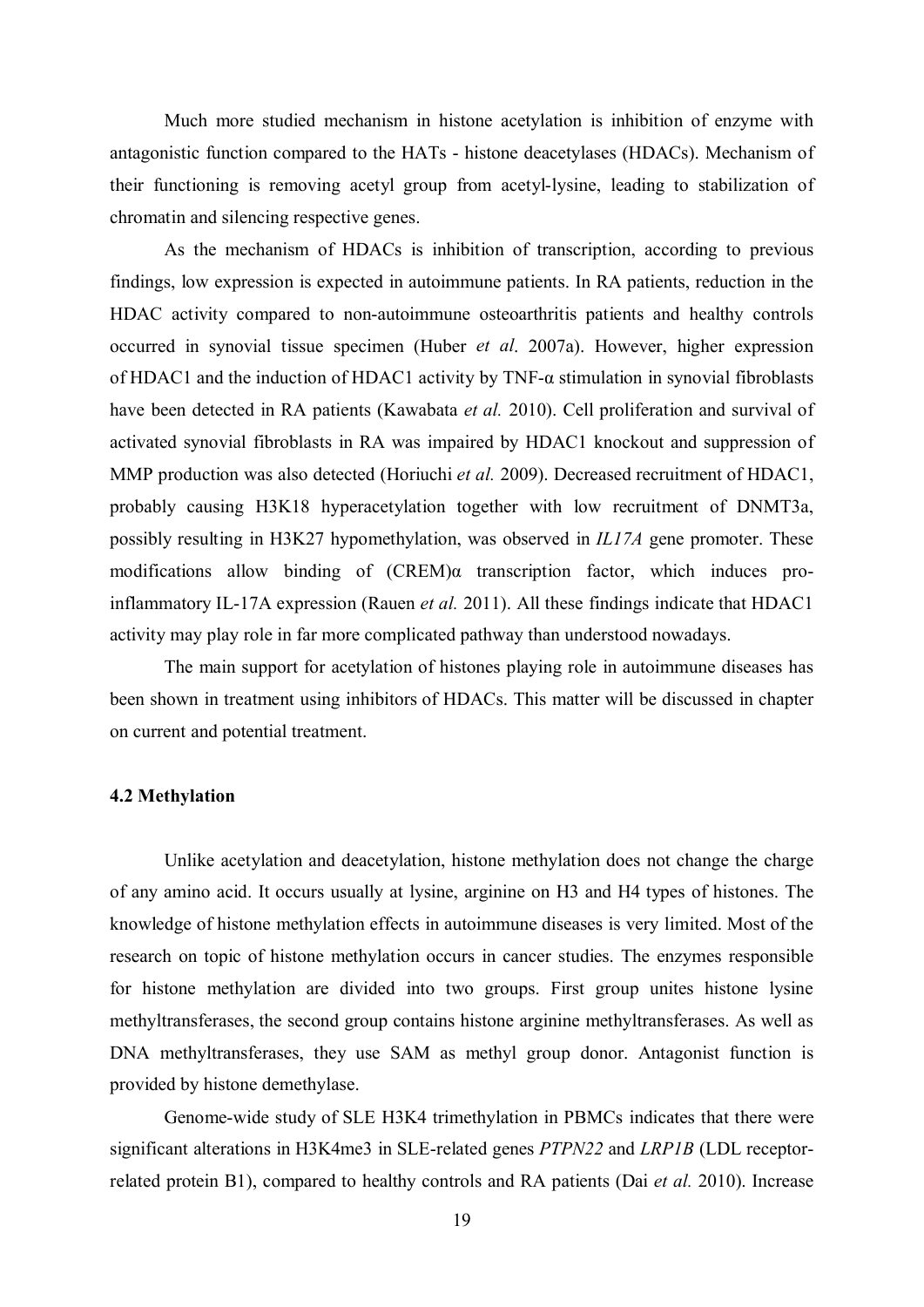in recruitment of the H3K4 methyltransferase SET7/9 was observed in murine diabetes model (Li *[et al.](#page-33-8)* 2008). Another research indicated that SET7/9 may prevent histone deacetylation by sirtuin 1 and therefore lead to type II collagen α1 expression [\(Oppenheimer](#page-35-15) *et al.* 2014). Not only histone methylation alone, bud combination of histone methylation and acetylation in gene for CD70 appears to contribute to development of SLE [\(Zhou](#page-38-8) *et al.* 2011). CD70 is protein from TNF superfamily and serves as ligand for receptor CD27. The ligation of this receptor induces NK cell proliferation and production of interferones, serves as co-stimulus for effector T cell production and also contributes to B cell maturation. Besides histone modifications, hypomethylation of CD70 promoter appears to contribute to autoimmune response. Promoter hypomethylation leading to CD70 overexpression was detected in scleroderma [\(Jiang](#page-32-10) *et al.* 2012). In RA patients, H3K27 histone trimethylation repressed expression of pro-fibrotic factor fra-2. Therefore, inhibition of histone trimethylation on  $27<sup>th</sup>$ lysin[e residue in H3 histone contributes to inhibition of fibroblast activation \(K](#page-33-9)rämer *et al.* 2013). The methylation of  $4<sup>th</sup>$  lysine of H3 by Ash1l methyltransferase indicated the suppression of IL-6 production, therefore having anti-inflammatory effect (Xia *[et al.](#page-38-9)* 2013).

## **4.3 Deimination**

Human peptidylarginine deiminases, especially PAD2 and PAD4 have been shown to be expressed in synovial tissue of RA patients. PADs catalyze posttranslational modification of peptidylarginine into peptidylcitrulline. PAD4 citrullinates proteins, contributing to creating of autoantibody specific epitopes [\(Schellekens](#page-36-11) *et al.* 1998). The hypercitrullination of histones by PAD4 was detected in neutrophils. This increase in citrullination was linked to decondensation of chromatin, used in creation of neutrophil extracellular traps, which play role in immune response to bacterial infection [\(Leshner](#page-33-10) *et al.* 2012; [Wang](#page-38-10) *et al.* 2009).

### **4.4 Oxidative Modification**

Besides rather 'classical' histone modifications, there are plenty substances capable of modifying protein structure. One of these compounds is peroxynitrite with powerful nitrating and oxidizing effect. It has been shown that autoantibodies in SLE bind preferably to histone H1 modified by peroxynitrite ([Khan](#page-32-11) *et al.* 2014). This preference of autoantibodies towards oxidatively modified histone proteins was also demonstrated in RA when H2A histone protein was modified with peroxynitrite [\(Khan](#page-32-12) *et al.* 2012).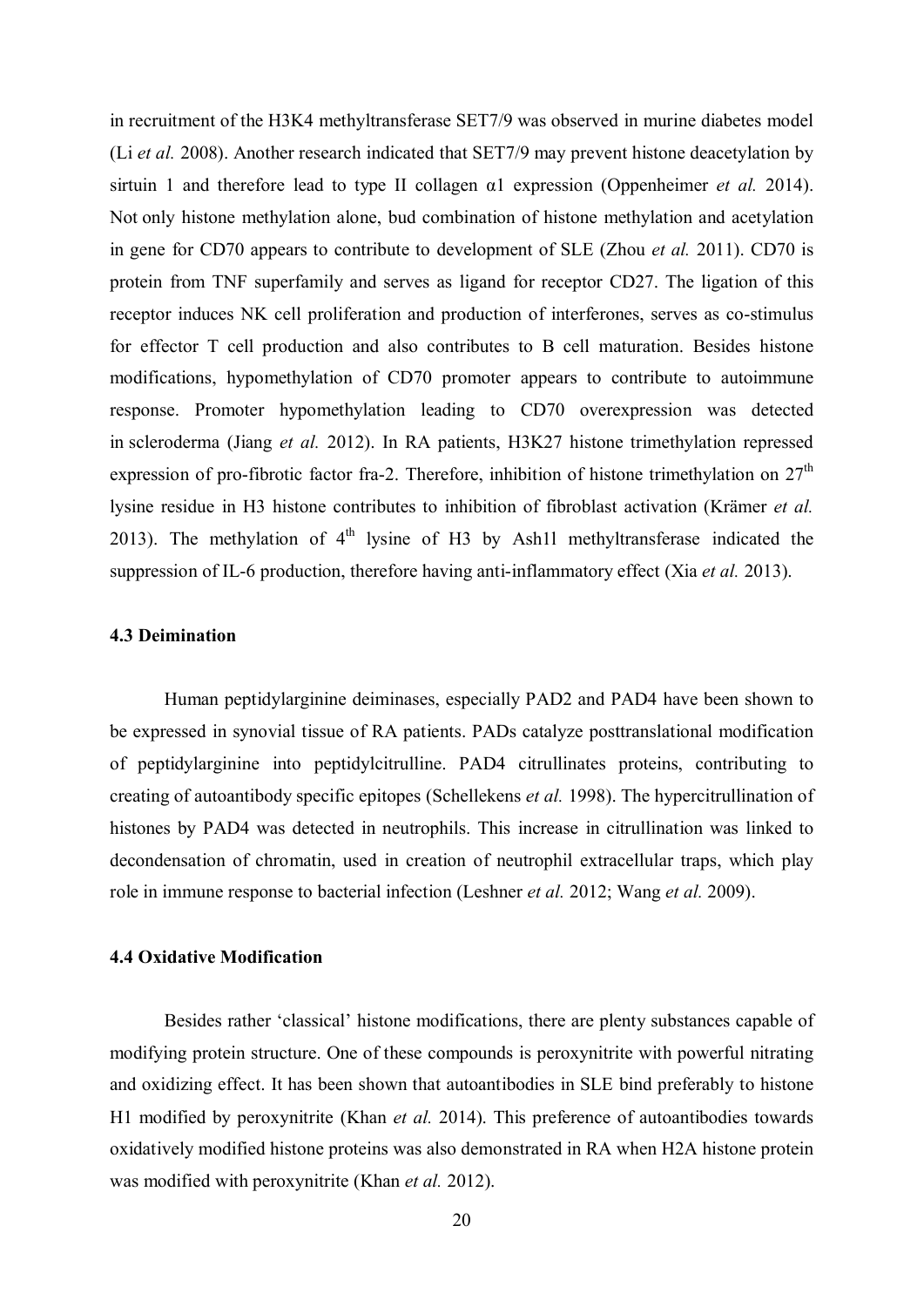## **5. MicroRNAs**

MicroRNAs or micro ribonucleic acids are small, 18 to 23 base-pair long non-coding molecules that serve as post-transcriptional regulators of gene expression. Their first link to autoimmune diseases occurred in 2006, when connection between autoantibodies and RNA interference was observed ([Jakymiw](#page-32-13) *et al.* 2006). The usual mechanism of microRNA interference is its binding to 3' untranslated region (UTR) of target mRNA with assistance of RNA-induced silencing complex (RISC) [\(Gregory](#page-30-9) *et al.* 2005). This process results in mRNA destabilization and/or inhibition of translation.

The upregulation of some microRNAs has been discovered in patients with RA. Elevated miR-146a, miR-155, miR-132 and miR-16 expression in PBMCs was detected. Despite increased expression of miR-146a, levels of its two targets – TNF receptor-associated factor 6 (TRAF6) and IRAK-1 did not differ in RA patients and healthy individuals. However, the repression of *TRAF6* and *IRAK-1* genes in THP-1 cells (derived from acute monocytic leukemia and used in immunohistochemistry to mimic native monocyte-derived macrophages) reduced TNF-α production ([Pauley](#page-35-16) *et al.* 2008). *In vitro* studies also showed that TNF-α upregulated miR-146a expression (Li *[et al.](#page-33-11)* 2010), therefore TNF-α appears to regulate its own level with help of miR-146a. Furthermore, the overexpression of miR-146a was associated with suppression of T cell apoptosis (Li *[et al.](#page-33-12)* 2010). Another target of miR-146a activation, signal transducer and activation transcription 1 (STAT1), was suggested to facilitate a pro-inflammatory regulatory T cell phenotype. This study was conducted in patie[nts with active RA, where decreased expression of miR-146a was detected \(](#page-38-11)Zhou *et al.* 2014).

Level of miR-124a was found to be lower in RA patients. There are indications of this microRNA functioning as suppressor of cyclin-dependent kinase 2 and monocyte chemoattractant protein 1 production, having binding site in 3' UTR of their mRNA [\(Nakamachi](#page-34-13) *et al.* 2009).

Higher expression of miR-155 in RA patients was associated with repression of MMP-3 synthesis, thus suggesting involvement in destruction of extracellular matrix, mainly collagen in joints [\(Stanczyk](#page-36-12) *et al.* 2008). The upregulation of miR-155 appeared also in MS, where it targeted two sites in 3' UTR in CD47 mRNA. The CD47 serves as "don't eat me" signal for macrophages. Deregulation of this inhibitory signal thus allows destruction of myelin, carried out by macrophages [\(Junker](#page-32-14) *et al.* 2009). In model of autoimmune encephalomyelitis, knockdown of miR-155 expression resulted in decrease in number of Th1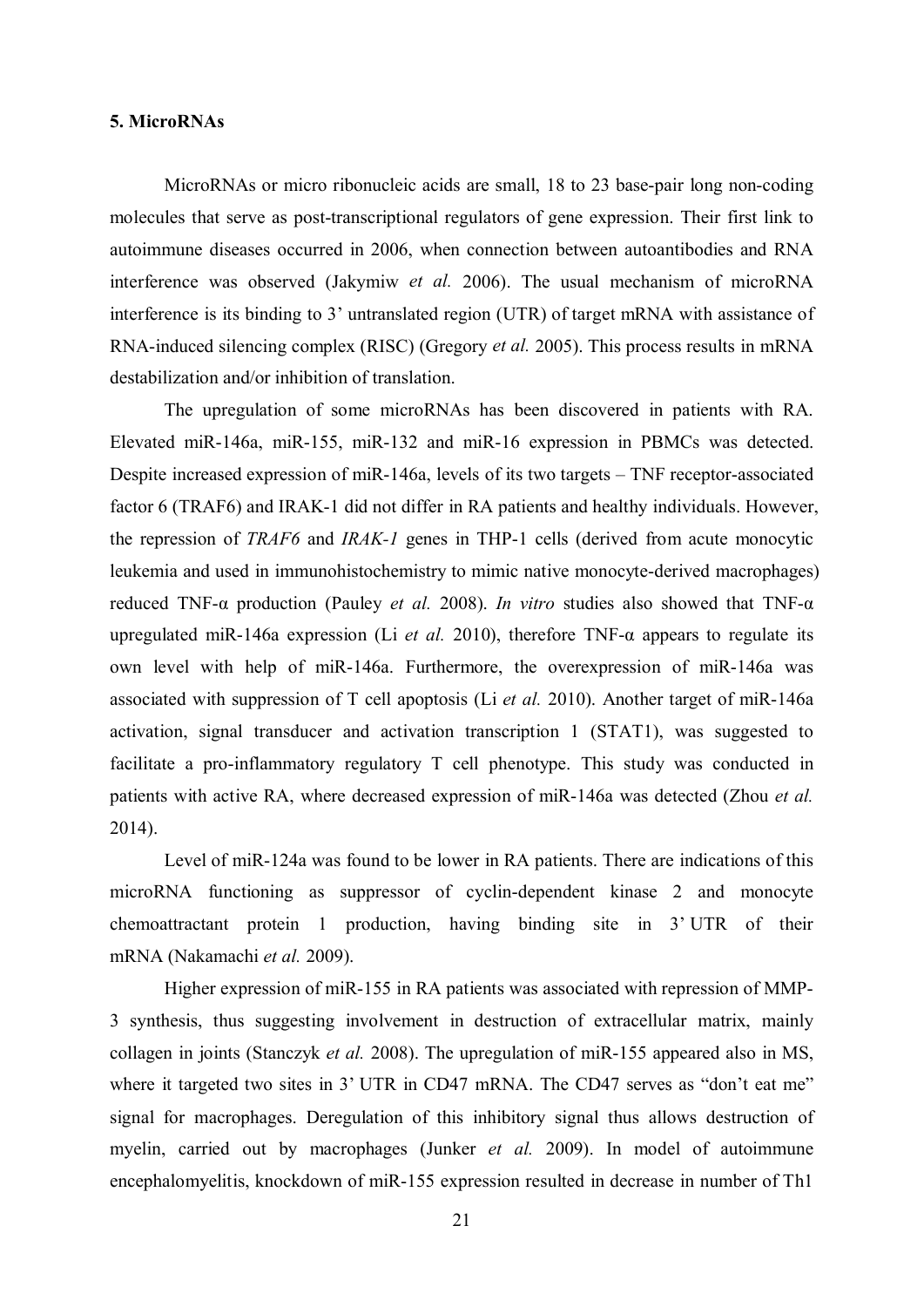and Th17 cells [\(Zhang](#page-38-12) *et al.* 2014). Suggesting similar function in MS, the miR-155 regulation has potential in MS therapy. Matrix remodeling in coeliac disease, another autoimmune disease, which affects small intestine, appears to be connected with regulation of cluster of microRNAs – miR-192/194 [\(Vaira](#page-37-12) *et al.* 2014).

Regulation function of microRNA in other epigenetic modifications is emerging in recent research. To achieve hypomethylation effect, several microRNAs are involved. The downregulation of DNMT1 level has been detected in correlation to increased levels of miR-21, miR-148a (Pan *[et al.](#page-35-17)* 2010) and miR-126 [\(Zhao](#page-38-13) *et al.* 2011). However, these three microRNAs decrease DNMT1 level in their own way. Indirect increase in DNMT1 level is performed by miR-21, targeting autoimmune gene *RASGRP1*, whereas miR-148a and miR-126 target directly DNMT1 mRNA (see Figure 3).



Figure 3: Regulation of DNMT function by microRNAs. Adopted from: [\(Shen](#page-36-13) *et al.* 2012)

In last few years, research of microRNA function in autoimmune diseases brought variety of deregulations in wide range of microRNA molecules; however, the targets of their regulation in autoimmune diseases are still unknown. Such examples may be seen in downregulation of miR-363 and miR-498 in CD4(+) T cells of RA patients (Li *[et al.](#page-33-13)* 2010).

Not that all the epigenetic machinery was complicated enough, the different expression of microRNAs was shown in SLE patients with distinct types of autoantibodies. The patients with autoantibodies against dsDNA expressed higher levels of miR-155 and miR-146a, whereas patients with autoantibodies against RNA-associated antigens expressed miR-493 and miR-939 in higher levels [\(Chauhan](#page-31-9) *et al.* 2014).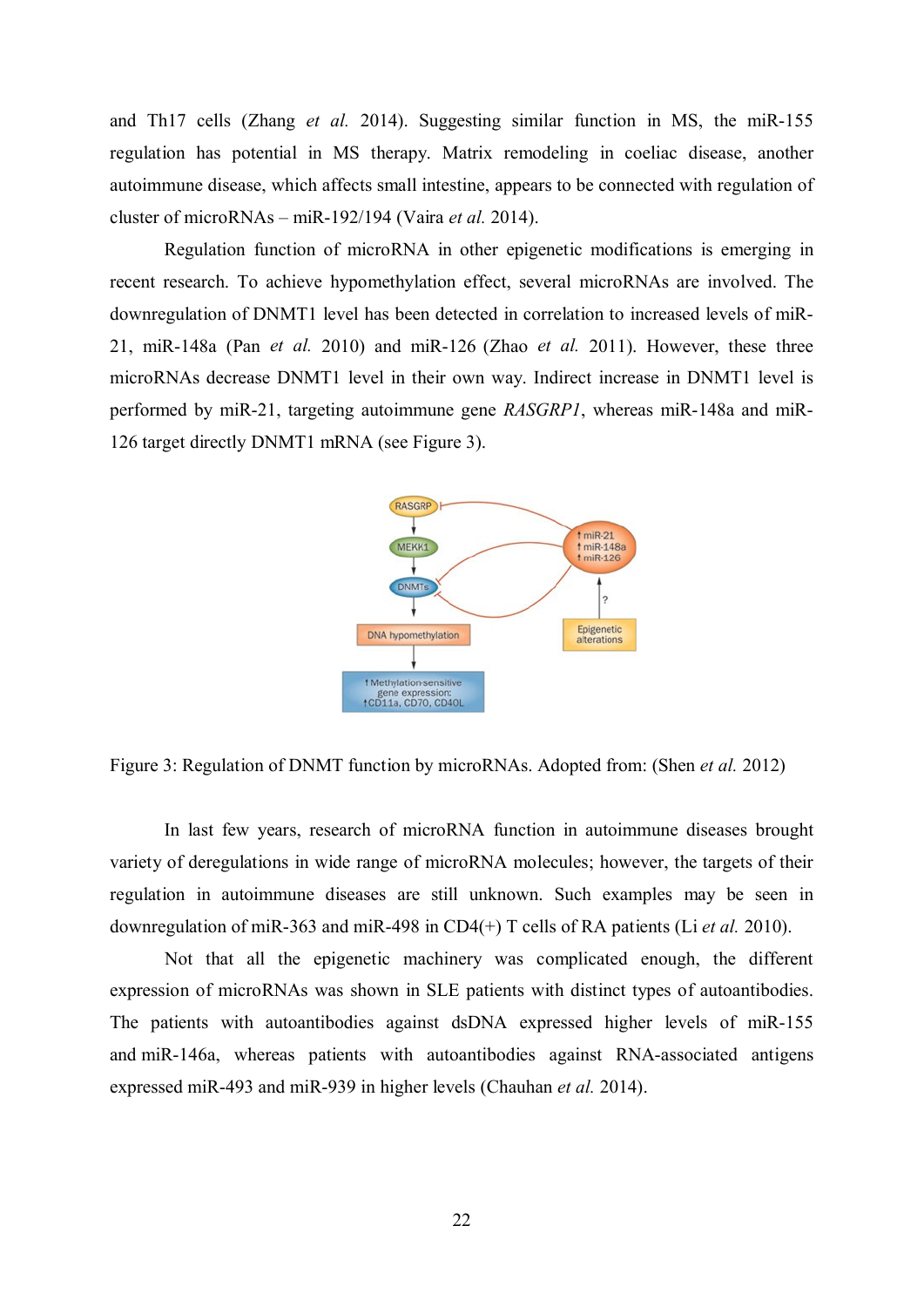## **6. DNA vs. Environment**

The question of nature vs. nurture – their influence on human phenotype has been a dispute in scientific circles for a long time. The pattern of heredity discovered by Gregor Mendel, although brought to light 16 years after his death, inclined the general scientific opinion towards the "nature". Nevertheless, the concept of "nurture" influencing human development did not diminish. Numerous twin, starvation, viral and smoking studies have been carried out, indicating the environment playing an important role in human phenotype and diseases.

Although there has been evidence of correlation between the environmental factors and phenotype, an exact mechanism how external factors execute the modifications was missing until the discovery of epigenetics, which provides a new approach.

The concept of healthy diet has been part of general knowledge for a long time. Nowadays, besides effects of vitamins and various inorganic compounds in diet, epigenetics reveals new mechanisms of food affecting disease susceptibility. When administrating methyl donor-rich food to pregnant *Agouti* mice, increase of DNA methylation on long terminal repeat in viable yellow allele of *Agouti* gene occurs. This results in increase of darker brown coat phenotypes in offspring. The higher the methylation supplement, the higher number of dark brown coat phenotypes ([Cooney](#page-29-10) *et al.* 2002). Methyl-deficient diet also appears to influence genes with oncogenic functions. The higher expression of genes encoding IGF2 (insulin-like growth factor 2) and H19 (small non-coding RNA) was associated with significant decrease in histone methylation of promoters of given genes [\(Dobosy](#page-29-11) *et al.* 2008).

Cruciferous vegetables contain sulforaphane, HDAC inhibitor, whose activity leads to cancer prevention [\(Horiuchi](#page-30-10) *et al.* 2009). Sulforaphane also appears to inhibit hyperplasia in synovial cells, T cell activation and TNF and IL-17 production in CD4(+) T cells in RA patients ([Kong](#page-33-14) *et al.* 2010). Another HDAC inhibitor, butyrate, led to inhibition of cell proli[feration in breast cancer. Vitamin A enhanced this effect significantly \(](#page-28-11)Andrade *et al.* 2012). Curcumin, a substance found in plant *Curcuma longa* is often used in spice in Indian cuisine. Curcumin modulates transcription factor T-bet that plays role in differentiation of pro-inflammatory Th1 cells. Therapeutic effect of curcumin in T1DM was detected in murine model ([Castro](#page-29-12) *et al.* 2014). Curcumin functions as HAT inhibitor and recently, its reducing effect on acetylation of H3 in *IL6* promoter was detected [\(Wada](#page-37-13) *et al.* 2014).

Not only diet, but also other environmental influences affect our susceptibility to diseases. Tobacco smoking, for example, lowers methylation in single locus of *F2RL3* gene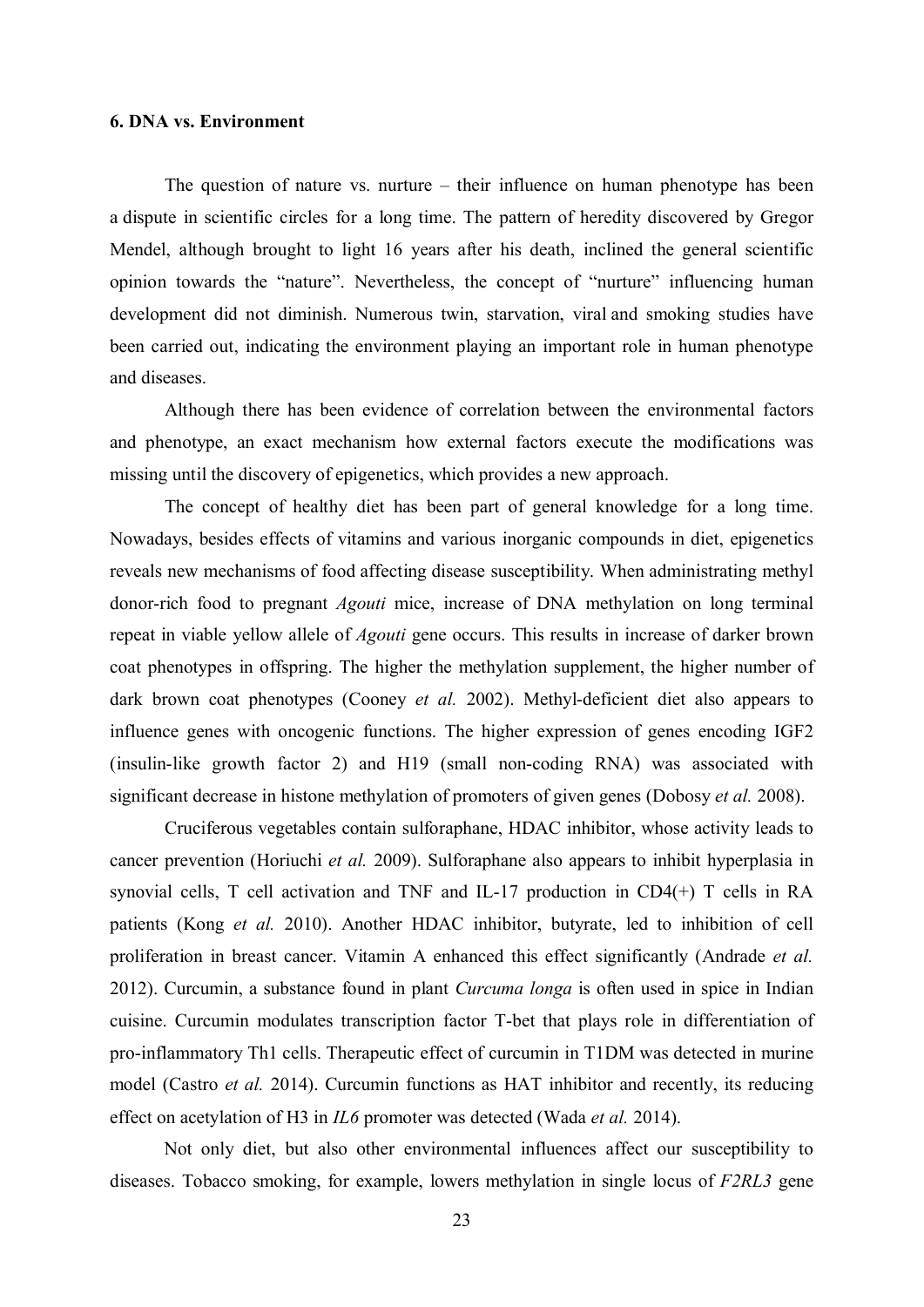[\(Breitling](#page-28-12) *et al.* 2011). This gene encodes protease activated receptor 4 (PAR-4). Signaling through this receptor was detected in several clotting mechanisms, therefore its increased expression may lead to increase of cardiovascular disease.

As we can see, environment plays role in epigenetic changes in our body. While our bodies are subjected to outside world, our cells also undergo aging. The 52 % increase in methylation was detected in age-associated CpGs [\(Florath](#page-30-11) *et al.* 2014).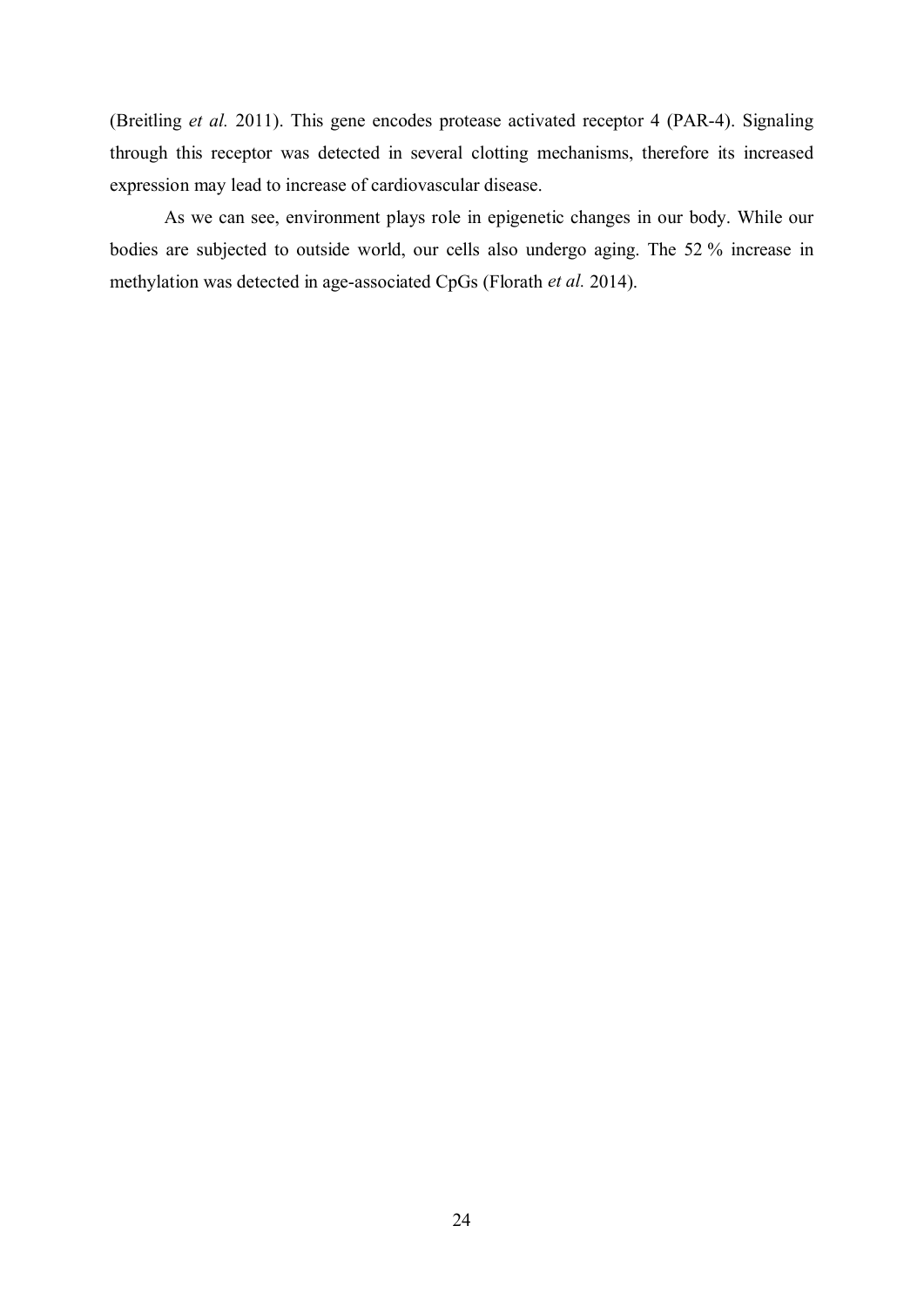### **7. Current and Potential Treatment**

Since the classification of the ADs, there have been numerous efforts to create an ultimate treatment to cause long-term remission in ADs. Such treatment is still unavailable, but new approaches as epigenetic treatment may lead towards the success in this goal.

The most frequent treatments used currently in RA patients include disease-modifying anti-rheumatic drugs (DMARDs), which function rather on cellular and cytokine level, reducing synovitis and systemic inflammation and appear not to have effect on epigenetic modifications. The most aggressive DMARD is methotrexate, which can be combined with other drugs to improve function. Methotrexate inhibits dihydrofolate reductase that is important component in *de novo* purine synthesis. Recently, a clinical trial showed that use of tofacitinib, a Janus kinase inhibitor, together with methotrexate, improved signs and symptoms of RA in 6 months with relatively manageable safety [\(Burmester](#page-29-13) *et al.* 2013). As the mechanism of methotrexate function includes inhibition of DNA and RNA synthesis, severe side-effects are part of therapy. It was originally developed as chemotherapeutic agent, so suppression of immunity is part of the treatment [\(Herman](#page-30-12) *et al*. 2004).

First approved anti-TNF drug is adalimumab. It is a monoclonal antibody, which binds to TNF-α, thus inhibiting pro-inflammatory reactions. There are now two other antibodybased anti-TNF drugs used in clinical practice - golimumab and infliximab. Adalimumab and golimumab are human immunoglobulins, whereas infliximab is a chimeric antibody from mice and human. Another chimeric monoclonal antibody rituximab, drug primary developed for cancer treatment, was repurposed for RA [\(Okada](#page-35-18) *et al.* 2014). Rituximab is an antibody recognizing B-lymphocyte antigen CD20, and the treatment ends up with elimination of B cells, highly activated in autoimmune response.

In addition to methotrexate and antibodies, non-epigenetic treatment includes several other approaches. One of them is based on inhibition of cyclin-dependent kinases (CDKs), which play role in cell cycle, division and differentiation of blood cells, including lymphocytes. Flavopiridol, a CDK6/4 inhibitor suppresses synovial hyperplasia and joint destruction in mouse models [\(Sekine](#page-36-14) *et al*. 2008). Besides the aforementioned, symptomatic treatment by steroidal and non-steroidal anti-inflammatory drugs is used in clinical practice.

Epigenetic treatment is yet in its beginnings and development of these drugs is still in trial phase. Inhibition of HDACs was mentioned above as mechanism of hyperacetylation in cells. Vorinostat (suberanilohydroxamic acid – SAHA) is HDAC inhibitor associated with NF-kappa B subunit p65 hyperacetylation. Its administration in non-obese diabetic mouse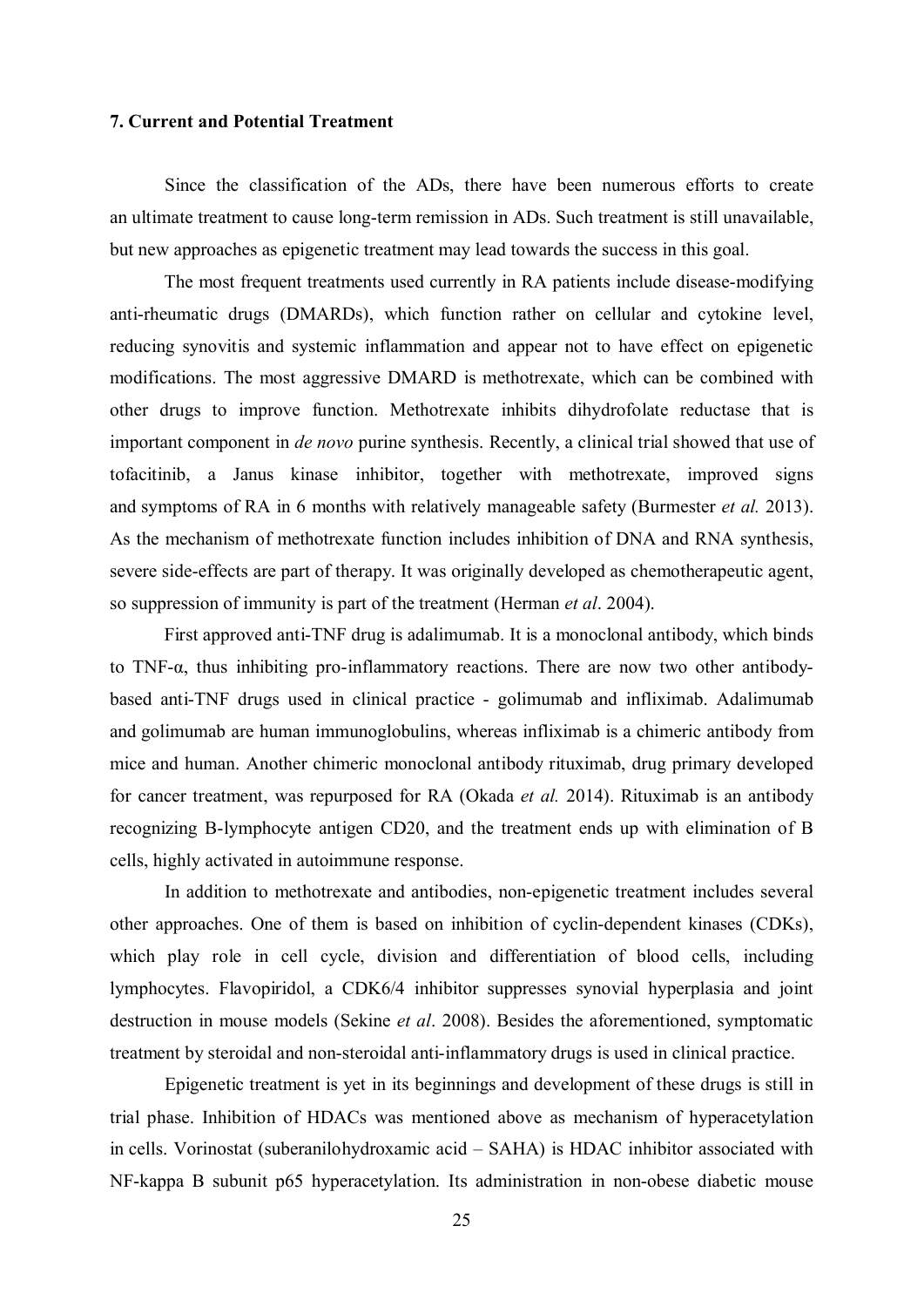(murine model of T1DM) reduced diabetes incidence by 38 % and increased pancreatic insulin content by 200 %. The study indicated immune response involving increase of transcription factors Gata3 and FOXP3, and decrease of pro-inflammatory cytokines IL-6, IL-12 and TNF-α [\(Christensen](#page-31-10) *et al.* 2014). Another HDAC inhibitor, entinostat (MS-275) has been shown to reduce inflammation reaction in rats with experimental autoimmune neuritis (Dai *[et al.](#page-29-14)* 2010). These two HDAC inhibitors appeared to be related to suppression of p38 mitogen-activated protein kinase (MAPK) [signaling pathway and chemotaxis \(](#page-31-11)Choo *et al.* 2013). Selective HDAC6 inhibitor, tubastatin, also showed anti-inflammatory and antirheu[matic effects in mice models, including inhibition of IL-6](#page-37-14) production (Vishwakarma *et al.* 2013). Givinostat is another member of HDAC inhibitor family. Its activity was examined in experiments, trying to explore the mechanism of induction of T1DM by viral infection. The combined administration of givinostat and Killham rat virus in rat models resulted in protection from T1DM by preventing viral infection of pancreatic islets [\(Hara](#page-30-13) *et al.* 2014). The production of extracellular matrix, mainly collagen, was reduced by another HDAC inhibitor, trichostatin A in mouse model [\(Huber](#page-31-12) *et al.* 2007b). Trichostatin A also reduced hypoacety[lation on H3 and H4, improving disease phenotype in murine lupus model \(](#page-30-14)Garcia *et al.* 2005). Another effect of trichostatin A was detected in FLS and macrophages, where it significantly weakened IL-6 transcript stability [\(Grabiec](#page-30-15) *et al.* 2012).

Recently, hypomethylation agent 5-aza-2'-deoxycytidine exhibited therapeutic effects in murine models of multiple sclerosis. Treatment with this agent also caused hypomethylation in CpG island of *FOXP3* gene [\(Mangano](#page-34-14) *et al.* 2014).

The development of microRNA targeting drugs is highly in demand. The first drug of this kind, miravirsen was discovered targeting miR-122 expressed in liver. Use of miravirsen is currently in stage o[f clinical trials for treatment of](#page-33-15) infection by hepatitis C virus (Lindow and Kauppinen 2012). Therefore, drugs targeting microRNAs provide highly potential treatment opportunities in autoimmune diseases.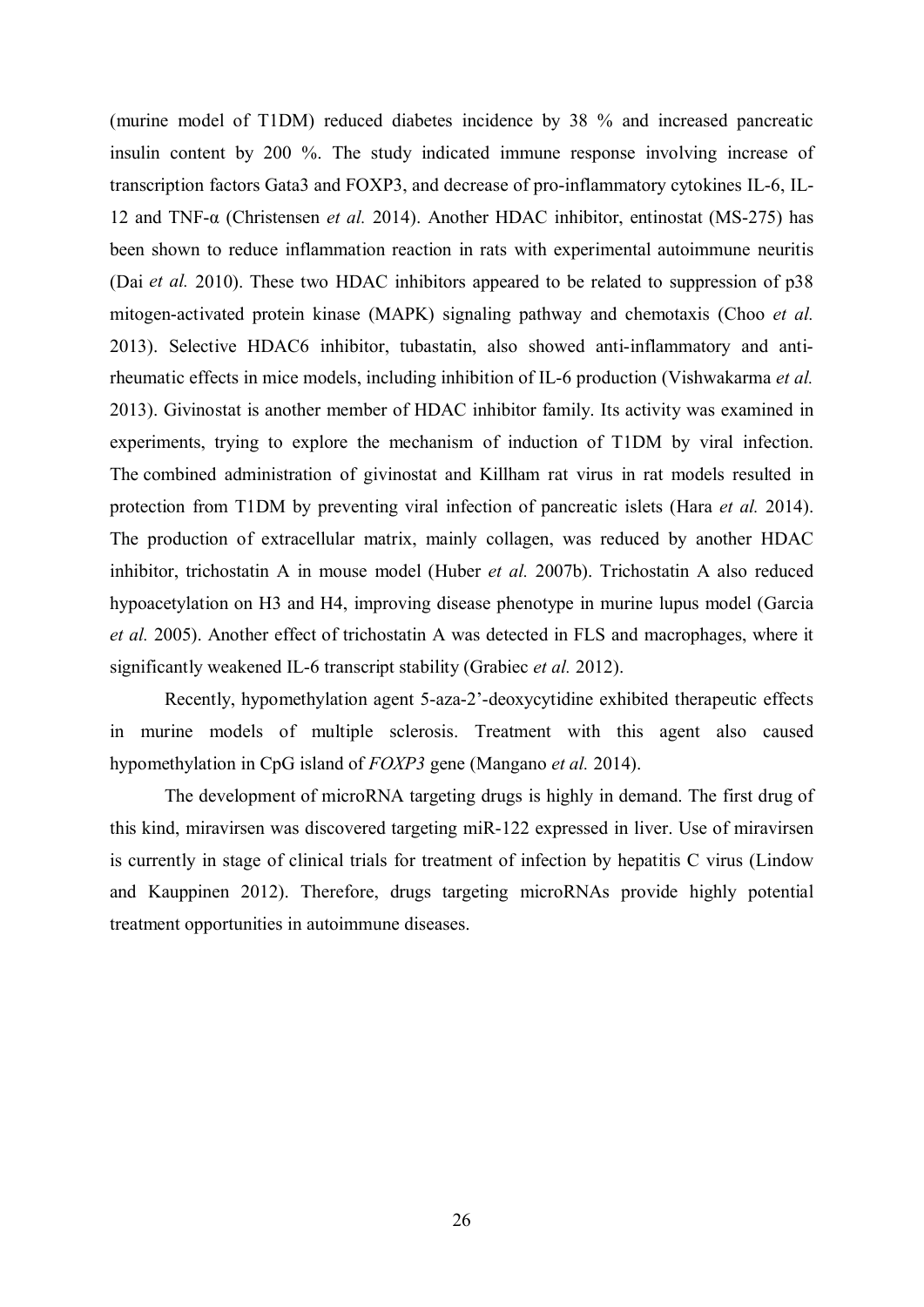## **8. Conclusion**

Understanding of autoimmune diseases is currently perceived in multiple levels. Epigenetic modifications appear to play significant role in pathogenesis of autoimmune disease. Impaired function of methylation enzymes provides accessibility for transcription machinery, what allows higher expression of cytokines, microRNAs and multiple transcription factors playing role in pathogenesis of autoimmune diseases. Not only demethylation is responsible for increased expression. Histone acetylation is another epigenetic mechanism contributing to pathogenesis. Higher susceptibility to autoimmune diseases in women appears to be caused by pathogenous factors encoded on X chromosome. Its double count in women presents double opportunity for epigenetic modifications activating their transcription. Furthermore, acetylation together with other histone modifications provides epitopes for autoantibody recognition. Variety of microRNAs has been discovered to be deregulated in autoimmune diseases. Although their function is still unclear, microRNAs appear to affect all levels of regulation. This relationship is, however, mutual. All epigenetic mechanisms seem to co-operate, creating a destructive autoimmune machinery complicating lives of millions of people. Although the level of regulation in autoimmune diseases is complex, epigenetics appears to explain relation of diet, smoking and other environmental factors to these diseases.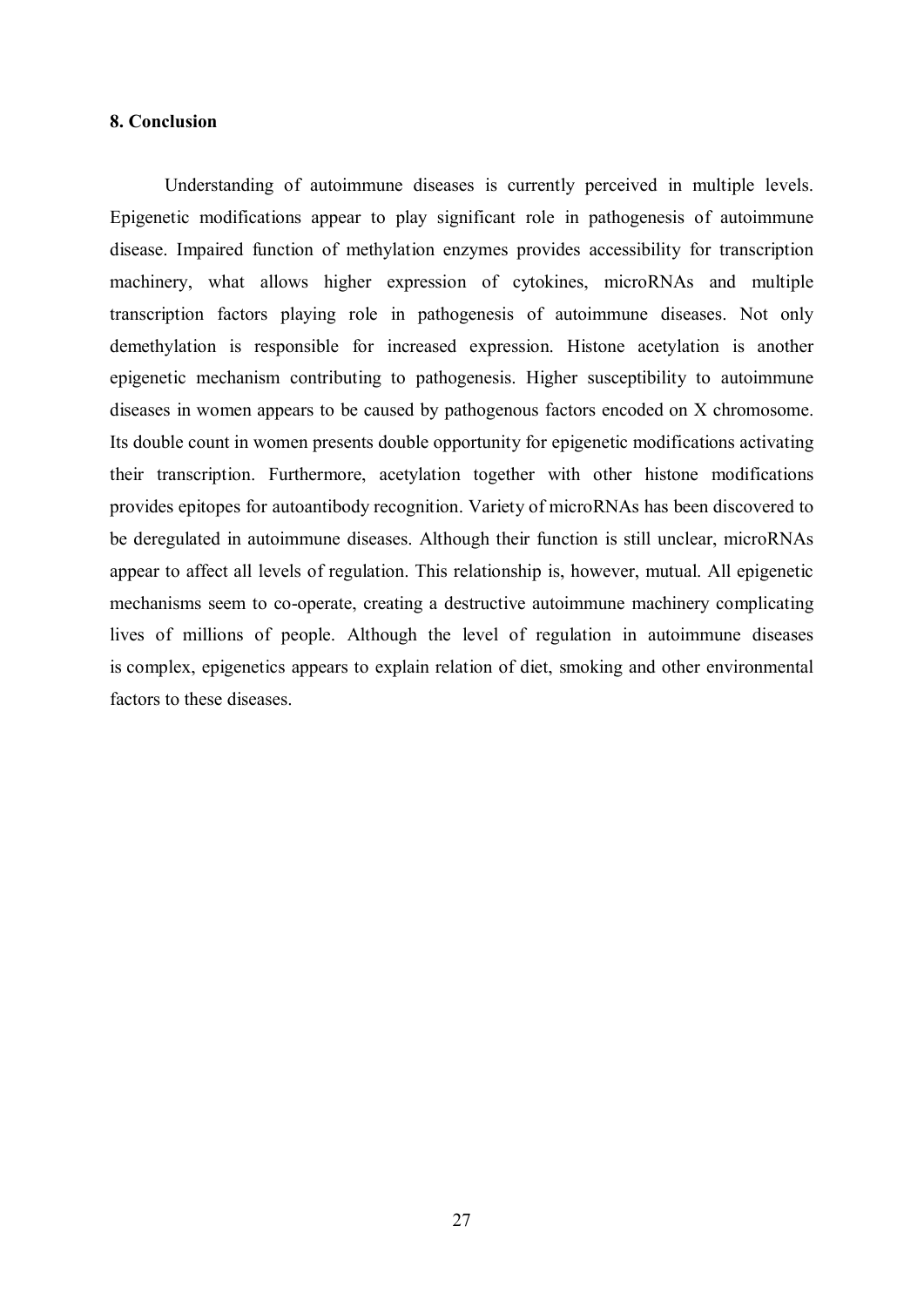# **9. List of Used Abbreviations**

| <b>ACPA</b>        | anti-citrullinated protein antibody                             |
|--------------------|-----------------------------------------------------------------|
| CD (e.g. CD40)     | cluster of differentiation (e.g. cluster of differentiation 40) |
| CD40L              | ligand to CD 40 receptor                                        |
| <b>CDK</b>         | cyclin dependent kinase                                         |
| CXCL12             | CXC-motif chemokine 12, stromal cell-derived factor 1           |
| <b>DMARD</b>       | disease modifying antirheumatic drug                            |
| <b>DNMT</b>        | DNA methyltransferase                                           |
| DR <sub>3</sub>    | death receptor 3                                                |
| <b>FLS</b>         | fibroblast-like synoviocytes                                    |
| FOXP3              | forkhead box P3 - transcription factor scurfin                  |
| H2A/2B/3/4         | histone type 2A/2B/3/4                                          |
| <b>H2BK12</b>      | lysine residue on position 12 on H2B type histone               |
| H3K4me3            | trimethylation on lysine residue on position 4 on H3 histone    |
| <b>HAT</b>         | histone acetyltransferase                                       |
| <b>HDAC</b>        | histone deacetylase                                             |
| <b>HERV</b>        | human endogenous retrovirus                                     |
| HLA-DRB1/DPB1      | human leukocyte antigen type DRB1/DPB1                          |
| IL (e.g. IL- $6$ ) | interleukin (e.g. interleukin-6)                                |
| IRAK-1             | IL-1 receptor-associated kinase 1                               |
| <b>IRF</b>         | interferon regulatory factor                                    |
| <b>MAPK</b>        | mitogen-activated protein kinase                                |
| MeCP               | methyl-CpG binding protein                                      |
| <b>MHC</b>         | major histocompatibility complex                                |
| <b>MMP</b>         | matrix metalloproteinase                                        |
| <b>PAD</b>         | peptidylarginine deiminase                                      |
| <b>PBMC</b>        | peripheral blood mononuclear cell                               |
| PTPN22             | protein tyrosine phosphatase non-receptor 22                    |
| <b>SAM</b>         | S-adenosyl methionine                                           |
| <b>STAT</b>        | signal transducer and activator of transcription                |
| Th1                | T helper cell 1                                                 |
| <b>TNF</b>         | tumor necrosis factor                                           |
| <b>UTR</b>         | untranslated region                                             |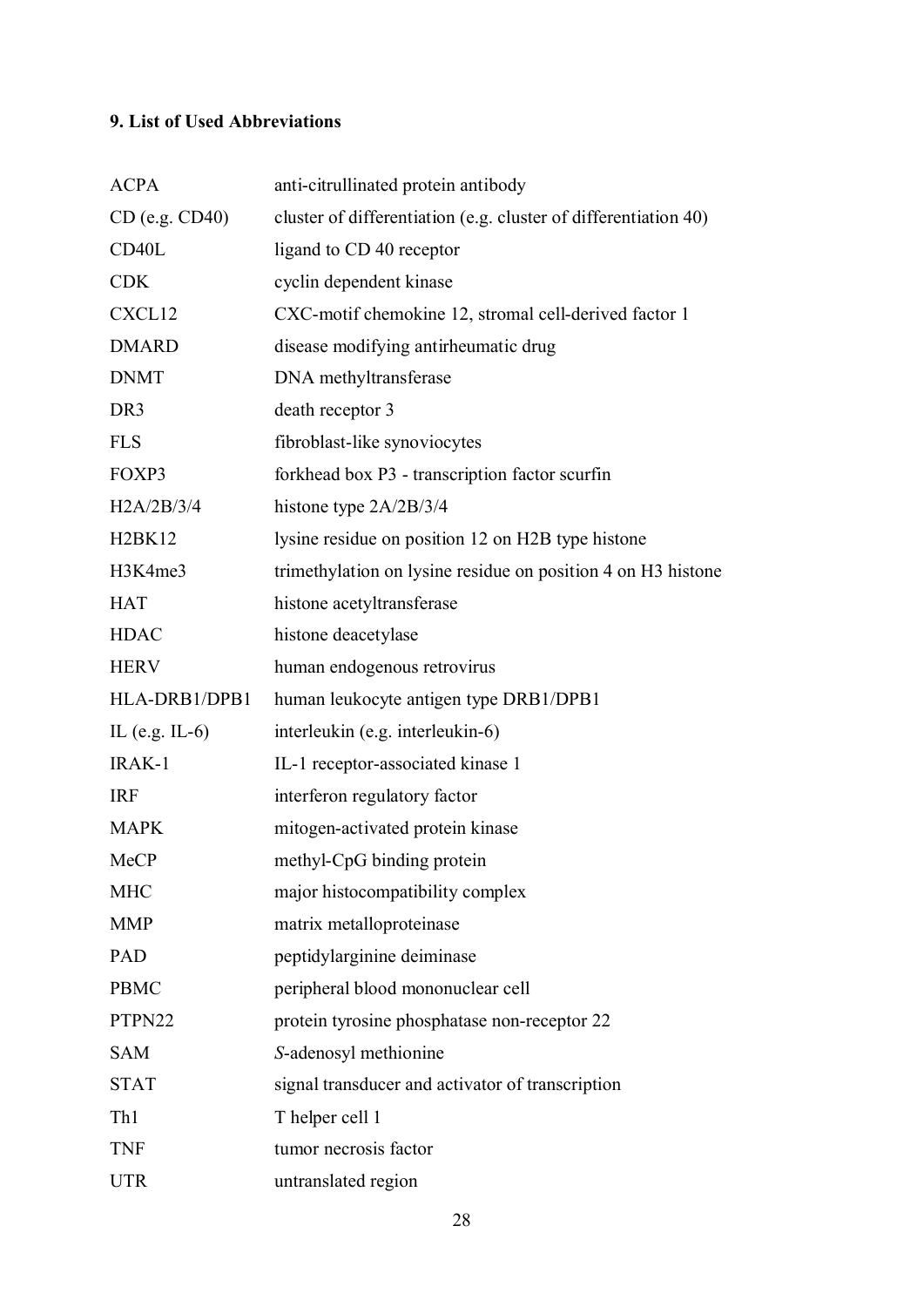## <span id="page-28-12"></span>**10. References**

- <span id="page-28-8"></span><span id="page-28-5"></span><span id="page-28-4"></span><span id="page-28-1"></span>Absher DM, Li XR, Waite LL, Gibson A, Roberts K, Edberg J, Chatham WW, and Kimberly RP. 2013. Genome-Wide DNA Methylation Analysis of Systemic Lupus Erythematosus Reveals Persistent Hypomethylation of Interferon Genes and Compositional Changes to CD4+T-cell Populations. PLoS Genet 9(8).
- Anaya JM, Gomez L, and Castiblanco J. 2006. Is there a common genetic basis for autoimmune diseases? Clin Dev Immunol 13(2-4):185-195.
- Andrade FO, Nagamine MK, Conti AD, Chaible LM, Fontelles CC, Jordao Junior AA, Vannucchi H, Dagli ML, Bassoli BK, Moreno FS et al. . 2012. Efficacy of the dietary histone deacetylase inhibitor butyrate alone or in combination with vitamin A against proliferation of MCF-7 human breast cancer cells. Brazilian journal of medical and biological research = Revista brasileira de pesquisas medicas e biologicas / Sociedade Brasileira de Biofisica [et al] 45(9):841-850.
- <span id="page-28-2"></span>Ball MP, Li JB, Gao Y, Lee JH, LeProust EM, Park IH, Xie B, Daley GQ, and Church GM. 2009. Targeted and genome-scale strategies reveal gene-body methylation signatures in human cells. Nat Biotechnol 27(4):361-368.
- Barrett JC, Clayton DG, Concannon P, Akolkar B, Cooper JD, Erlich HA, Julier C, Morahan G, Nerup J, Nierras C et al. . 2009. Genome-wide association study and meta-analysis find that over 40 loci affect risk of type 1 diabetes. Nature Genet 41(6):703-707.
- Belshaw R, Pereira V, Katzourakis A, Talbot G, Paces J, Burt A, and Tristem M. 2004. Longterm reinfection of the human genome by endogenous retroviruses. Proc Natl Acad Sci U S A 101(14):4894-4899.
- <span id="page-28-9"></span><span id="page-28-7"></span>Breitling Lutz P, Yang R, Korn B, Burwinkel B, and Brenner H. 2011. Tobacco-Smoking-Related Differential DNA Methylation: 27K Discovery and Replication. The American Journal of Human Genetics 88(4):450-457.
- <span id="page-28-10"></span>Brembilla NC, Montanari E, Truchetet ME, Raschi E, Meroni P, and Chizzolini C. 2013. Th17 cells favor inflammatory responses while inhibiting type I collagen deposition by dermal fibroblasts: differential effects in healthy and systemic sclerosis fibroblasts. Arthritis research & therapy 15(5):13.
- Brudek T, Christensen T, Aagaard L, Petersen T, Hansen HJ, and Moller-Larsen A. 2009. B cells and monocytes from patients with active multiple sclerosis exhibit increased surface expression of both HERV-H Env and HERV-W Env, accompanied by increased seroreactivity. Retrovirology 6:13.
- <span id="page-28-11"></span><span id="page-28-0"></span>Bruns A, Blass S, Hausdorf G, Burmester GR, and Hiepe F. 2000. Nucleosomes are major T and B cell autoantigens in systemic lupus erythematosus. Arthritis Rheum 43(10):2307-2315.
- <span id="page-28-3"></span>Bull MJ, Williams AS, Mecklenburgh Z, Calder CJ, Twohig JP, Elford C, Evans BAJ, Rowley TF, Slebioda TJ, Taraban VY et al. . 2008. The Death Receptor 3-TNF-like protein 1A pathway drives adverse bone pathology in inflammatory arthritis. J Exp Med 205(11):2457-2464.
- <span id="page-28-6"></span>Burmester GR, Blanco R, Charles-Schoeman C, Wollenhaupt J, Zerbini C, Benda B, Gruben D, Wallenstein G, Krishnaswami S, Zwillich SH et al. . 2013. Tofacitinib (CP-690,550)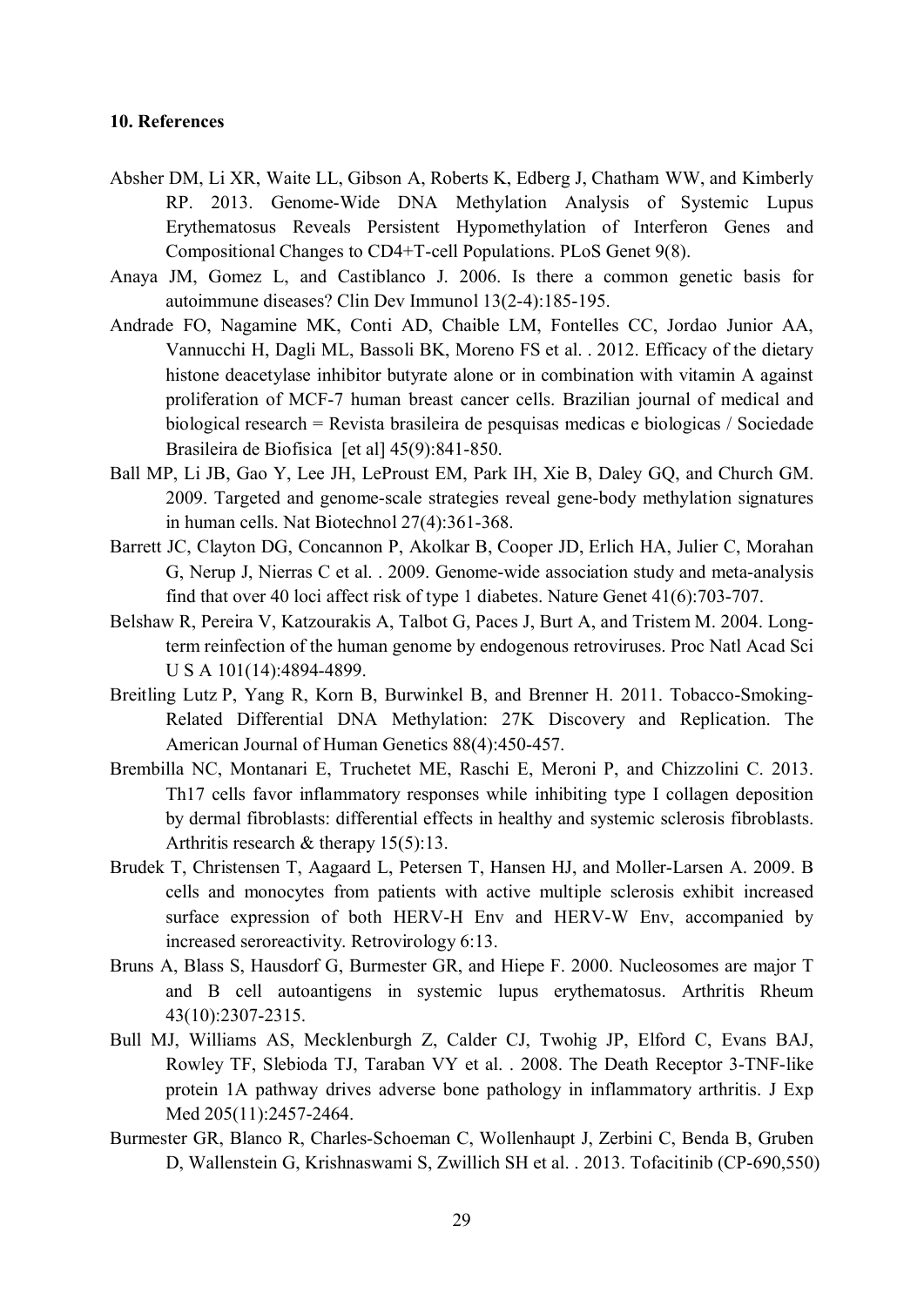<span id="page-29-6"></span>in combination with methotrexate in patients with active rheumatoid arthritis with an inadequate response to tumour necrosis factor inhibitors: a randomised phase 3 trial. Lancet 381(9865):451-460.

- Castro CN, Barcala Tabarrozzi AE, Winnewisser J, Gimeno ML, Antunica Noguerol M, Liberman AC, Paz DA, Dewey RA, and Perone MJ. 2014. Curcumin ameliorates autoimmune diabetes. Evidences in accelerated murine models of type 1 diabetes. Clin Exp Immunol.
- <span id="page-29-14"></span>Cauza E, Spak M, Cauza K, Hanusch-Enserer U, Dunky A, and Wagner E. 2002. Treatment of psoriatic arthritis and psoriasis vulgaris with the tumor necrosis factor inhibitor infliximab. Rheumatol Int 22(6):227-232.
- Cooney CA, Dave AA, and Wolff GL. 2002. Maternal methyl supplements in mice affect epigenetic variation and DNA methylation of offspring. J Nutr 132(8):2393S-2400S.
- <span id="page-29-7"></span><span id="page-29-3"></span>Cross M, Smith E, Hoy D, Carmona L, Wolfe F, Vos T, Williams B, Gabriel S, Lassere M, Johns N et al. . 2014. The global burden of rheumatoid arthritis: estimates from the Global Burden of Disease 2010 study. Ann Rheum Dis.
- <span id="page-29-13"></span>Cuoco L, Certo M, Jorizzo RA, De Vitis I, Tursi A, Papa A, De Marinis L, Fedeli P, Fedeli G, and Gasbarrini G. 1999. Prevalence and early diagnosis of coeliac disease in autoimmune thyroid disorders. Italian journal of gastroenterology and hepatology 31(4):283-287.
- Dai Y, Zhang L, Hu C, and Zhang Y. 2010. Genome-wide analysis of histone H3 lysine 4 trimethylation by ChIP-chip in peripheral blood mononuclear cells of systemic lupus erythematosus patients. Clin Exp Rheumatol 28(2):158-168.
- Danska JS, and Poussier P. 2009. After the Gwas rush: Nuggets of insight into the pathogenesis of autoimmune disease. Semin Immunol 21(6):313-317.
- <span id="page-29-10"></span>Daum S, Bauer U, Foss HD, Schuppan D, Stein H, Riecken EO, and Ullrich R. 1999. Increased expression of mRNA for matrix metalloproteinases-1 and -3 and tissue inhibitor of metalloproteinases-1 in intestinal biopsy specimens from patients with coeliac disease. Gut 44(1):17-25.
- <span id="page-29-11"></span><span id="page-29-4"></span><span id="page-29-2"></span>Dennis G, Holweg C, Kummerfeld S, Choy D, Setiadi A, Hackney J, Haverty P, Gilbert H, Lin W, Diehl L et al. . 2014. Synovial phenotypes in rheumatoid arthritis correlate with response to biologic therapeutics. Arthritis research & therapy 16(2):R90.
- <span id="page-29-8"></span><span id="page-29-0"></span>Dieker JW, Fransen JH, Van Bavel CC, Briand JP, Jacobs CW, Muller S, Berden JH, and Van Der Vlag J. 2007. Apoptosis-induced acetylation of histones is pathogenic in systemic lupus erythematosus. Arthritis Rheum 56(6):1921-1933.
- <span id="page-29-5"></span>Dobosy JR, Fu VX, Desotelle JA, Srinivasan R, Kenowski ML, Almassi N, Weindruch R, Svaren J, and Jarrard DF. 2008. A methyl-deficient diet modifies histone methylation and alters Igf2 and H19 repression in the prostate. The Prostate 68(11):1187-1195.
- Erlich H, Valdes AM, Noble J, Carlson JA, Varney M, Concannon P, Mychaleckyj JC, Todd JA, Bonella P, Fear AL et al. . 2008. HLA DR-DQ haplotypes and genotypes and type 1 diabetes risk: analysis of the type 1 diabetes genetics consortium families. Diabetes 57(4):1084-1092.
- <span id="page-29-12"></span><span id="page-29-9"></span><span id="page-29-1"></span>Feng D, Stone RC, Eloranta ML, Sangster-Guity N, Nordmark G, Sigurdsson S, Wang CA, Alm G, Syvanen AC, Ronnblom L et al. . 2010. Genetic Variants and Disease-Associated Factors Contribute to Enhanced Interferon Regulatory Factor 5 Expression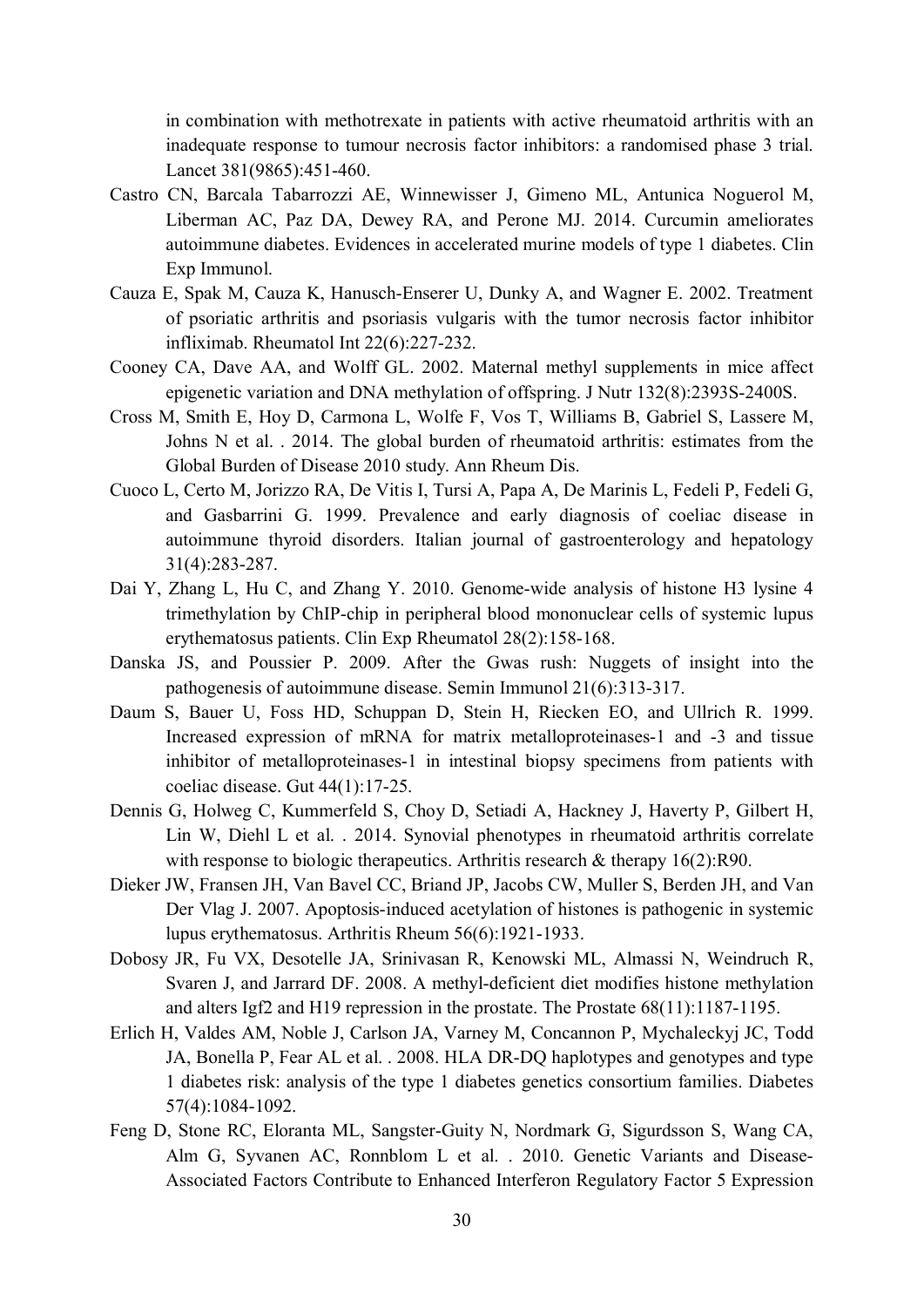<span id="page-30-11"></span><span id="page-30-4"></span>in Blood Cells of Patients With Systemic Lupus Erythematosus. Arthritis Rheum 62(2):562-573.

- Fernando MMA, Stevens CR, Sabeti PC, Walsh EC, McWhinnie AJM, Shah A, Green T, Rioux JD, and Vyse TJ. 2007. Identification of two independent risk factors for lupus within the MHC in United Kingdom families. PLoS Genet 3(11):2109-2121.
- Florath I, Butterbach K, Muller H, Bewerunge-Hudler M, and Brenner H. 2014. Crosssectional and longitudinal changes in DNA methylation with age: an epigenome-wide analysis revealing over 60 novel age-associated CpG sites. Hum Mol Genet 23(5):1186-1201.
- <span id="page-30-9"></span>Frank D, Keshet I, Shani M, Levine A, Razin A, and Cedar H. 1991. Demethylation of CPG islands in emryonic cells. Nature 351(6323):239-241.
- <span id="page-30-5"></span>Fu LH, Ma CL, Cong B, Li SJ, Chen HY, and Zhang JG. 2011. Hypomethylation of proximal CpG motif of interleukin-10 promoter regulates its expression in human rheumatoid arthritis. Acta Pharmacol Sin 32(11):1373-1380.
- <span id="page-30-8"></span>Garcia BA, Busby SA, Shabanowitz J, Hunt DF, and Mishra N. 2005. Resetting the epigenetic histone code in the MRL-lpr/lpr mouse model of lupus by histone deacetylase inhibition. Journal of proteome research 4(6):2032-2042.
- <span id="page-30-13"></span><span id="page-30-6"></span>Grabiec AM, Korchynskyi O, Tak PP, and Reedquist KA. 2012. Histone deacetylase inhibitors suppress rheumatoid arthritis fibroblast-like synoviocyte and macrophage IL-6 production by accelerating mRNA decay. Ann Rheum Dis 71(3):424-431.
- <span id="page-30-15"></span><span id="page-30-14"></span><span id="page-30-12"></span><span id="page-30-7"></span>Graham RR, Kozyrev SV, Baechler EC, Reddy MPL, Plenge RM, Bauer JW, Ortmann WA, Koeuth T, Escribano MF, Pons-Estel B et al. . 2006. A common haplotype of interferon regulatory factor 5 (IRF5) regulates splicing and expression and is associated with increased risk of systemic lupus erythematosus. Nature Genet 38(5):550-555.
- Gregersen PK, Silver J, and Winchester RJ. 1987. The shared epitope hypothesis an approach to understanding the molecular genetics of susceptibility to rheumatoid arthritis. Arthritis Rheum 30(11):1205-1213.
- <span id="page-30-0"></span>Gregory RI, Chendrimada TP, Cooch N, and Shiekhattar R. 2005. Human RISC Couples MicroRNA Biogenesis and Posttranscriptional Gene Silencing. Cell 123(4):631-640.
- <span id="page-30-10"></span>Hara N, Alkanani AK, Dinarello CA, and Zipris D. 2014. Histone deacetylase inhibitor suppresses virus-induced proinflammatory responses and type 1 diabetes. J Mol Med 92(1):93-102.
- <span id="page-30-3"></span>Herman S, Zurgil N, Langevitz P, Ehrenfeld M, and Deutsch M. 2004. The immunosuppressive effect of methotrexate in active rheumatoid arthritis patients vs. its stimulatory effect in nonactive patients, as indicated by cytometric measurements of CD4+ T cell subpopulations. Immunological investigations 33(3):351-362.
- <span id="page-30-2"></span><span id="page-30-1"></span>Hewagama A, Gorelik G, Patel D, Liyanarachchi P, McCune WJ, Somers E, Gonzalez-Rivera T, Strickland F, and Richardson B. 2013. Overexpression of X-linked genes in T cells from women with lupus. Journal of autoimmunity 41:60-71.
- Horiuchi M, Morinobu A, Chin T, Sakai Y, Kurosaka M, and Kumagai S. 2009. Expression and function of histone deacetylases in rheumatoid arthritis synovial fibroblasts. The Journal of rheumatology 36(8):1580-1589.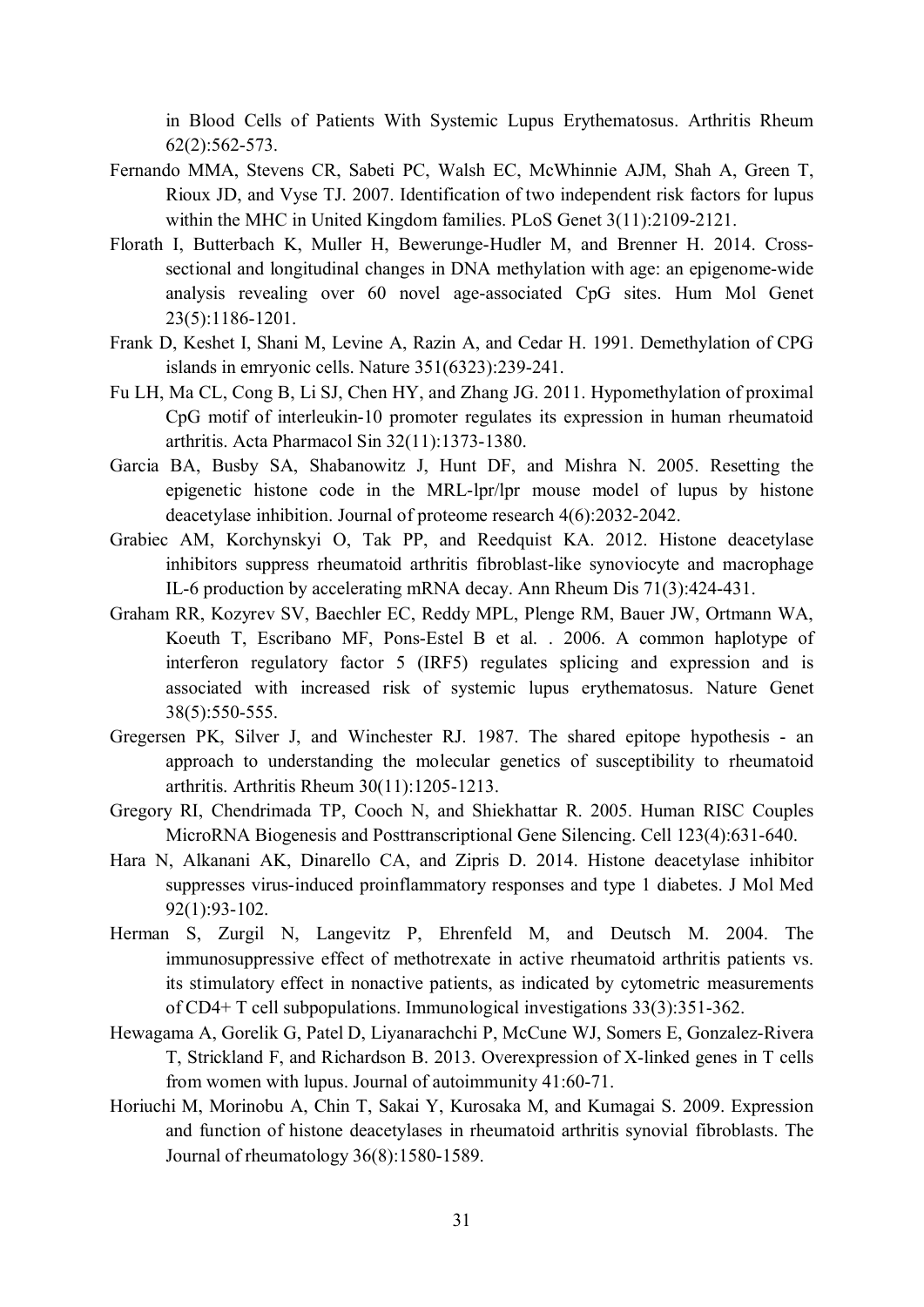- Horsthemke B. 2014. In Brief: Genomic imprinting and imprinting diseases. J Pathol 232(5):485-487.
- Hu N, Qiu X, Luo Y, Yuan J, Li Y, Lei W, Zhang G, Zhou Y, Su Y, and Lu Q. 2008. Abnormal histone modification patterns in lupus CD4+ T cells. The Journal of rheumatology 35(5):804-810.
- <span id="page-31-10"></span><span id="page-31-3"></span>Huber LC, Brock M, Hemmatazad H, Giger OT, Moritz F, Trenkmann M, Distler JH, Gay RE, Kolling C, Moch H et al. . 2007a. Histone deacetylase/acetylase activity in total synovial tissue derived from rheumatoid arthritis and osteoarthritis patients. Arthritis Rheum 56(4):1087-1093.
- <span id="page-31-11"></span><span id="page-31-8"></span>Huber LC, Distler JHW, Moritz F, Hemmatazad H, Hauser T, Michel BA, Gay RE, Matucci-Cerinic M, Gay S, Distler O et al. . 2007b. Trichostatin A prevents the accumulation of extracellular matrix in a mouse model of bleomycin-induced skin fibrosis. Arthritis & Rheumatism 56(8):2755-2764.
- <span id="page-31-6"></span><span id="page-31-4"></span>Chauhan SK, Singh VV, Rai R, Rai M, and Rai G. 2014. Differential microRNA Profile and Post-Transcriptional Regulation Exist in Systemic Lupus Erythematosus Patients with Distinct Autoantibody Specificities. Journal of clinical immunology.
- Choo QY, Ho PC, Tanaka Y, and Lin HS. 2013. The histone deacetylase inhibitors MS-275 and SAHA suppress the p38 mitogen-activated protein kinase signaling pathway and chemotaxis in rheumatoid arthritic synovial fibroblastic E11 cells. Molecules (Basel, Switzerland) 18(11):14085-14095.
- <span id="page-31-12"></span><span id="page-31-5"></span><span id="page-31-1"></span>Christensen DP, Gysemans C, Lundh M, Dahllof MS, Noesgaard D, Schmidt SF, Mandrup S, Birkbak N, Workman CT, Piemonti L et al. . 2014. Lysine deacetylase inhibition prevents diabetes by chromatin-independent immunoregulation and beta-cell protection. Proc Natl Acad Sci U S A 111(3):1055-1059.
- Chu CQ, Field M, Feldmann M, and Maini RN. 1991. Localization of tumor-necrosis factor alpha in synovial tissues and at the cartilage pannus junction in patients with rheumatoid arthritis. Arthritis Rheum 34(9):1125-1132.
- <span id="page-31-2"></span>Chung SJ, Kwon YJ, Park MC, Park YB, and Lee SK. 2011. The Correlation between Increased Serum Concentrations of Interleukin-6 Family Cytokines and Disease Activity in Rheumatoid Arthritis Patients. Yonsei Med J 52(1):113-120.
- Irizarry RA, Ladd-Acosta C, Wen B, Wu ZJ, Montano C, Onyango P, Cui HM, Gabo K, Rongione M, Webster M et al. . 2009. The human colon cancer methylome shows similar hypo- and hypermethylation at conserved tissue-specific CpG island shores. Nature Genet 41(2):178-186.
- Ishida K, Kobayashi T, Ito S, Komatsu Y, Yokoyama T, Okada M, Abe A, Murasawa A, and Yoshie H. 2012. Interleukin-6 Gene Promoter Methylation in Rheumatoid Arthritis and Chronic Periodontitis. J Periodont 83(7):917-925.
- Isobe T, Song SNJ, Tiwari P, Ito H, Yamaguchi Y, and Yoshizaki K. 2013. Activationinduced cytidine deaminase auto-activates and triggers aberrant gene expression. FEBS Lett 587(16):2487-2492.
- <span id="page-31-9"></span><span id="page-31-7"></span><span id="page-31-0"></span>Jacob CO, Zhu J, Armstrong DL, Yan M, Han J, Zhou XJ, Thomas JA, Reiff A, Myones BL, Ojwang JO et al. . 2009. Identification of IRAK1 as a risk gene with critical role in the pathogenesis of systemic lupus erythematosus. Proc Natl Acad Sci U S A 106(15):6256-6261.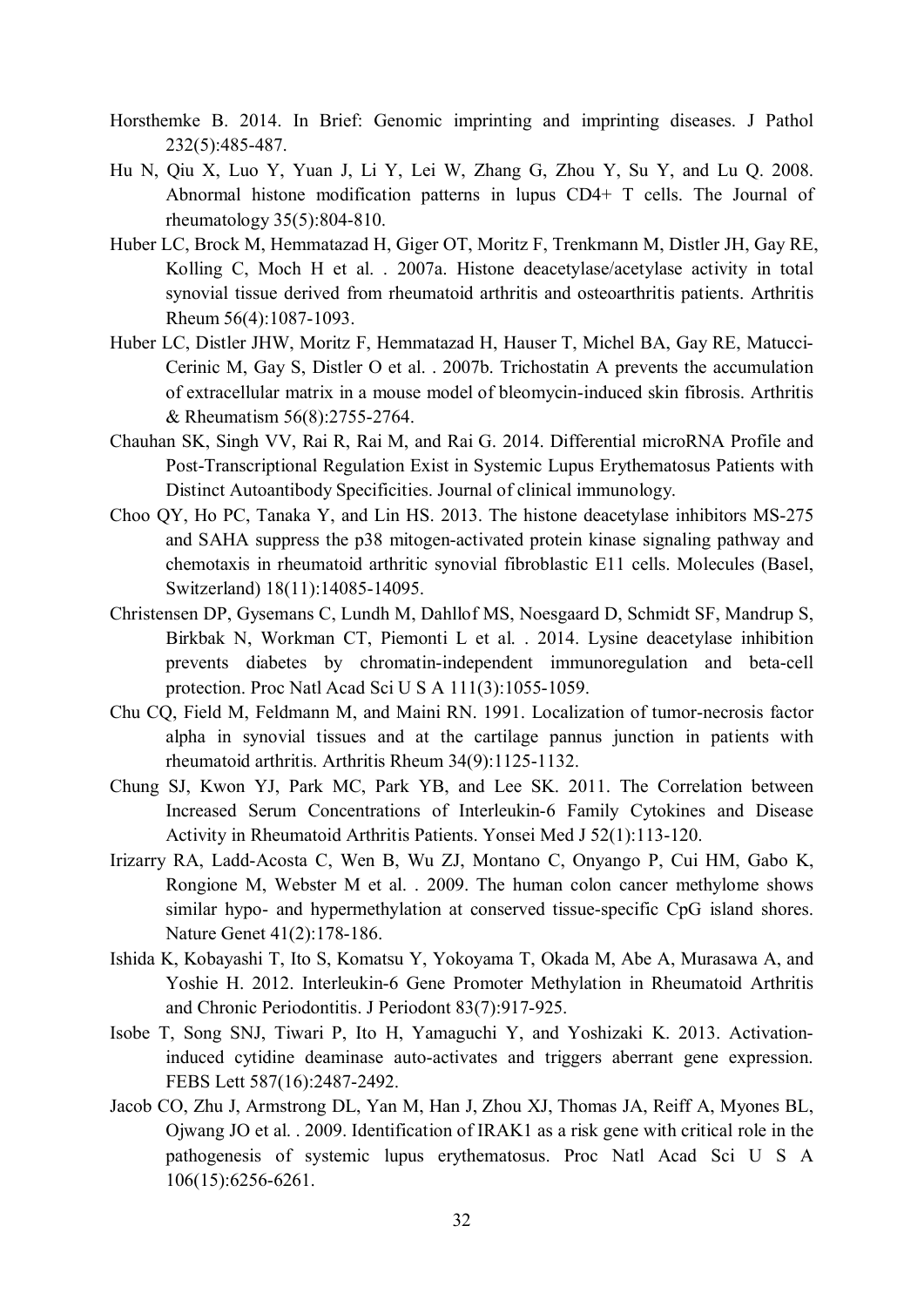- <span id="page-32-6"></span><span id="page-32-1"></span>Jakymiw A, Ikeda K, Fritzler MJ, Reeves WH, Satoh M, and Chan EK. 2006. Autoimmune targeting of key components of RNA interference. Arthritis research & therapy 8(4):R87.
- <span id="page-32-3"></span>Jiang H, Xiao R, Lian X, Kanekura T, Luo Y, Yin Y, Zhang G, Yang Y, Wang Y, Zhao M et al. . 2012. Demethylation of TNFSF7 contributes to CD70 overexpression in CD4+ T cells from patients with systemic sclerosis. Clin Immunol 143(1):39-44.
- <span id="page-32-13"></span>Jones PL, Veenstra GJC, Wade PA, Vermaak D, Kass SU, Landsberger N, Strouboulis J, and Wolffe AP. 1998. Methylated DNA and MeCP2 recruit histone deacetylase to repress transcription. Nature Genet 19(2):187-191.
- Junker A, Krumbholz M, Eisele S, Mohan H, Augstein F, Bittner R, Lassmann H, Wekerle H, Hohlfeld R, and Meinl E. 2009. MicroRNA profiling of multiple sclerosis lesions identifies modulators of the regulatory protein CD47. Brain : a journal of neurology 132(Pt 12):3342-3352.
- <span id="page-32-10"></span><span id="page-32-9"></span>Karell K, Louka AS, Moodie SJ, Ascher H, Clot F, Greco L, Ciclitira PJ, Sollid LM, and Partanen J. 2003. HLA types in celiac disease patients not carrying the DQA1\*05- DQB1\*02 (DQ2) heterodimer: results from the European Genetics Cluster on Celiac Disease. Hum Immunol 64(4):469-477.
- Karouzakis E, Gay RE, Gay S, and Neidhart M. 2012. Increased recycling of polyamines is associated with global DNA hypomethylation in rheumatoid arthritis synovial fibroblasts. Arthritis Rheum 64(6):1809-1817.
- <span id="page-32-4"></span>Karouzakis E, Rengel Y, Jungel A, Kolling C, Gay RE, Michel BA, Tak PP, Gay S, Neidhart M, and Ospelt C. 2011. DNA methylation regulates the expression of CXCL12 in rheumatoid arthritis synovial fibroblasts. Genes Immun 12(8):643-652.
- Kawabata T, Nishida K, Takasugi K, Ogawa H, Sada K, Kadota Y, Inagaki J, Hirohata S, Ninomiya Y, and Makino H. 2010. Increased activity and expression of histone deacetylase 1 in relation to tumor necrosis factor-alpha in synovial tissue of rheumatoid arthritis. Arthritis research & therapy 12(4):R133.
- Kerlan-Candon S, Combe B, Vincent R, Clot J, Pinet V, and Eliaou JF. 2001. HLA-DRB1 gene transcripts in rheumatoid arthritis. Clin Exp Immunol 124(1):142-149.
- <span id="page-32-2"></span>Keshet I, Liemanhurwitz J, and Cedar H. 1986. DNA methylation affects formation of active chromatin. Cell 44(4):535-543.
- Khan MA, Dixit K, Moinuddin, Arif Z, and Alam K. 2014. Studies on peroxynitrite-modified H1 histone: implications in systemic lupus erythematosus. Biochimie 97:104-113.
- <span id="page-32-7"></span>Khan MA, Dixit K, Uddin M, Malik A, and Alam K. 2012. Role of peroxynitrite-modified H2A histone in the induction and progression of rheumatoid arthritis. Scand J Rheumatol 41(6):426-433.
- <span id="page-32-8"></span>Kim K, Cho SK, Han TU, Kim JH, Kang SJ, Kang C, and Bae SC. 2013. A redundant epistatic interaction between IRF5 and STAT4 of the type I interferon pathway in susceptibility to lupus and rheumatoid arthritis. Lupus 22(13):1336-1340.
- <span id="page-32-11"></span><span id="page-32-0"></span>Kim K, Sung YK, Kang CP, Choi CB, Kang C, and Bae SC. 2009. A regulatory SNP at position-899 in CDKN1A is associated with systemic lupus erythematosus and lupus nephritis. Genes Immun 10(5):482-486.
- <span id="page-32-14"></span><span id="page-32-12"></span><span id="page-32-5"></span>Kimura H, and Shiota K. 2003. Methyl-CpG-binding protein, MeCP2, is a target molecule for maintenance DNA methyltransferase, Dnmt1. J Biol Chem 278(7):4806-4812.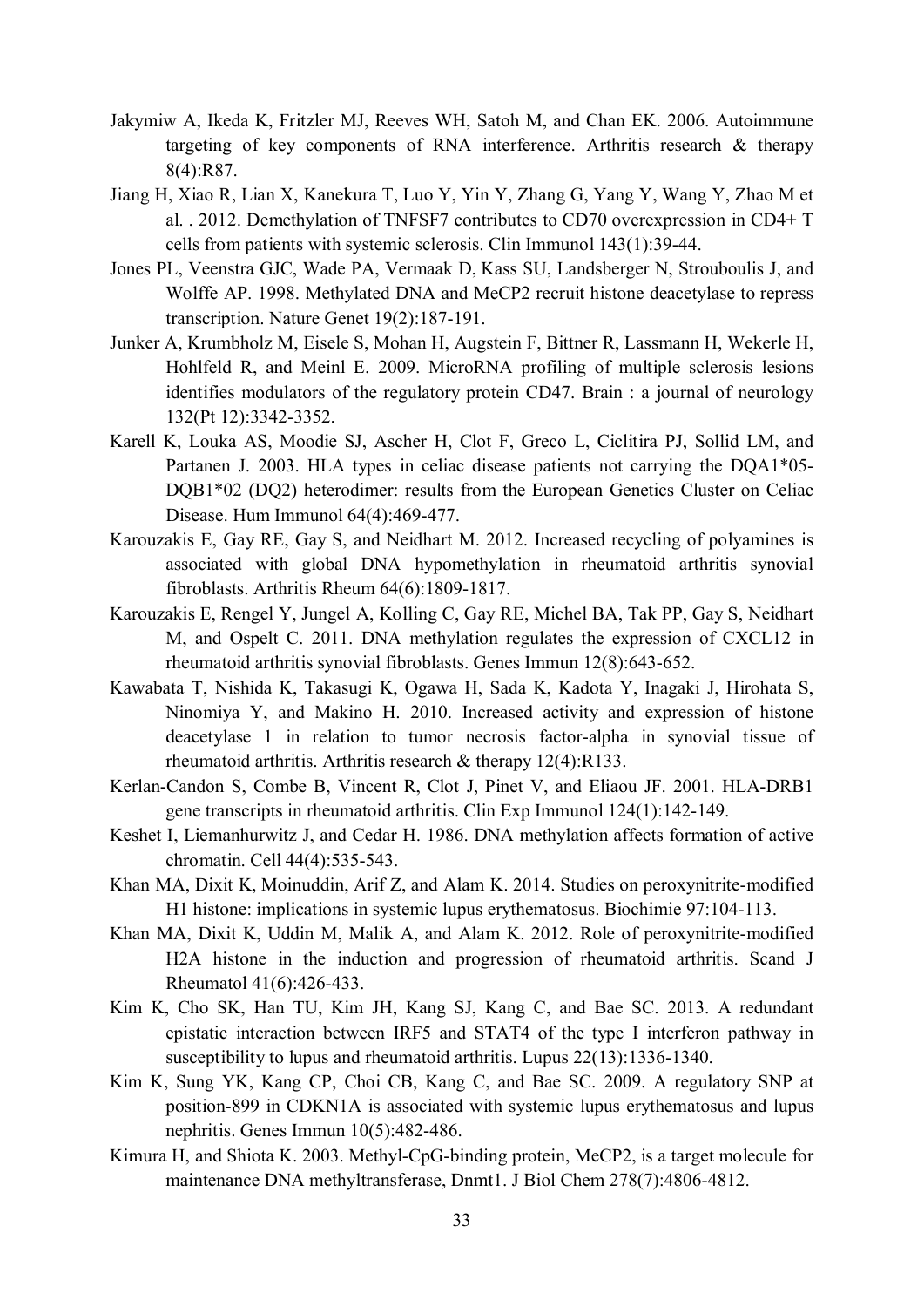- <span id="page-33-8"></span>Kong JS, Yoo SA, Kim HS, Kim HA, Yea K, Ryu SH, Chung YJ, Cho CS, and Kim WU. 2010. Inhibition of synovial hyperplasia, rheumatoid T cell activation, and experimental arthritis in mice by sulforaphane, a naturally occurring isothiocyanate. Arthritis Rheum 62(1):159-170.
- <span id="page-33-2"></span>Kota SK, Meher LK, Jammula S, Kota SK, and Modi KD. 2012. Clinical profile of coexisting conditions in type 1 diabetes mellitus patients. Diabetes & metabolic syndrome 6(2):70-76.
- <span id="page-33-6"></span>Krämer M, Dees C, Huang J, Schlottmann I, Palumbo-Zerr K, Zerr P, Gelse K, Beyer C, Distler A, Marquez VE et al. . 2013. Inhibition of H3K27 histone trimethylation activates fibroblasts and induces fibrosis. Ann Rheum Dis 72(4):614-620.
- <span id="page-33-7"></span><span id="page-33-3"></span>Kunisch E, Chakilam S, Gandesiri M, and Kinne RW. 2012. IL-33 regulates TNF-alpha dependent effects in synovial fibroblasts. Int J Mol Med 29(4):530-540.
- Lea WW, and Lee YH. 2011. The association between the PTPN22 C1858T polymorphism and systemic lupus erythematosus: a meta-analysis update. Lupus 20(1):51-57.
- <span id="page-33-9"></span>Leshner M, Wang S, Lewis C, Zheng H, Chen XA, Santy L, and Wang Y. 2012. PAD4 mediated histone hypercitrullination induces heterochromatin decondensation and chromatin unfolding to form neutrophil extracellular trap-like structures. Frontiers in immunology 3:307.
- Li J, Wan Y, Guo Q, Zou L, Zhang J, Fang Y, Fu X, Liu H, Lu L, and Wu Y. 2010. Altered microRNA expression profile with miR-146a upregulation in CD4+ T cells from patients with rheumatoid arthritis. Arthritis research & therapy 12(3):R81.
- <span id="page-33-11"></span><span id="page-33-5"></span>Li Y, Reddy MA, Miao F, Shanmugam N, Yee JK, Hawkins D, Ren B, and Natarajan R. 2008. Role of the histone H3 lysine 4 methyltransferase, SET7/9, in the regulation of NFkappa B-dependent inflammatory genes - Relevance to diabetes and inflammation. J Biol Chem 283(39):26771-26781.
- <span id="page-33-12"></span><span id="page-33-4"></span><span id="page-33-0"></span>Lian XR, Xiao R, Hu XH, Kanekura T, Jiang HY, Li YP, Wang YY, Yang Y, Zhao M, and Lu QJ. 2012. DNA demethylation of CD40l in CD4+ T cells from women with systemic sclerosis A possible explanation for female susceptibility. Arthritis Rheum 64(7):2338-2345.
- <span id="page-33-15"></span><span id="page-33-1"></span>Liang P, Song F, Ghosh S, Morien E, Qin M, Mahmood S, Fujiwara K, Igarashi J, Nagase H, and Held WA. 2011. Genome-wide survey reveals dynamic widespread tissue-specific changes in DNA methylation during development. Bmc Genomics 12.
- <span id="page-33-14"></span><span id="page-33-13"></span><span id="page-33-10"></span>Liao J, Liang G, Xie S, Zhao H, Zuo X, Li F, Chen J, Zhao M, Chan TM, and Lu Q. 2012. CD40L demethylation in CD4  $(+)$  T cells from women with rheumatoid arthritis. Clin Immunol 145(1):13-18.
- Lin SY, Hsieh SC, Lin YC, Lee CN, Tsai MH, Lai LC, Chuang EY, Chen PC, Hung CC, Chen LY et al. . 2012. A whole genome methylation analysis of systemic lupus erythematosus: hypomethylation of the IL10 and IL1R2 promoters is associated with disease activity. Genes Immun 13(3):214-220.
- Lindow M, and Kauppinen S. 2012. Discovering the first microRNA-targeted drug. The Journal of cell biology 199(3):407-412.
- Lisignoli G, Grassi F, Cristino S, Toneguzzi S, Piacentini A, and Facchini A. 2004. CXCL12 chemokine up-regulates bone resorption and MMP-9 release by human osteoclasts: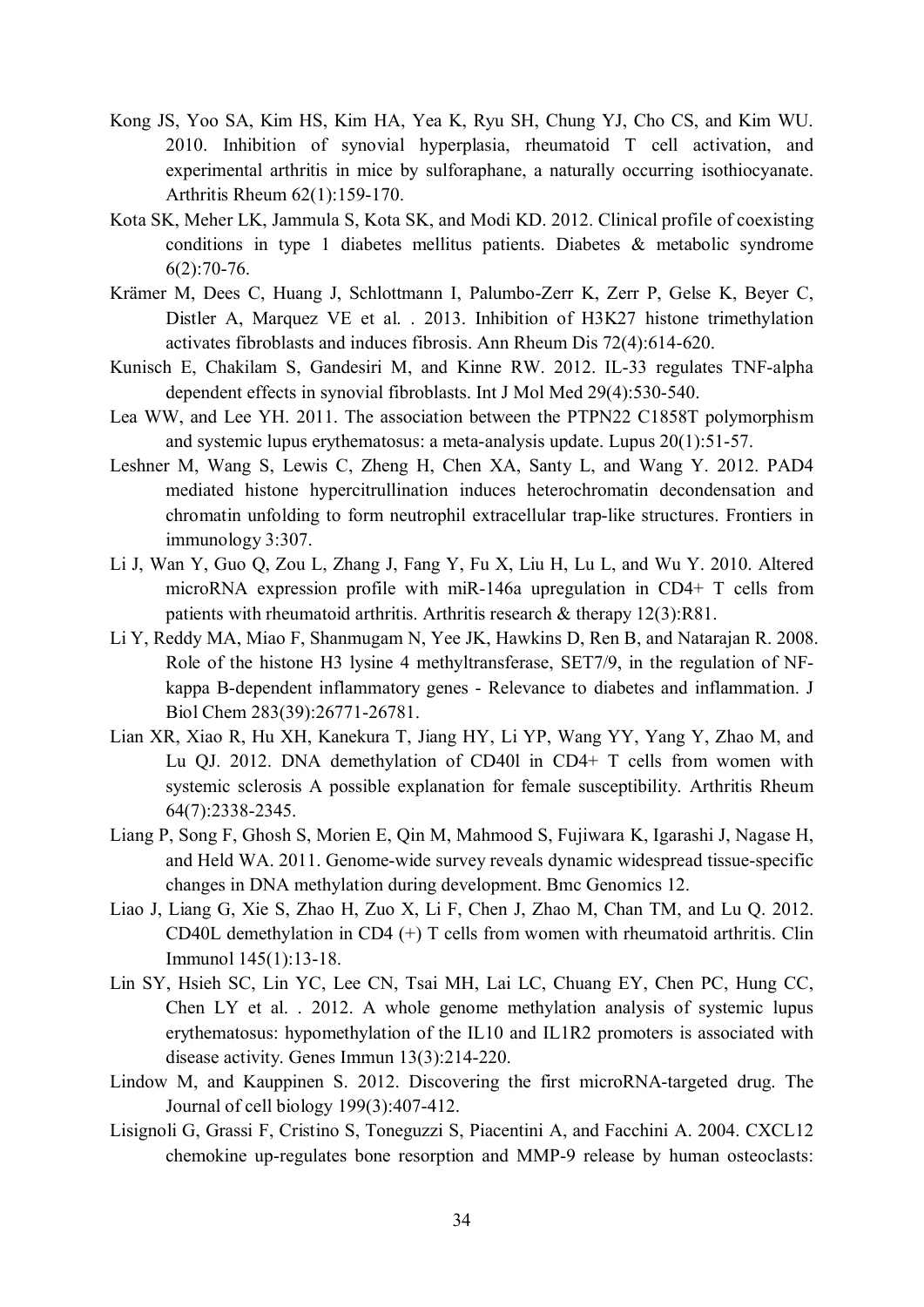<span id="page-34-3"></span><span id="page-34-2"></span><span id="page-34-1"></span><span id="page-34-0"></span>CXCL12 levels are increased in synovial and bone tissue of rheumatoid arthritis patients. J Bone Miner Res 19:S154-S154.

- Liu CC, Fang TJ, Ou TT, Wu CC, Li RN, Lin YC, Lin CH, Tsai WC, Liu HW, and Yen JH. 2011. Global DNA methylation, DNMT1, and MBD2 in patients with rheumatoid arthritis. Immunol Lett 135(1-2):96-99.
- <span id="page-34-5"></span>Lu Q, Wu A, Tesmer L, Ray D, Yousif N, and Richardson B. 2007. Demethylation of CD40LG on the inactive X in T cells from women with lupus. J Immunol 179(9):6352-6358.
- Luo Y, Li Y, Su Y, Yin H, Hu N, Wang S, and Lu Q. 2008. Abnormal DNA methylation in T cells from patients with subacute cutaneous lupus erythematosus. British Journal of Dermatology 159(4):827-833.
- <span id="page-34-12"></span><span id="page-34-4"></span>Magistrelli C, Samoilova E, Agarwal RK, Banki K, Ferrante P, Vladutiu A, Phillips PE, and Perl A. 1999. Polymorphic genotypes of the HRES-1 human endogenous retrovirus locus correlate with systemic lupus erythematosus and autoreactivity. Immunogenetics 49(10):829-834.
- Mangano K, Fagone P, Bendtzen K, Meroni PL, Quattrocchi C, Mammana S, Rosa MD, Malaguarnera L, Coco M, Magro G et al. . 2014. Hypomethylating Agent 5-Aza-2' deoxycytidine (DAC) Ameliorates Multiple Sclerosis in Mouse Models. Journal of cellular physiology.
- Marguerat S, Wang WYS, Todd JA, and Conrad B. 2004. Association of human endogenous retrovirus K-18 polymorphisms with type 1 diabetes. Diabetes 53(3):852-854.
- Mazzarella G, Maglio M, Paparo F, Nardone G, Stefanile R, Greco L, van de Wal Y, Kooy Y, Koning F, Auricchio S et al. . 2003. An immunodominant DQ8 restricted gliadin peptide activates small intestinal immune response in in vitro cultured mucosa from HLA-DQ8 positive but not HLA-DQ8 negative coeliac patients. Gut 52(1):57-62.
- <span id="page-34-14"></span><span id="page-34-11"></span><span id="page-34-7"></span><span id="page-34-6"></span>Morgan AW, Thomson W, Martin SG, Carter AM, Erlich HA, Barton A, Hocking L, Reid DM, Harrison P, Wordsworth P et al. . 2009. Reevaluation of the Interaction Between HLA-DRB1 Shared Epitope Alleles, PTPN22, and Smoking in Determining Susceptibility to Autoantibody-Positive and Autoantibody-Negative Rheumatoid Arthritis in a Large UK Caucasian Population. Arthritis Rheum 60(9):2565-2576.
- Moyes DL, Martin A, Sawcer S, Temperton N, Worthington J, Griffiths DJ, and Venables PJ. 2005. The distribution of the endogenous retroviruses HERV-K113 and HERV-K115 in health and disease. Genomics 86(3):337-341.
- <span id="page-34-13"></span><span id="page-34-9"></span><span id="page-34-8"></span>Nakamachi Y, Kawano S, Takenokuchi M, Nishimura K, Sakai Y, Chin T, Saura R, Kurosaka M, and Kumagai S. 2009. MicroRNA-124a is a key regulator of proliferation and monocyte chemoattractant protein 1 secretion in fibroblast-like synoviocytes from patients with rheumatoid arthritis. Arthritis Rheum 60(5):1294-1304.
- Nakano K, Whitaker JW, Boyle DL, Wang W, and Firestein GS. 2013. DNA methylome signature in rheumatoid arthritis. Ann Rheum Dis 72(1):110-117.
- <span id="page-34-10"></span>Namjou B, Kim-Howard X, Sun CL, Adler A, Chung SA, Kaufman KM, Kelly JA, Glenn SB, Guthridge JM, Scofield RH et al. . 2013. PTPN22 Association in Systemic Lupus Erythematosus (SLE) with Respect to Individual Ancestry and Clinical Sub-Phenotypes. PLoS One 8(8):9.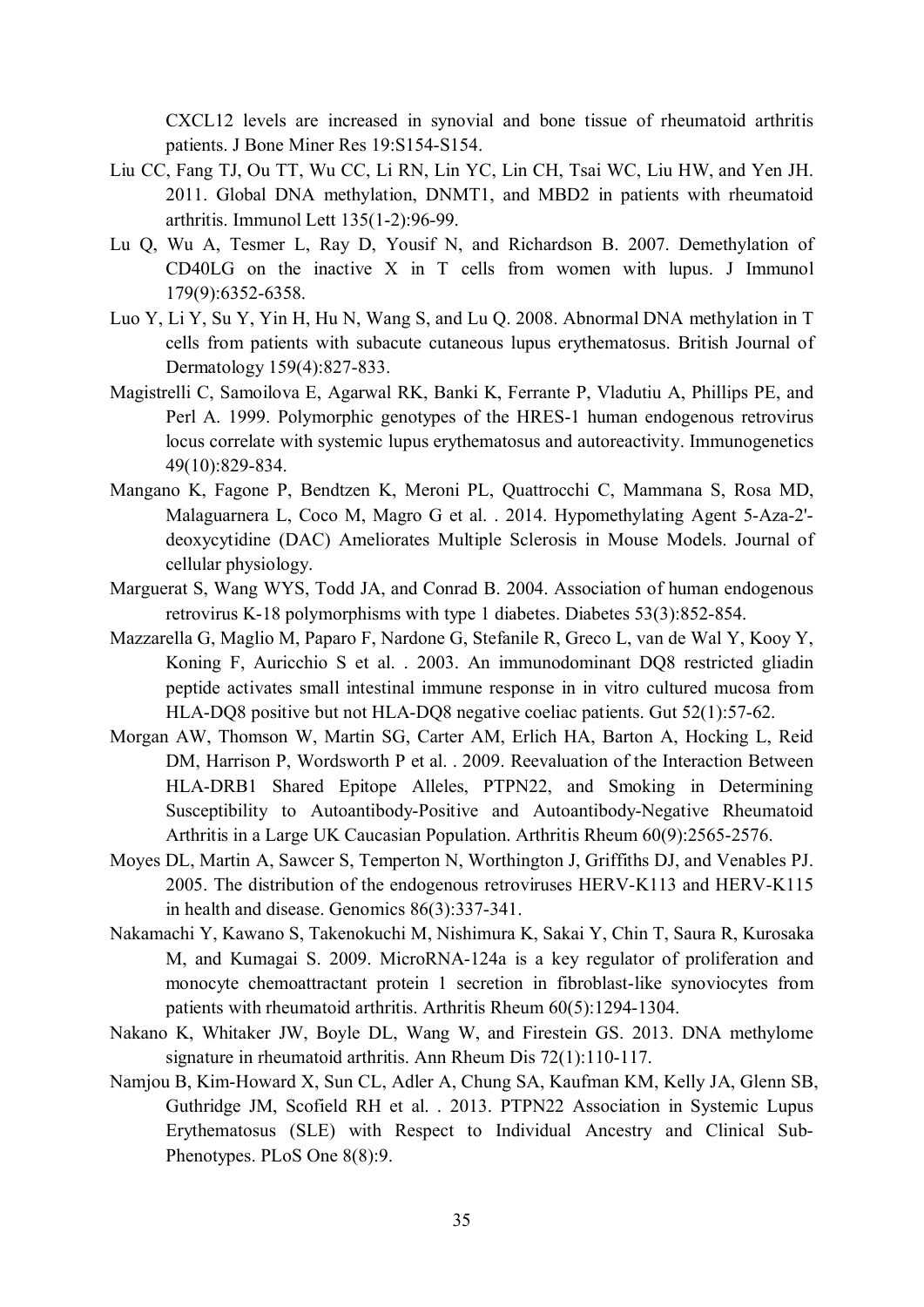- <span id="page-35-2"></span>Novak K. 2004. Epigenetics changes in cancer cells. MedGenMed : Medscape general medicine 6(4):17.
- <span id="page-35-15"></span><span id="page-35-13"></span><span id="page-35-8"></span>Okada Y, Wu D, Trynka G, Raj T, Terao C, Ikari K, Kochi Y, Ohmura K, Suzuki A, Yoshida S et al. . 2014. Genetics of rheumatoid arthritis contributes to biology and drug discovery. Nature 506(7488):376-+.
- <span id="page-35-12"></span><span id="page-35-11"></span>Oppenheimer H, Kumar A, Meir H, Schwartz I, Zini A, Haze A, Kandel L, Mattan Y, Liebergall M, and Dvir-Ginzberg M. 2014. Set7/9 Impacts COL2A1 Expression Through Binding and Repression of SirT1 Histone Deacetylation. J Bone Miner Res 29(2):348-360.
- <span id="page-35-17"></span><span id="page-35-3"></span>Orozco G, Eyre S, Hinks A, Bowes J, Morgan AW, Wilson AG, Wordsworth P, Steer S, Hocking L, Thomson W et al. . 2011. Study of the common genetic background for rheumatoid arthritis and systemic lupus erythematosus. Ann Rheum Dis 70(3):463- 468.
- <span id="page-35-4"></span>Pan W, Zhu S, Yuan M, Cui H, Wang L, Luo X, Li J, Zhou H, Tang Y, and Shen N. 2010. MicroRNA-21 and microRNA-148a contribute to DNA hypomethylation in lupus CD4+ T cells by directly and indirectly targeting DNA methyltransferase 1. Journal of immunology (Baltimore, Md : 1950) 184(12):6773-6781.
- <span id="page-35-5"></span><span id="page-35-0"></span>Pauley KM, Satoh M, Chan AL, Bubb MR, Reeves WH, and Chan EKL. 2008. Upregulated miR-146a expression in peripheral blood mononuclear cells from rheumatoid arthritis patients. Arthritis research & therapy 10(4):10.
- <span id="page-35-16"></span><span id="page-35-6"></span>Pedre X, Mastronardi F, Bruck W, Lopez-Rodas G, Kuhlmann T, and Casaccia P. 2011. Changed Histone Acetylation Patterns in Normal-Appearing White Matter and Early Multiple Sclerosis Lesions. J Neurosci 31(9):3435-3445.
- <span id="page-35-7"></span>Peoples C, Valiyil R, Davis RB, and Shmerling RH. 2013. Clinical Use of Anti-Cyclic Citrullinated Peptide Antibody Testing. JCR-J Clin Rheumatol 19(6):351-352.
- <span id="page-35-1"></span>Perlman H, and Pope RM. 2010. The Synovial Lining Micromass System: Toward Rheumatoid Arthritis in a Dish? Arthritis Rheum 62(3):643-646.
- <span id="page-35-18"></span>Portuesi R, Pozzilli P, Boehm B, Buzzetti R, and Filippi S. 2013. Assessment of Type 1 Diabetes Risk Conferred by HLA-DRB1, INS-VNTR and PTPN22 Genes Using the Bayesian Network Approach. PLoS One 8(11):7.
- <span id="page-35-9"></span>Pugliese A, Gianani R, Moromisato R, Awdeh ZL, Alper CA, Erlich HA, Jackson RA, and Eisenbarth GS. 1995. HLA-DQB1\*0602 is associated with dominant protection from diabetes even among islet cell antibody-positive first-degree relatives of patients with IDDM. Diabetes 44(6):608-613.
- Pullmann R, Bonilla E, Phillips PE, Middleton FA, and Perl A. 2008. Haplotypes of the HRES-1 endogenous retrovirus are associated with development and disease manifestations of systemic lupus erythematosus. Arthritis Rheum 58(2):532-540.
- Qu H, Tessier MC, Hudson TJ, and Polychronakos C. 2005. Confirmation of the association of the R620W polymorphism in the protein tyrosine phosphatase PTPN22 with type 1 diabetes in a family based study. J Med Genet 42(3):266-270.
- <span id="page-35-14"></span><span id="page-35-10"></span>Rakyan VK, Beyan H, Down TA, Hawa MI, Maslau S, Aden D, Daunay A, Busato F, Mein CA, Manfras B et al. . 2011. Identification of type 1 diabetes-associated DNA methylation variable positions that precede disease diagnosis. PLoS Genet 7(9):e1002300.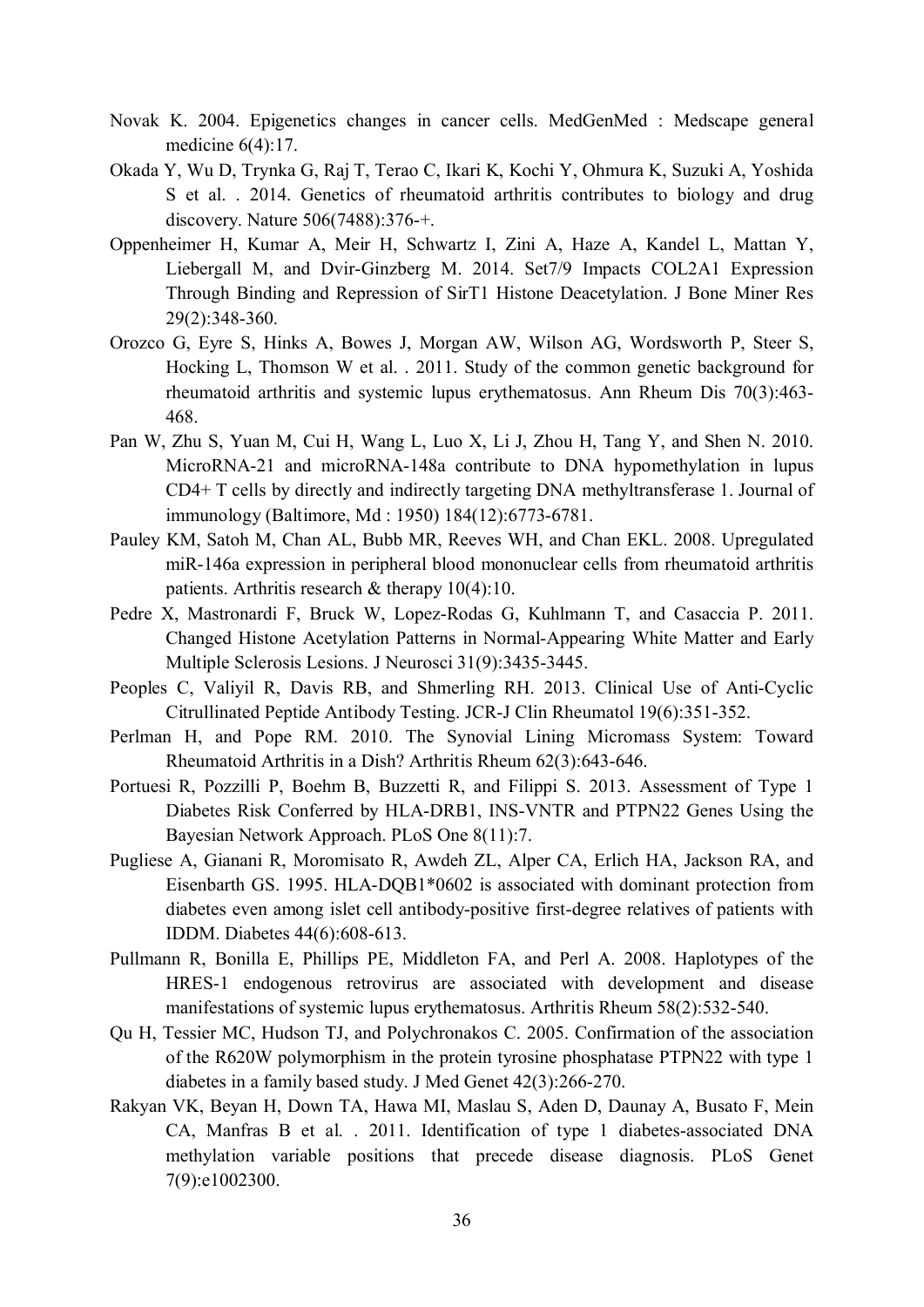- <span id="page-36-6"></span>Rauen T, Hedrich CM, Juang YT, Tenbrock K, and Tsokos GC. 2011. cAMP-responsive element modulator (CREM)alpha protein induces interleukin 17A expression and mediates epigenetic alterations at the interleukin-17A gene locus in patients with systemic lupus erythematosus. J Biol Chem 286(50):43437-43446.
- <span id="page-36-7"></span>Raychaudhuri S, Sandor C, Stahl EA, Freudenberg J, Lee HS, Jia XM, Alfredsson L, Padyukov L, Klareskog L, Worthington J et al. . 2012. Five amino acids in three HLA proteins explain most of the association between MHC and seropositive rheumatoid arthritis. Nature Genet 44(3):291-U291.
- Reynier F, Verjat T, Turrel F, Imbert PE, Marotte H, Mougin B, and Miossec P. 2009. Increase in Human Endogenous Retrovirus HERV-K (HML-2) Viral Load in Active Rheumatoid Arthritis. Scand J Immunol 70(3):295-299.
- <span id="page-36-0"></span>Rose AM, and Bell LCK. 2012. Epistasis and immunity: the role of genetic interactions in autoimmune diseases. Immunology 137(2):131-138.
- Russo VEA, Riggs, A.D., Martienssen, R.A. 1996. Epigenetic mechanisms of gene regulation. Plainview, New York: Cold Spring Harbor Laboratory press.
- Santin I, Castellanos-Rubio A, Aransay AM, Castano L, Vitoria JC, and Bilbao JR. 2008. The functional R620W variant of the PTPN22 gene is associated with celiac disease. Tissue antigens 71(3):247-249.
- <span id="page-36-10"></span>Sekine C, Sugihara T, Miyake S, Hirai H, Yoshida M, Miyasaka N, and Kohsaka H. 2008. Successful treatment of animal models of rheumatoid arthritis with small-molecule cyclin-dependent kinase inhibitors. J Immunol 180(3):1954-1961.
- Sharp AJ, Stathaki E, Migliavacca E, Brahmachary M, Montgomery SB, Dupre Y, and Antonarakis SE. 2011. DNA methylation profiles of human active and inactive X chromosomes. Genome Res 21(10):1592-1600.
- Shen N, Liang D, Tang Y, de Vries N, and Tak PP. 2012. MicroRNAs--novel regulators of systemic lupus erythematosus pathogenesis. Nature reviews Rheumatology 8(12):701- 709.
- <span id="page-36-13"></span><span id="page-36-11"></span>Shi LP, Wei YL, Xun W, and Han D. 2013. Meta-Analysis of the Correlation Between PTPN22 Gene Polymorphisms and Susceptibility to Systemic Lupus Erythematosus. Asia-Pac J Public Health 25(S4):22S-29S.
- Schellekens GA, de Jong BA, van den Hoogen FH, van de Putte LB, and van Venrooij WJ. 1998. Citrulline is an essential constituent of antigenic determinants recognized by rheumatoid arthritis-specific autoantibodies. J Clin Invest 101(1):273-281.
- <span id="page-36-8"></span>Schroeder M, Hillemacher T, Bleich S, and Frieling H. 2012. The Epigenetic Code in Depression: Implications for Treatment. Clin Pharmacol Ther 91(2):310-314.
- Schurigt U. 2013. Role of Cysteine Cathepsins in Joint Inflammation and Destruction in Human Rheumatoid Arthritis and Associated Animal Models.
- <span id="page-36-14"></span><span id="page-36-12"></span><span id="page-36-1"></span>Song GG, Bae SC, Kim JH, and Lee YH. 2013. The PTPN22 C1858T polymorphism and rheumatoid arthritis: a meta-analysis. Rheumatol Int 33(8):1991-1999.
- <span id="page-36-9"></span><span id="page-36-5"></span><span id="page-36-4"></span><span id="page-36-3"></span><span id="page-36-2"></span>Stanczyk J, Pedrioli DM, Brentano F, Sanchez-Pernaute O, Kolling C, Gay RE, Detmar M, Gay S, and Kyburz D. 2008. Altered expression of MicroRNA in synovial fibroblasts and synovial tissue in rheumatoid arthritis. Arthritis Rheum 58(4):1001-1009.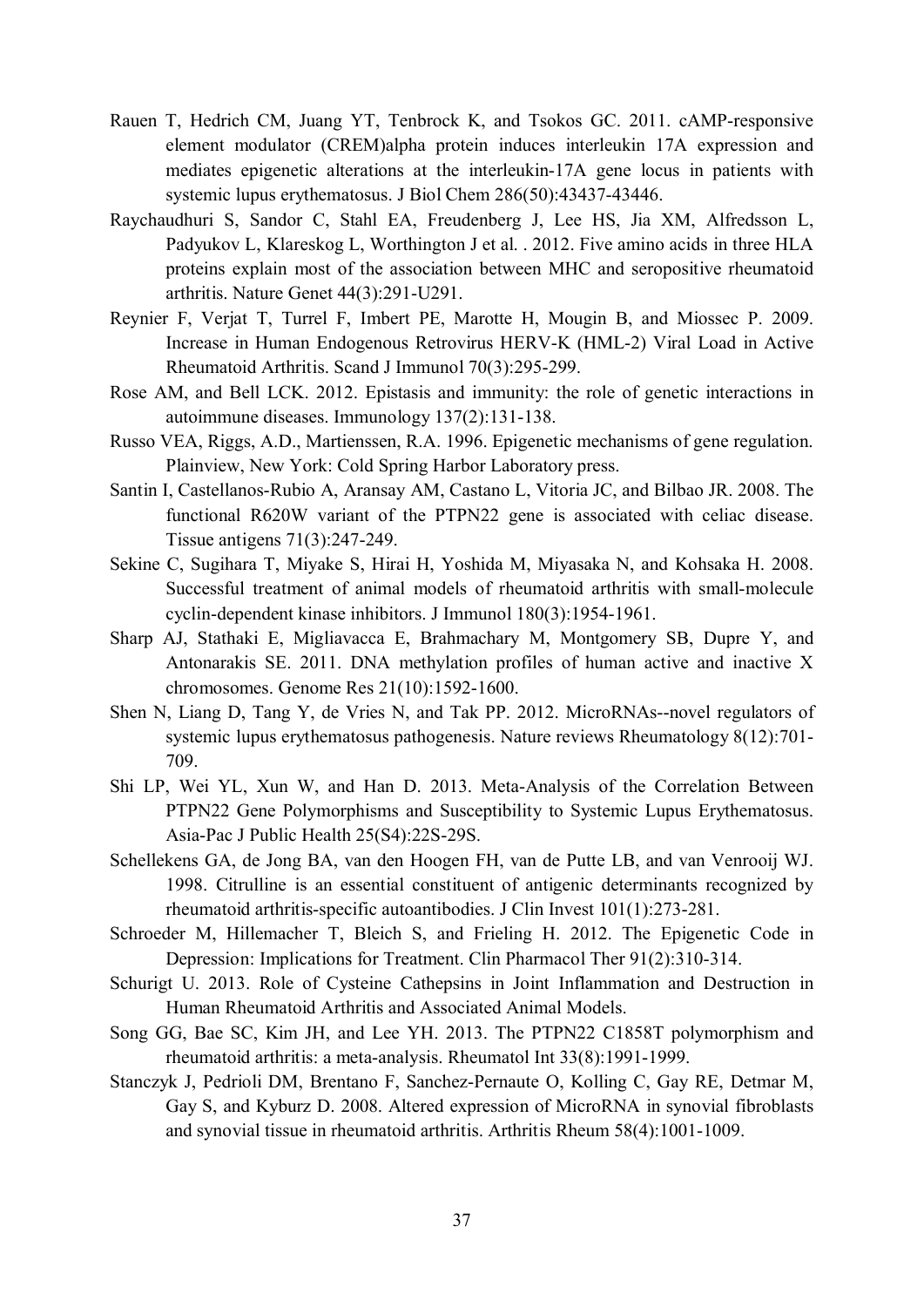- Sun X, Zhao J, Liu R, Jia R, Sun L, Li X, and Li Z. 2013. Elevated serum and synovial fluid TNF-like ligand 1A (TL1A) is associated with autoantibody production in patients with rheumatoid arthritis. Scand J Rheumatol 42(2):97-101.
- <span id="page-37-12"></span><span id="page-37-8"></span>Sutkowski N, Conrad B, Thorley-Lawson DA, and Huber BT. 2001. Epstein-Barr virus transactivates the human endogenous retrovirus HERV-K18 that encodes a superantigen. Immunity 15(4):579-589.
- <span id="page-37-7"></span><span id="page-37-1"></span><span id="page-37-0"></span>Takami N, Osawa K, Miura Y, Komai K, Taniguchi M, Shiraishi M, Sato K, Iguchi T, Shiozawa K, Hashiramoto A et al. . 2006. Hypermethylated promoter region of DR3, the death receptor 3 gene, in rheumatoid arthritis synovial cells. Arthritis Rheum 54(3):779-787.
- <span id="page-37-14"></span><span id="page-37-9"></span>Takeshita K, Suetake I, Yamashita E, Suga M, Narita H, Nakagawa A, and Tajima S. 2011. Structural insight into maintenance methylation by mouse DNA methyltransferase 1 (Dnmt1). Proc Natl Acad Sci U S A 108(22):9055-9059.
- <span id="page-37-10"></span><span id="page-37-4"></span>Vaira V, Roncoroni L, Barisani D, Gaudioso G, Bosari S, Bulfamante G, Doneda L, Conte D, Tomba C, Bardella MT et al. . 2014. microRNA profiles in coeliac patients distinguish different clinical phenotypes and are modulated by gliadin peptides in primary duodenal fibroblasts. Clinical science (London, England : 1979) 126(6):417-423.
- van Bavel CC, Dieker J, Muller S, Briand JP, Monestier M, Berden JH, and van der Vlag J. 2009. Apoptosis-associated acetylation on histone H2B is an epitope for lupus autoantibodies. Mol Immunol 47(2-3):511-516.
- van Hamburg JP, Asmawidjaja PS, Davelaar N, Mus AM, Colin EM, Hazes JM, Dolhain RJ, and Lubberts E. 2011. Th17 cells, but not Th1 cells, from patients with early rheumatoid arthritis are potent inducers of matrix metalloproteinases and proinflammatory cytokines upon synovial fibroblast interaction, including autocrine interleukin-17A production. Arthritis Rheum 63(1):73-83.
- van Loosdregt J, Vercoulen Y, Guichelaar T, Gent YYJ, Beekman JM, van Beekum O, Brenkman AB, Hijnen DJ, Mutis T, Kalkhoven E et al. . 2010. Regulation of Treg functionality by acetylation-mediated Foxp3 protein stabilization. Blood 115(5):965- 974.
- <span id="page-37-11"></span><span id="page-37-5"></span>van Lummel M, van Veelen PA, Zaldumbide A, de Ru A, Janssen GM, Moustakas AK, Papadopoulos GK, Drijfhout JW, Roep BO, and Koning F, 2012. Type 1 diabetesassociated HLA-DQ8 transdimer accommodates a unique peptide repertoire. J Biol Chem 287(12):9514-9524.
- <span id="page-37-6"></span><span id="page-37-2"></span>Vishwakarma S, Iyer LR, Muley M, Singh PK, Shastry A, Saxena A, Kulathingal J, Vijaykanth G, Raghul J, Rajesh N et al. . 2013. Tubastatin, a selective histone deacetylase 6 inhibitor shows anti-inflammatory and anti-rheumatic effects. International immunopharmacology 16(1):72-78.
- Wada TT, Araki Y, Sato K, Aizaki Y, Yokota K, Kim YT, Oda H, Kurokawa R, and Mimura T. 2014. Aberrant histone acetylation contributes to elevated interleukin-6 production in rheumatoid arthritis synovial fibroblasts. Biochem Biophys Res Commun 444(4):682-686.
- <span id="page-37-13"></span><span id="page-37-3"></span>Waddington CH. 1939. An introduction to modern genetics, by C.H. Waddington. New York: The Macmillan company.